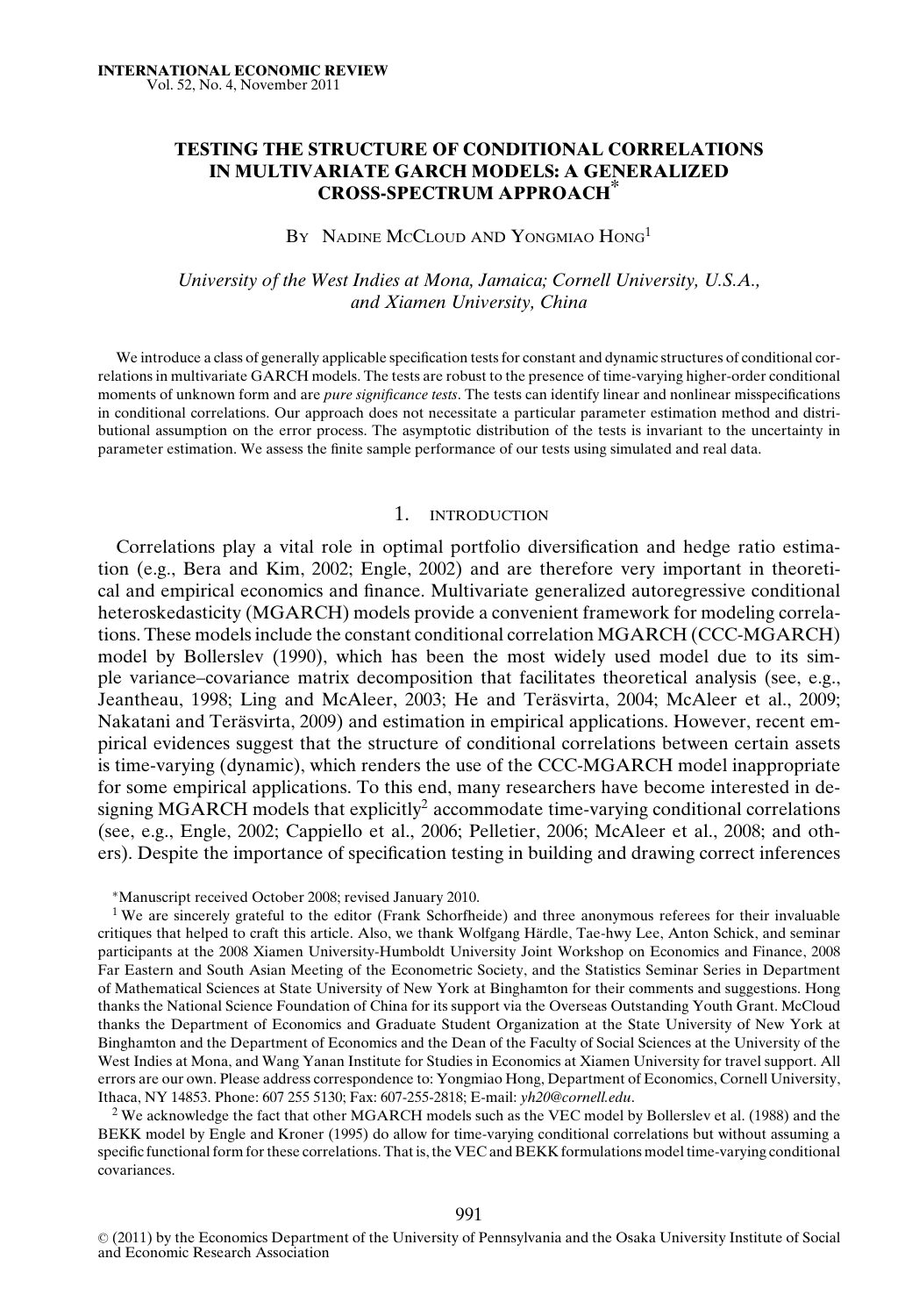from econometric models, very little effort has been devoted to designing tests for assessing the adequacy of the fit of these time-varying conditional correlation MGARCH models to the data. This article fills this gap in the MGARCH literature by proposing a class of generally applicable tests for constant conditional correlation and parametric specification of time-varying conditional correlations.

There are some tests for constant conditional correlations in MGARCH models. These tests include the Ljung–Box portmanteau test (Bollerslev, 1990), classical tests (e.g., Longin and Solnik, 1995; Tse, 2000; Engle and Sheppard, 2001; Silvennoinen and Teräsvirta, 2005, 2009a), and the Information matrix test (Bera and Kim, 2002); Bauwens et al. (2006) and Silvennoinen and Teräsvirta (2009b) provide an extensive review of the MGARCH literature and most of these tests. Bollerslev (1990) assumes that under the null of constant conditional correlations, the cross products of the standardized residuals are serially uncorrelated and uses the Ljung–Box portmanteau test to investigate the adequacy of the null specification. The absence of serial correlation, however, does not necessarily imply constant conditional correlations (Bera and Kim, 2002). In addition, Li and Mak (1994) find that the portmanteau test statistic is not asymptotically  $\chi^2$ -distributed.<sup>3</sup> Longin and Solnik (1995) consider three alternative structures—a time trend, a threshold variable, and a linear function of some variables in the information set. Because of the large number of parameters in their model, the adequacy of the null specification relative to each correlation structure is independently assessed using Likelihood Ratio (LR) tests. Thus, their framework does not admit a joint test for several departures from the null hypothesis. In general and under the null specification, an overall LR test is statistically equivalent to the sum of a set of individual LR tests if the individual LR statistics are asymptotically independently distributed.4 As such, individual LR tests may fail to detect dependent specification errors that may exist in empirical applications.

Tse (2000) proposes a Lagrange Multiplier (LM) test with lag-1 cross product of standardized residuals alternative. Silvennoinen and Teräsvirta (2005, 2009a) put forward LM tests with Smooth Transition Conditional Correlation GARCH (STCC-GARCH) and Double Smooth Transition Conditional Correlation GARCH (DSTCC-GARCH) alternatives. In the STCC-GARCH and DSTCC-GARCH models, the conditional correlations change smoothly between two extreme states as a function of at most two exogenous or endogenous transition variables. Engle and Sheppard (2001) propose an IID or a Wald test with a *p*th-order autoregressive alternative.

These classical tests, however, have a common drawback. It is well known that the LM, LR, and Wald tests are asymptotically optimal within a class of contiguous alternatives. In this context, this implies that these classical tests will be consistent against certain forms of timevarying conditional correlations. In particular, in Silvennoinen and Terasvirta's (2005, 2009a) ¨ framework, the outcome of their tests is dependent on the transition variable. Also in Tse's and Engle and Sheppard's works, the use of an exogenous lag order for the alternative model may under- or overutilize the information in the data, thus biasing the power performance of their tests. Thus, in empirical applications where the true structure of conditional correlations is unknown, coupled with the possible lack of empirical or theoretical guidelines to selecting alternative models, the use of the classical tests may be inappropriate. A test for constant conditional correlations that is independent of an alternative specification may be quite useful in these instances.

Bera and Kim (2002) develop an efficient-score form of the information matrix (IM) test for assessing the constancy of the conditional correlation matrix in a bivariate GARCH model. This form of the IM test alleviates the poor size performance in finite samples that is usually exhibited by its outer product gradient counterpart. In contrast to the classical tests, no a priori alternative

<sup>&</sup>lt;sup>3</sup> Accordingly, Li and Mak (1994) introduce a modified portmanteau test statistic that is asymptotically  $\chi^2$ -distributed. We thank an anonymous referee for pointing this out.

<sup>4</sup> In essence, this will require some asymptotic orthogonality conditions on the regressors of the null and alternative specifications.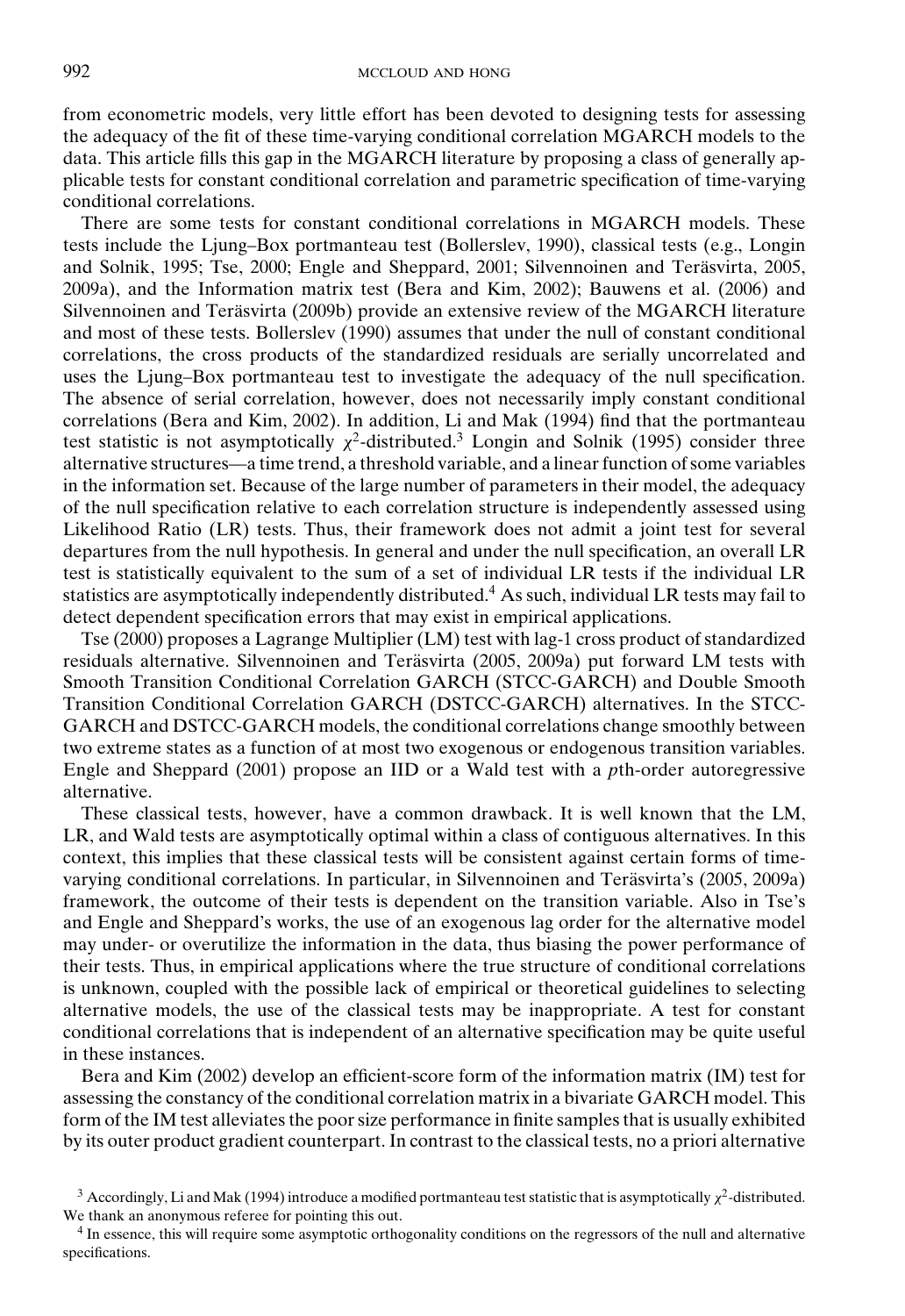functional form of conditional correlation is needed to derive their test statistic. However, their IM test is constructed using moment conditions of the bivariate normal distribution. Thus, the greater is the departure from zero excess kurtosis or other forms of nonnormality, the larger is the probability of rejecting the null of constant conditional correlation.5

These existing tests for constant conditional correlations are derived under the i.i.d. standardized error vector and are therefore not robust to the presence of time-varying higher-order conditional moments of unknown form. Absent from the existing literature, also, is a test that does not require a particular distributional assumption on the error process. Our generally applicable test for constant conditional correlations avoids these limitations of the existing tests.

Testing for only constant conditional correlation may be insufficient to draw valid inferences from an econometric model, especially in the case where there is evidence against the null specification. For example, King and Wadhwani (1990), Lin et al. (1994), de Santis and Gerard (1997), and Longin and Solnik (2001) find evidence in support of strong correlations between cross-country stock markets during times of financial turbulence but weak or no correlations outside of these events. These empirical findings may be manifestations of time-varying conditional correlations between stock markets and invalidate the frequently imposed constant conditional correlation assumption in some empirical works. The inadequacy of the constant conditional correlation assumption for some data has prompted researchers to design a new class of MGARCH models that admits flexible structures for conditional correlations. The most popular time-varying correlation MGARCH model is by Engle (2002), who extends Bollerslev's (1990) CCC-MGARCH model by incorporating dynamic conditional correlations (the DCC-GARCH model). Engle (2002) imposes a multivariate normal distribution on the innovation process and suggests heterogeneous dynamics, but employs homogeneous dynamics, for conditional correlations. His assumptions have motivated extensions of the DCC-GARCH model that incorporate some stylized facts of financial time series data. For example, Pelagatti and Rondena (2006) retain the dynamic specification of the DCC-GARCH model but consider multivariate, fat-tailed elliptical distributions for the innovation process so as to model excess kurtosis. Hafner and Franses (2009) put forward a generalized dynamic conditional correlation (GDCC) model that allows for all correlations to have different dynamics. Billio et al. (2006) introduce a flexible dynamic conditional correlation (FDCC) model that allows for equal correlation dynamics only within groups of variables. Cappiello et al. (2006) extend the DCC model to accommodate series-specific news, smoothing parameters, and conditional asymmetries in correlation dynamics (the AG-DCC model). Billio and Caporin (2009) formulate a model that nests the DCC, AG-DCC, and FDCC by allowing for constant correlation dynamics only among blocks of assets that are from the same category.

Other forms of time-varying conditional correlations models have been introduced to the literature. Tse and Tsui (2002) introduce the time-varying conditional correlation MGARCH (TVC-MGARCH) model in which the correlation matrix has an autoregressive moving average type structure similar to that of the DCC-GARCH model. Pelletier (2006) proposes a regime switching conditional correlation (RSDC) model that allows for a time-invariant correlation matrix within each regime but possible differences in conditional correlations across regimes, with a latent Markov chain governing the transition between regimes. More recently, McAleer et al. (2008) offer the generalized autoregressive conditional correlation (GARCC) model in which the standardized residuals have a random coefficient vector autoregressive specification that engenders time-varying conditional correlations. Lee and Long (2009) put forward another rich class of MGARCH models for which the higher-order conditional dependence structure is embedded in a copula function.<sup>6</sup>

<sup>5</sup> Nonnormal distributions yield an actual asymptotic significance level greater than that of its counterpart under the normality assumption. Bera and Kim offer a studentized test statistic as a remedy to the dependency of their statistic on the normality assumption. However, a studentized variant of a test statistic is not robust to all departures from normality (see Koenker, 1981; Wooldridge, 1990).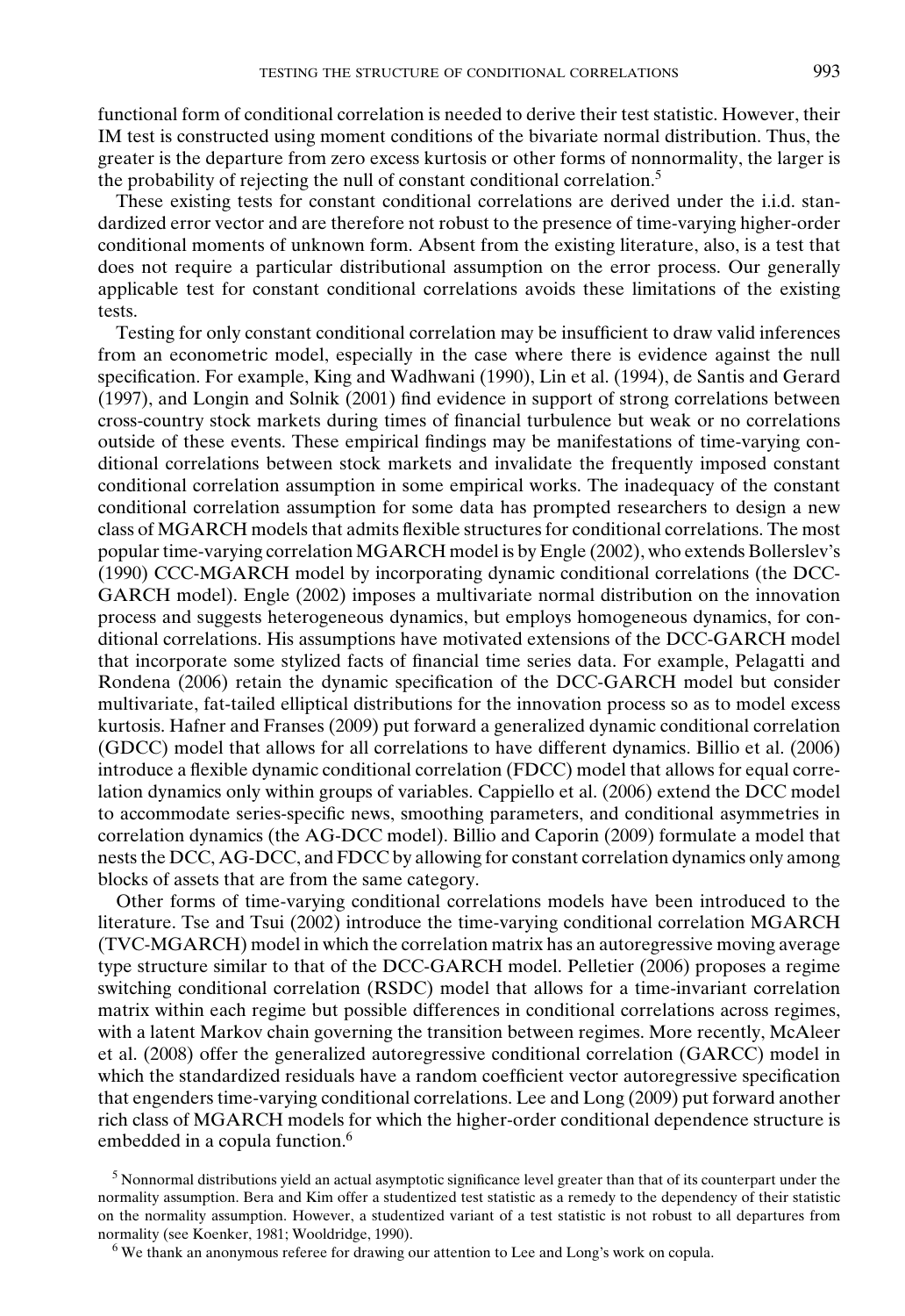We emphasize that, despite the burgeoning interest in designing time-varying conditional correlation MGARCH models, little interest has been paid to constructing tests for the adequacy of these models. In the existing literature, specification tests for time-varying conditional correlations are of the classical type, for example, that of McAleer et al. (2008) and Silvennoinen and Teräsvirta (2009a). However, as we have already mentioned, the inherent dependence of the power performance of classical tests on the type of alternative models warrants more general specification tests to analyze model adequacy of time-varying conditional correlation models. Moreover, the structures of most time-varying conditional correlation models do not emanate from economic theory. The structures are introduced to mostly fit stylized facts of time series data and ensure positive definiteness of the time-varying conditional correlation matrix in estimation. Thus, choosing an appropriate alternative model may be quite difficult. In addition, the different aforementioned distributions and structures for time-varying conditional correlations highlight the importance of constructing generally applicable specification tests that are consistent against a wide range of time-varying conditional correlation models, not just nested models. This will enable reliable statistical inferences from and more widespread use of time-varying conditional correlation models in empirical applications.

In this article, we develop a class of generally applicable tests for investigating the constancy of conditional correlations and the parametric specification of time-varying conditional correlations.<sup>7</sup> Our tests are predicated on an extension of Hong's (1999) generalized spectrum approach that is useful for testing univariate time series. Our extension, called the *generalized cross-spectrum*, accommodates multivariate time series. Without modifications, however, the generalized cross-spectrum cannot be employed to assess the structure of conditional correlations. Specifically, this generalized cross-spectral tool can capture cyclical dynamics induced by linear and nonlinear cross dependence in various moments of the standardized error vector but does not permit us to identify the source of these dynamics. To analyze the structure of conditional correlations, we differentiate the generalized cross-spectrum to yield its *generalized cross-spectral derivative*, which is the appropriate device for analyzing various aspects of cross dependence.

Our proposed tests have several attributes. We require no alternative specifications; therefore our tests are *pure significance tests*. That is, the design of our tests does not hinge on an explicit alternative hypothesis. Unlike the existing tests, no distributional assumption on the observations is required for deriving our tests. Moreover, no specific estimation method is required for tions is required for deriving our tests. Moreover, no specific estimation method is required for<br>the parameters; as a result, any √*T* -consistent estimator is admissible. The asymptotic distribution of the tests is the  $N(0, 1)$ . Furthermore, our tests are nuisance parameter free in that using the estimated standardized residuals in lieu of the standardized errors has no impact on this asymptotic distribution. In addition, the spectral nature of our tests facilitates the detection of linear and nonlinear misspecifications in conditional correlations.

Our more general test is robust to the presence of time-varying higher-order conditional moments (e.g., skewness and kurtosis) of unknown form in the conditional density of the innovation vector. This distinguishing feature renders the test a nontrivial extension of its i.i.d. counterpart, which is not valid under the null hypothesis of a correctly specified time-varying

<sup>&</sup>lt;sup>7</sup> For concreteness, we clarify what we mean by time-varying (dynamic) conditional correlations. A time-varying parameter may be (1) a linear or nonlinear function of variables in the information set at time *t* − 1, (2) a deterministic function of time (see, e.g., Dahlhaus, 1997), or (3) a linear or nonlinear function of variables in the information set at time *t* − 1 and a deterministic function of time. Type 1 can be a stationary process; however, types 2 and 3 are nonstationary or locally stationary processes. An example of a locally stationary model is the local dynamic conditional correlation (LDCC) model proposed by Feng (2006). Feng (2006) allows each conditional variance to have a locally stationary and stationary components and the conditional correlation matrix to be a nonparametric function of the rescaled time variable (the location variable) and past observations. It is well known that stationary and nonstationary processes differ in their implications and consequences for forecasting and asymptotic theory. For example, a model of type 1 can be predicted by an appropriate nonlinear model of variables in its information set whereas a model of type 2 can be predicted by a local moving model. In this article, we abstract from nonstationary processes, and therefore our concept of "time-varying (dynamic) conditional correlations" refers only to stationary processes (type 1).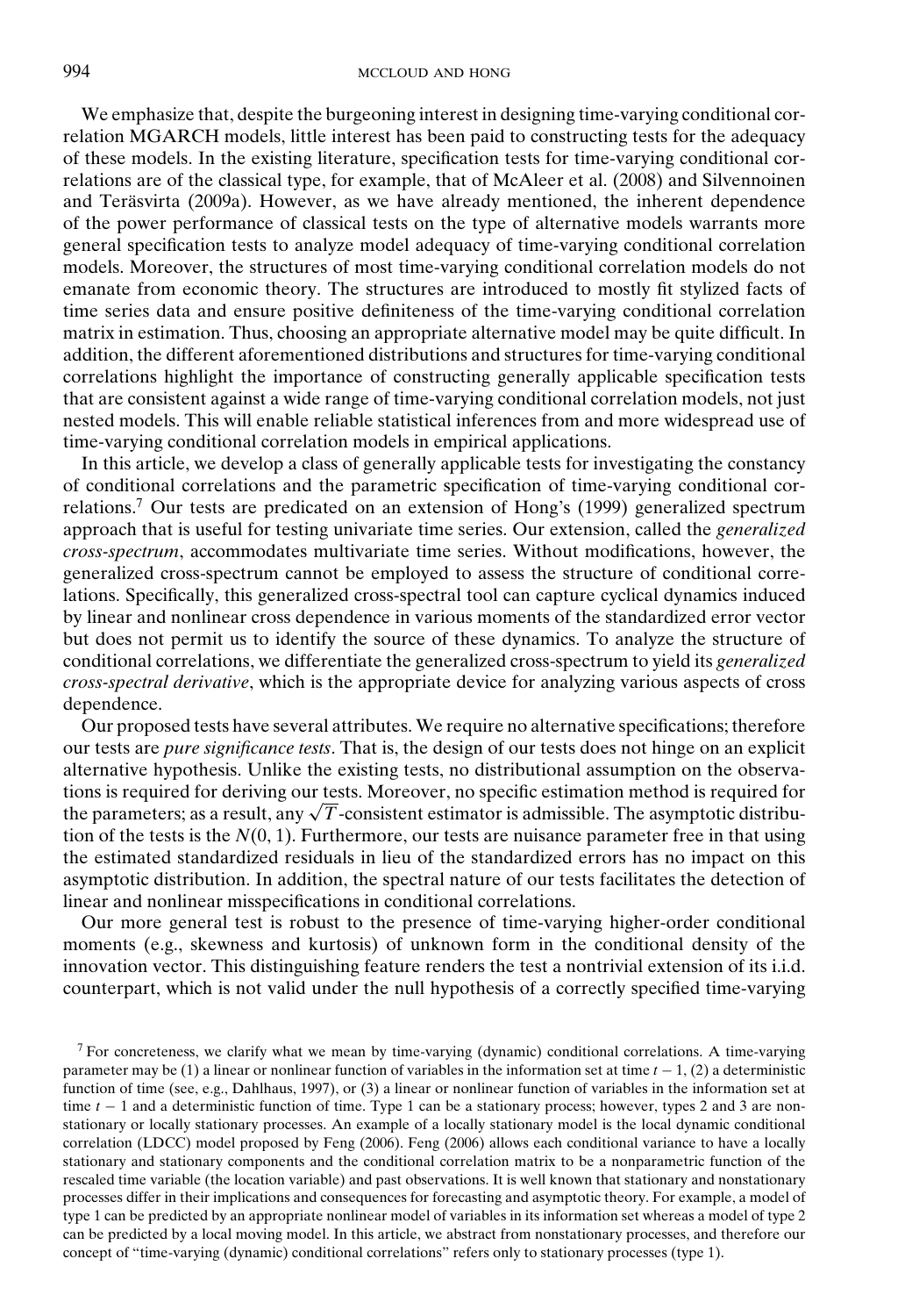parametric model for conditional correlations.8 Furthermore, the i.i.d. assumption precludes the existence of, say, time-varying conditional skewness and kurtosis. Time-varying higherorder conditional moments in time-series data can arise for many reasons, and their existence cannot be viewed as immaterial. For example, Patton (2006) explains that the monetary policy objectives of central banks and financial decisions of investors can give rise to time-varying higher-order dependence structures between exchange rates. His flexible conditional copula modeling framework confirms the presence of such structure between the Deutsche mark (euro dollar)–U.S. dollar and yen–U.S. dollar daily exchange rates. Patton (2006) also finds nonlinearity in time-varying conditional correlation between these exchange rates. Moreover, the presence of time-varying skewness can affect the time-series properties of lower-order conditional moments (Harvey and Siddique, 1999, 2000). Specification tests for conditional correlations that do not account for time-varying higher-order conditional moments will exhibit poor size performances. The theoretical and empirical relevance of this higher-order momentrobust feature of our tests underscores one of the essential contributions of this article to the existing literature.

Our tests do not impose a priori lag order on the design set; rather, we use an adaptive lagselection method that allows us to capitalize on the information in the data without sacrificing power. To test constancy of conditional correlations, the estimated standardized residuals and conditional correlation are the only inputs needed to carry out the test. To test a specific timevarying structure for conditional correlations, only the standardized residuals and the vector of the estimated time-varying conditional correlations are required to execute the test.

The layout of the article is as follows. Section 2 formulates the hypotheses of interest for testing the existence of constant conditional correlations and time-varying parametric specification of conditional correlations. Section 3 presents and describes the test statistics and procedures derived from the generalized cross-spectrum. Section 4 establishes the asymptotic theory. Section 5 investigates the finite sample performance of the test for constant conditional correlations. Section 6 provides an application of our tests to a classical asset allocation problem. Section 7 concludes the article. We place a brief outline of the mathematical details in the Appendix. A well-detailed technical appendix and the GAUSS code for executing the tests are available from the authors upon request. Throughout this article, we use *C* to denote an arbitrary bounded constant,  $\|\cdot\|$  the Euclidean norm, and  $A^*$  the complex conjugate of  $A$ .

## 2. HYPOTHESIS TESTING

For completeness, we first introduce the constant and time-varying conditional correlation MGARCH models.We then formalize our hypotheses of interest for the structure of conditional correlations.

2.1. *The Constant and Dynamic Conditional Correlation MGARCH Models.* Let  ${Y_t}$  with  $Y_t = (y_{1t}, y_{2t}, \dots, y_{Nt})'$  be an  $\mathbb{R}^N$ -valued process of time series observations that is adapted to a filtration *It*−1. Furthermore, suppose

$$
(1) \t Y_t = \mu_t + \Lambda_t z_t,
$$

where  $\mu_t$  and  $\Lambda_t$  are measurable with respect to  $I_{t-1}$ . Let  $\{z_t\}$  be a *N*-variate unobservable martingale difference sequence (m.d.s.) innovation vector such that  $E(z_t | I_{t-1}) = 0$  *a.s.* and  $E(z_t z_t' | I_{t-1}) = \Phi_t a.s., \Phi_t = [\rho_{ij,t}]$  is the matrix of conditional correlations. This m.d.s. assumption identifies  $\mu_t$  as the conditional mean vector of  $Y_t$ . Assume  $\varepsilon_t \equiv \Lambda_t z_t$  is the model error. Note that the m.d.s. property of  $\{z_t\}$  implies that  $\{s_t\}$  is m.d.s. such that  $E(\varepsilon_t | I_{t-1}) = 0$  *a.s.* and  $E(\varepsilon_t \varepsilon'_t | I_{t-1}) = \Lambda_t \Phi_t \Lambda_t$  *a.s.* Then the multiplicatively separable matrix  $\Lambda_t \Phi_t \Lambda_t$  is the conditional

<sup>8</sup> McAleer et al. (2008) circumvent this inherent drawback of assuming i.i.d. innovations by imposing a random coefficient autoregressive structure on the innovations.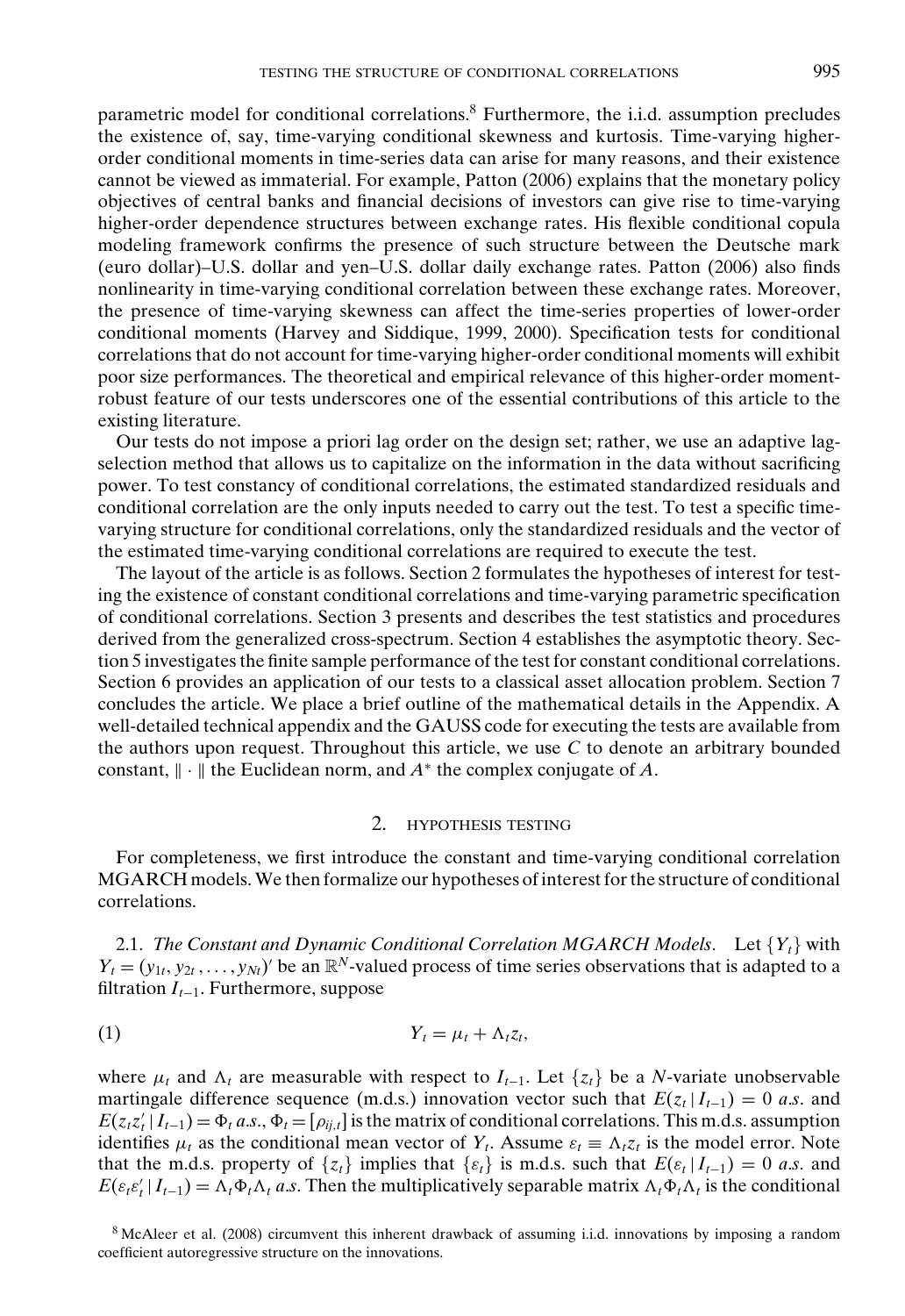variance of  $Y_t$ . Also, let  $\Lambda_t = \text{diag}(h_{1,t}^{1/2}, h_{2,t}, \ldots, h_{N,t}^{1/2})$  be a diagonal matrix of conditional standard deviations and each  $h_{i,t}$  has a univariate GARCH (1, 1) specification so that

(2) 
$$
h_{i,t} = \omega_{i0} + \alpha_i \varepsilon_{i,t-1}^2 + \beta_i h_{i,t-1},
$$

with  $\omega_{i0} > 0$ ,  $\alpha_i > 0$ ,  $\beta_i > 0$ ,  $\alpha_i + \beta_i < 1$ ,  $\forall i = 1, ..., N$ . We remark that other specifications for  $\Lambda_i$ are admissible in the present context. For example, we could retain  $\Lambda_t$  as a diagonal matrix but permit dynamic dependence between volatility series as in Jeantheau (1998). If  $\Phi_t$  is a constant matrix, then *Yt* follows a constant conditional correlation MGARCH (CCC-MGARCH) model (e.g., Bollerslev, 1990). Otherwise, *Yt* follows a dynamic conditional correlation MGARCH model.

The literature offers different functional forms for characterizing the time evolution of the conditional correlation matrix  $\Phi_t$  (see, e.g., Engle, 2002; Tse and Tsui, 2002; Silvennoinen and Terasvirta, 2005, 2009a; Pelletier, 2006; McAleer et al., 2008). Under certain parameter ¨ restrictions, each of these models nests Bollerslev's (1990) CCC-MGARCH model. We briefly review some of the specifications of time-varying conditional correlations inMGARCH models.

EXAMPLE 1 (Tse and Tsui, 2002): TVC-MGARCH.

(3)  

$$
\rho_{ij,t} = (1 - \zeta_1 - \zeta_2)\rho_{ij} + \zeta_2 \rho_{ij,t-1} + \zeta_1 \pi_{ij,t-1},
$$

$$
\pi_{ij,t-1} = \frac{\sum_{h=1}^M z_{i,t-h} z_{j,t-h}}{\sqrt{\left(\sum_{h=1}^M z_{i,t-h}^2\right) \left(\sum_{h=1}^M z_{j,t-h}^2\right)}},
$$

with  $\zeta_1, \zeta_2 \geq 0$  and  $\zeta_1 + \zeta_2 \leq 1$ . For this model,  $\rho_{ii,t}$  has an autoregressive moving average specification that is the convex combination of  $\rho_{ij}$ ,  $\rho_{ij,t-1}$ , and  $\pi_{ij,t-1}$ , and the parameter  $\zeta_2$ represents the degree of inertia in time-varying conditional correlations whereas  $\zeta_1$  represents the degree of perturbation to  $\rho_{ij,t}$ . The matrix  $[\pi_{ij,t-1}]$  is a correlation matrix for a subvector of the residuals at time  $t - 1$ . A necessary condition for the matrix  $[\pi_{ii,t-1}]$  to be positive definite is  $M > N$ .

EXAMPLE 2 (Engle, 2002): DCC-GARCH.

(4)  
\n
$$
\rho_{ij,t} = \frac{q_{ij,t}}{\sqrt{q_{ii,t} q_{jj,t}}},
$$
\n
$$
q_{ij,t} = (1 - \zeta_1 - \zeta_2) \overline{q}_{ij} + \zeta_2 q_{ij,t-1} + \zeta_1 z_{i,t-1} z_{j,t-1}, \quad \forall i, j,
$$

with  $\zeta_1, \zeta_2 \ge 0$  and  $\zeta_1 + \zeta_2 \le 1$ . For this model each component of  $\rho_{ij,t}, q_{ij,t}, q_{ii,t}$ , and  $q_{jj,t}$ , has an autoregressive moving average specification, and the matrix [*qij*,*<sup>t</sup>*] is transformed to yield the correlation matrix  $[\rho_{ii,t}]$ <sup>9</sup>.

<sup>9</sup> It is important to note that for our purposes, in Examples 1 and 2 we exclude the joint restriction  $\zeta_1 = 0$  and  $\zeta_2 > 0$  from the quasi-convex set of restrictions given in Tse and Tsui (2002) and Engle (2002). This is because, using Example 1 for illustration,

$$
\rho_{ij,t} = (1 - \zeta_2)\rho_{ij} + \zeta_2 \rho_{ij,t-1}
$$
  
so  $(1 - \zeta_2 L)\rho_{ij,t} = (1 - \zeta_2)\rho_{ij}$ ,

where *L* is the backward shift operator. Then

$$
\rho_{ij,t} = (1 - \zeta_2)(1 - \zeta_2 L)^{-1} \rho_{ij} = \rho_{ij}.
$$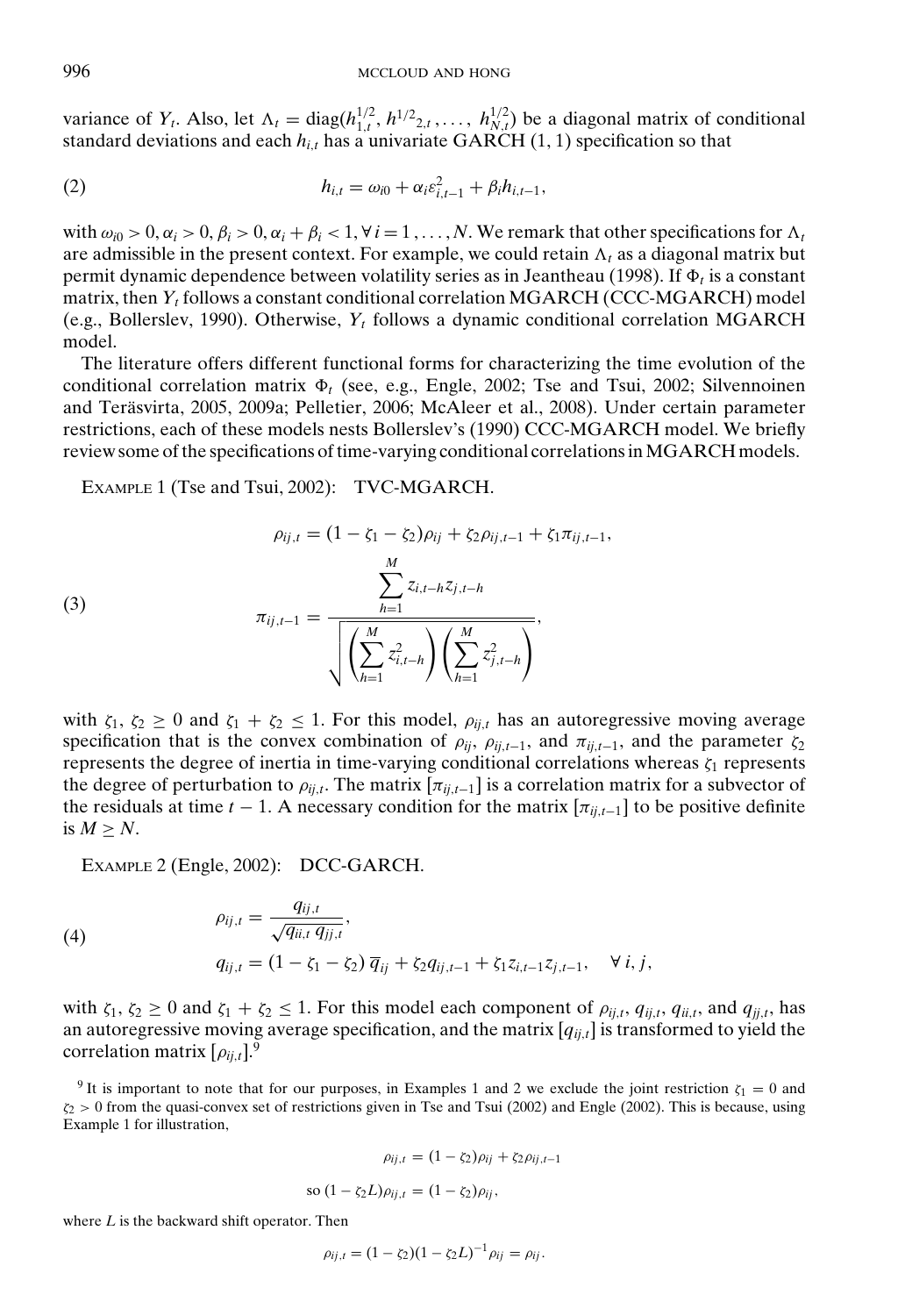EXAMPLE 3 (Pelletier, 2006): RSDC. Pelletier proposes a general regime switching dynamic correlation matrix of the form

$$
\Phi_t = \sum_{i=1}^S \mathbb{I}_{\{F_i=i\}} \Phi_i,
$$

where  $F_t$  is a latent Markov chain process that is independent of the innovation  $z_t$  and can take *S* possible values,  $F_t = 1, 2, ..., S$ , *I* is the indicator function, and each  $\Phi_i$  is an  $N \times N$  constant correlation matrix. Pelletier analyzes a simple form of this regime switching model:

(5) 
$$
\Phi_t = \lambda(F_t)\Phi + (1 - \lambda(F_t))I_N,
$$

where  $\lambda(F_t) \in [0, 1]$  is a univariate process dictated by  $F_t$ ,  $\Phi$  is a constant correlation matrix, and  $I_N$  is an  $N \times N$  identity matrix. For this model, the time-varying conditional correlation matrix at time *t* is the convex combination of the correlation matrix in each state—in one state the innovations are correlated  $[\lambda(f_t) = 1]$  and in the other state they are uncorrelated  $[\lambda(f_t) = 0]$ . The degree of smoothing for Pelletier's specification is governed by the transition probabilities. Pelletier imposes additional conditions for identification of this model.

These correlation structures may generate quite different correlation dynamics. In fact, in an empirical application with exchange rates, Pelletier finds that the regime switching model generates smoother time-varying correlations than Engle's DCC model. The disparities in the correlation dynamics of the models point to the importance of investigating the adequacy of the fit of these models to the data. The class of generally applicable specification tests we propose below can detect departures from the null hypotheses of constant conditional correlation and correct specification of time-varying conditional correlations and are robust to misspecification in other aspects of the models.

2.2. *Testing the Structure of Conditional Correlations*. Consider a bivariate version of the model in (1). Let  $\theta$  be the vector of location, scale, and correlation parameters such that  $\theta \in \Theta$  $\mathbb{R}^K$  and  $\Theta$  is compact and convex. Assume the parametric model for conditional correlations,  $\Xi_{\theta}$ , for the stochastic standardized error vector  $z_t(\theta)$  is such that

(6) 
$$
\mathbb{E}_{\theta} = {\rho_t(\theta) : E[z_{1t}(\theta)z_{2t}(\theta) | I_{t-1}] = \rho_t(\theta), \ \theta \in \Theta \subset \mathbb{R}^K},
$$

where  $\rho_t(\theta)$  is measurable with respect to  $I_{t-1}$  and the functional form of  $\rho_t(\theta)$  is specified up to the unknown finite-dimensional parameter  $\theta$ .

Let  $\theta^0 \in \Theta$  be the true but unknown parameter. Assume  $\rho_t(\theta^0)$  characterizes the true but unknown structure of conditional correlations. Furthermore, if the true structure is constant, we let  $\rho = \rho_t(\theta^0)$ . If the true structure is time-varying, we let  $\rho_t = \rho_t(\theta^0)$ . Then we say  $\Xi_\theta$ is correctly specified for time-varying conditional correlations only if  $\rho_t \in \Xi_\theta$ . We say  $\Xi_\theta$  is misspecified for time-varying conditional correlations only if  $\rho_t \notin \Xi_{\theta}$ . Similarly,  $\Xi_{\theta}$  is correctly specified for constant conditional correlations only if  $\rho \in \Xi_{\theta}$ , and  $\Xi_{\theta}$  is misspecified for constant conditional correlations only if  $\rho \notin \Xi_{\theta}$ . We now rewrite these criteria as follows.

Under the null hypothesis of a correctly specified functional form for the conditional correlation between  $z_{1t}$  and  $z_{2t}$  we write

(7) 
$$
\mathbb{H}_0: \Pr\{E[z_{1t}(\theta^0)z_{2t}(\theta^0) | I_{t-1}] = \rho_t(\theta^0)\} = 1 \text{ for some } \theta^0 \in \Theta.
$$

Thus, the conditional correlation is equal to the unconditional one for all *t*; that is, this joint restriction renders  $\zeta_2$  an unidentified nuisance parameter under the null hypothesis of constant conditional correlation. We thank an anonymous referee for pointing this out.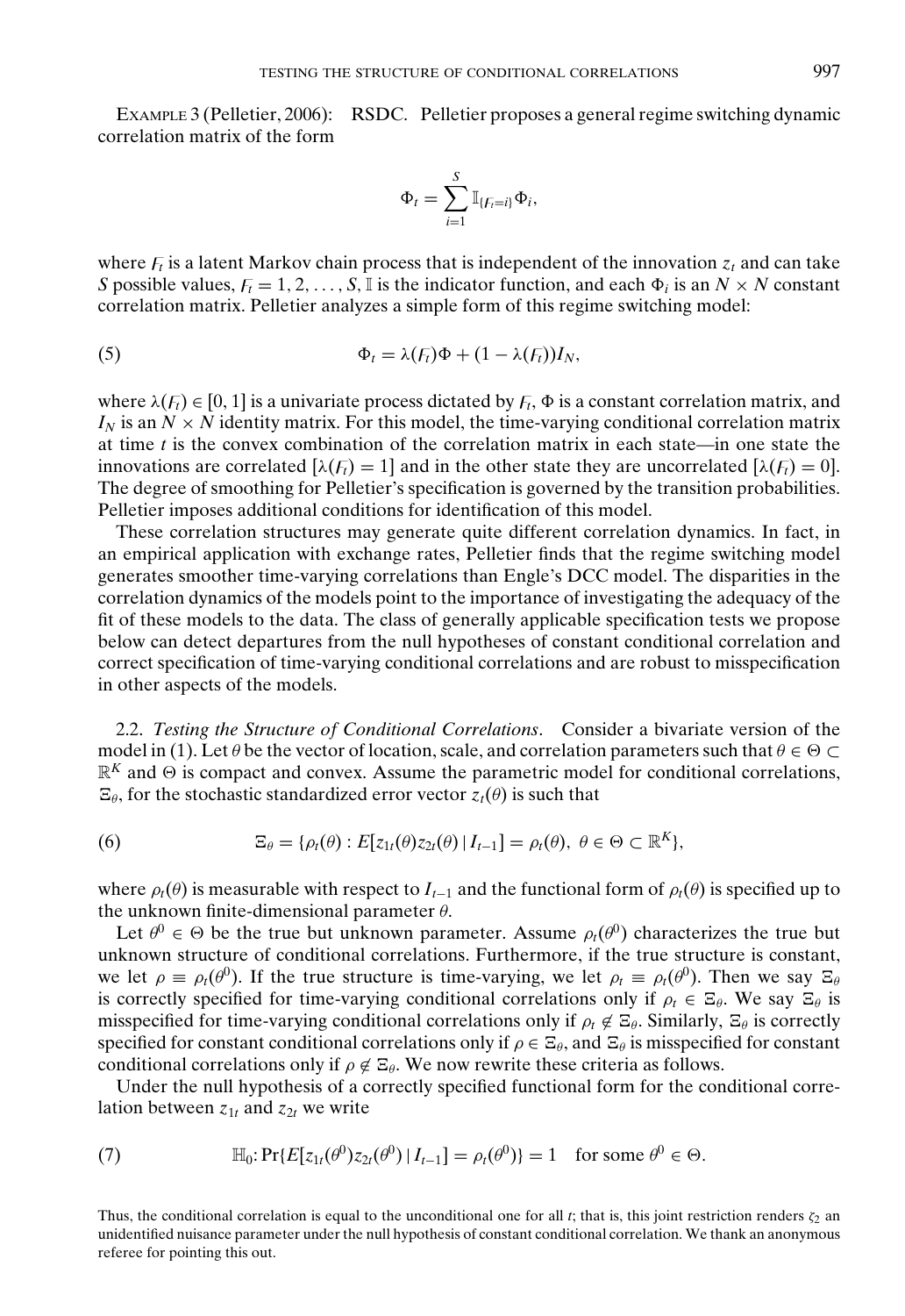Similarly, under the alternative hypothesis of an incomplete characterization by  $\rho_t(\theta)$  of the conditional correlation between  $z_{1t}$  and  $z_{2t}$  we write

(8) 
$$
\mathbb{H}_A: \Pr\{E[z_{1t}(\theta)z_{2t}(\theta) | I_{t-1}] = \rho_t(\theta)\} < 1 \quad \forall \theta \in \Theta.
$$

Put

(9) 
$$
m_t(\theta) \equiv z_{1t}(\theta) z_{2t}(\theta) - \rho_t(\theta).
$$

Then  $z_{1t}(\theta^0)z_{2t}(\theta^0) = \rho_t(\theta^0) + m_t(\theta^0)$  can be viewed as an auxiliary regression function, with  $m_t(\theta)$  representing an MDS regression standardized error. We therefore label  $m_t(\theta)$  as the "generalized-standardized residual." Using these notations, the corresponding MDS expressions for the null and alternative hypotheses are, respectively,

(10) 
$$
\mathbb{H}_0: E[m_t(\theta^0) | I_{t-1}] = 0 \text{ a.s.},
$$

(11) 
$$
\mathbb{H}_A: E[m_t(\theta) | I_{t-1}] \neq 0 \quad \forall \theta \in \Theta.
$$

Under the MDS assumption on the innovation vector  $z_t$ , the test statistics for constant conditional correlation and time-varying specification of conditional correlations are identical. Thus, to avoid redundancy in our proceeding exposition, we discuss the test statistic and procedures and asymptotic theory only in terms of the specification test for time-varying conditional correlations.

#### 3. TEST STATISTICS AND PROCEDURES

To begin, we say that the real-valued process  $m_t(\theta)$  possesses the "ideal" MDS feature if, for some  $\theta^0 \in \Theta$ ,  $E[m_t(\theta^0)|I_{t-1}] = 0$ . This conditional moment restriction suffers from the "curse" of dimensionality" problem since the conditioning set has an infinite dimension. One way of circumventing the problem is by making use of the generalized spectral approach by Hong (1999). However, Hong's (1999) generalized spectrum approach is univariate, so we extend his framework to accommodate our hypotheses of interest.

Let  $z_t \equiv z_t(\theta^0)$  and assume  $\{z_t\}$  is a strictly stationary process. Consider a family of conditional distributions associated with  $z_t$  given  $I_{t-1}$ , namely, { $G(z_t | I_{t-1})$  :  $G \in \mathcal{G}$ } and suppose  $G^0(z_t | I_{t-1})$ is the null conditional distribution. We define the conditional characteristic function of  $z_t$  as

$$
E_{\theta^0}(e^{iu'z_t} | I_{t-1}) = \int_{\mathbb{R}^N} e^{iu'z_t} dG^0(z_t | I_{t-1}), \ u \in \mathbb{R}^N, \quad i = \sqrt{-1},
$$

where  $E_{\theta^0}(\cdot|I_{t-1})$  is the conditional expectation taken with respect to  $G^0(z|I_{t-1})$ . The introduction of this conditional characteristic function permits us to investigate the functional form of the conditional correlations. We then define the generalized cross-covariance function as

$$
\sigma_j(u,v) \equiv \text{cov}\{e^{iu'z_i(\theta)} - E_{\theta^0}[e^{iu'z_i(\theta)} | I_{t-1}], \quad e^{iv'z_{t-|j|}(\theta)}\}, \quad u, v \in \mathbb{R}^N.
$$

Using this generalized cross-covariance function  $\sigma_i(u, v)$ , we define the generalized crossspectrum as

$$
f(\omega, u, v) = \frac{1}{2\pi} \sum_{j=-\infty}^{\infty} \sigma_j(u, v) e^{-ij\omega}, \quad \omega \in [-\pi, \pi], \quad u, v \in \mathbb{R}^N.
$$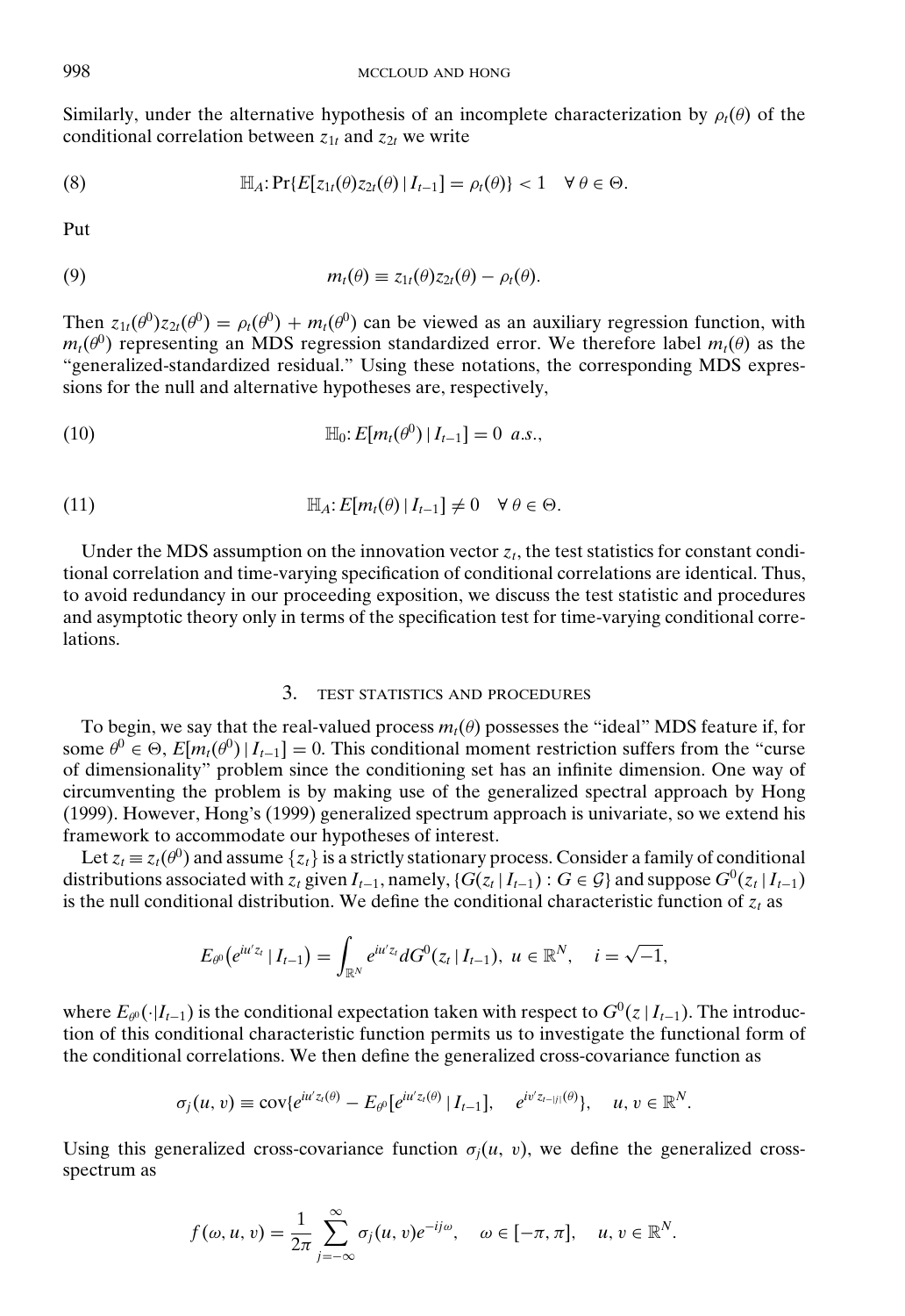That is,  $f(\omega, u, v)$  is the Fourier transform of  $\sigma_i(u, v)$ , and therefore they contain the same information. In this framework, the moments of  $z<sub>t</sub>$  need not be finite. This generalized crossspectrum is "general" in the sense that it can capture all cyclical dynamics induced by linear and nonlinear pairwise dependence in various moments of  $z_t$  and, without further modification, does not permit us to identify the source of these dynamics.

Now, let  $m = (m_1, m_2, \dots, m_N)'$  be a  $N \times 1$  vector of positive integers with  $|m| = \sum_{c=1}^{N} m_c$ . The generalized cross-spectrum  $f(\omega, u, v)$  can be differentiated to yield its generalized cross-spectral derivative, which is the device for distinguishing various aspects of cross dependence. To this end, define the generalized cross-spectral derivative as

(12) 
$$
f^{(0,m,0)}(\omega,0,v) = \frac{\partial^{m_1}}{\partial u_1^{m_1}} \cdot \cdot \cdot \cdot \cdot \cdot \frac{\partial^{m_N}}{\partial u_N^{m_N}} f(\omega,u,v) \Big|_{u=0} = \frac{1}{2\pi} \sum_{j=-\infty}^{\infty} \sigma_j^{(m,0)}(0,v) e^{-ij\omega},
$$

where the derivative of the generalized cross-covariance function is

(13) 
$$
\sigma_j^{(m,0)}(0,v) = cov \left\{ \prod_{c=1}^N (iz_{ct}(\theta))^{m_c} - E_{\theta^0} \big[\Pi_{c=1}^N (iz_{ct}(\theta))^{m_c} \big| I_{t-1} \big], e^{iv'z_{t-|j|}(\theta)} \right\}.
$$

For our purposes, where our interest lies in the structure of conditional correlation for the bivariate vector  $z_t = (z_{1t}, z_{2t})'$ , we set  $m = (1, 1)'$ . Then using the generalized-standardized residual  $m_t(\theta)$ , we have

(14)  
\n
$$
\sigma_j^{(m,0)}(0, v) = i^{|m|} cov\{z_{1t}(\theta)z_{2t}(\theta) - E_{\theta^0}[z_{1t}(\theta)z_{2t}(\theta) | I_{t-1}], e^{iv'z_{t-|j|}(\theta)}\}
$$
\n
$$
= i^{|m|} cov[m_t(\theta), e^{iv'z_{t-|j|}(\theta)}]
$$
\n
$$
= (i)^2 E\{m_t(\theta) [e^{iv'z_{t-|j|}(\theta)} - E_{\theta}(e^{iv'z_{t-|j|}(\theta)})]\}.
$$

Note that for  $j > 0$ ,  $\sigma_j^{(m,0)}(0, v) = 0 \ \forall \ v \in \mathbb{R}^2$  if and only if  $E[m_t(\theta^0) \mid z_{1t-j}, z_{2t-j}] = 0$  for some  $\theta^0 \in \Theta$  (e.g., Bierens, 1982; Stinchcombe and White, 1998). Clearly, testing this "subordinate" MDS hypothesis of  ${E[m_t(\theta^0) | z_{1t-j}, z_{2t-j}]=0}$  for some  $\theta^0 \in \Theta$ } is not necessarily equivalent to its ideal counterpart of  $\{E[m_t(\theta^0)|I_{t-1}]=0$  for some  $\theta^0 \in \Theta\}$ . In particular, and by containment, the ideal MDS hypothesis implies the subordinate MDS hypothesis, but the converse is not always true.<sup>10</sup> As we will demonstrate below, we derive our generalized cross-spectral derivative tests from a restricted variant of the aforementioned subordinate hypothesis.

<sup>10</sup> If the null hypothesis for the MDS correlation test is rejected, we can further extend the generalized cross-spectral derivative in (12) to obtain a subclass of specific tests for assessing the type of linear or nonlinear departure from the null specification. To see this in our bivariate model, consider another bivariate vector,  $s = (s_1, s_2)'$ , of positive integers that is associated with the auxiliary vector v in the (12) and define  $|s| = \sum_{c=1}^{2} s_c$ . Then

$$
\sigma_j^{(m,s)}(0,0) = i^{|m|+|s|} cov \left\{ m_t(\theta), \prod_{c=1}^2 [z_{ct-|j|}(\theta)]^{s_c} \right\}.
$$

*Case* 1: If we set  $s = (1, 1)'$ , then  $\sigma_j^{(m,s)}(0, 0) = cov[m_t(\theta), z_{1t-|j|}(\theta)z_{2t-|j|}(\theta)]$  can be used to test for serial correlation in conditional correlation. This is similar in spirit to Bollerslev's (1990) correlation test.

Case 2: If we set  $s = (2,2)$ , then  $\sigma_j^{(m,s)}(0,0) = cov[m_t(\theta), z_{1t-j}^2(\theta) z_{2t-j}^2(\theta)]$  can be used to test for volatility in conditional correlation.

Case 3: If we set  $s = (3,3)'$ , then  $\sigma_j^{(m,s)}(0,0) = cov[m_t(\theta), z_{1t-j}^3(\theta)z_{2t-j}^3(\theta)]$  can be used to test for skewness in conditional correlation.

Case 4: If we set  $s = (4, 4)'$ , then  $\sigma_j^{(m,s)}(0,0) = cov[m_t(\theta), z_{1t-jj}^4(\theta)z_{2t-jj}^4(\theta)]$  can be used to test for kurtosis in conditional correlation.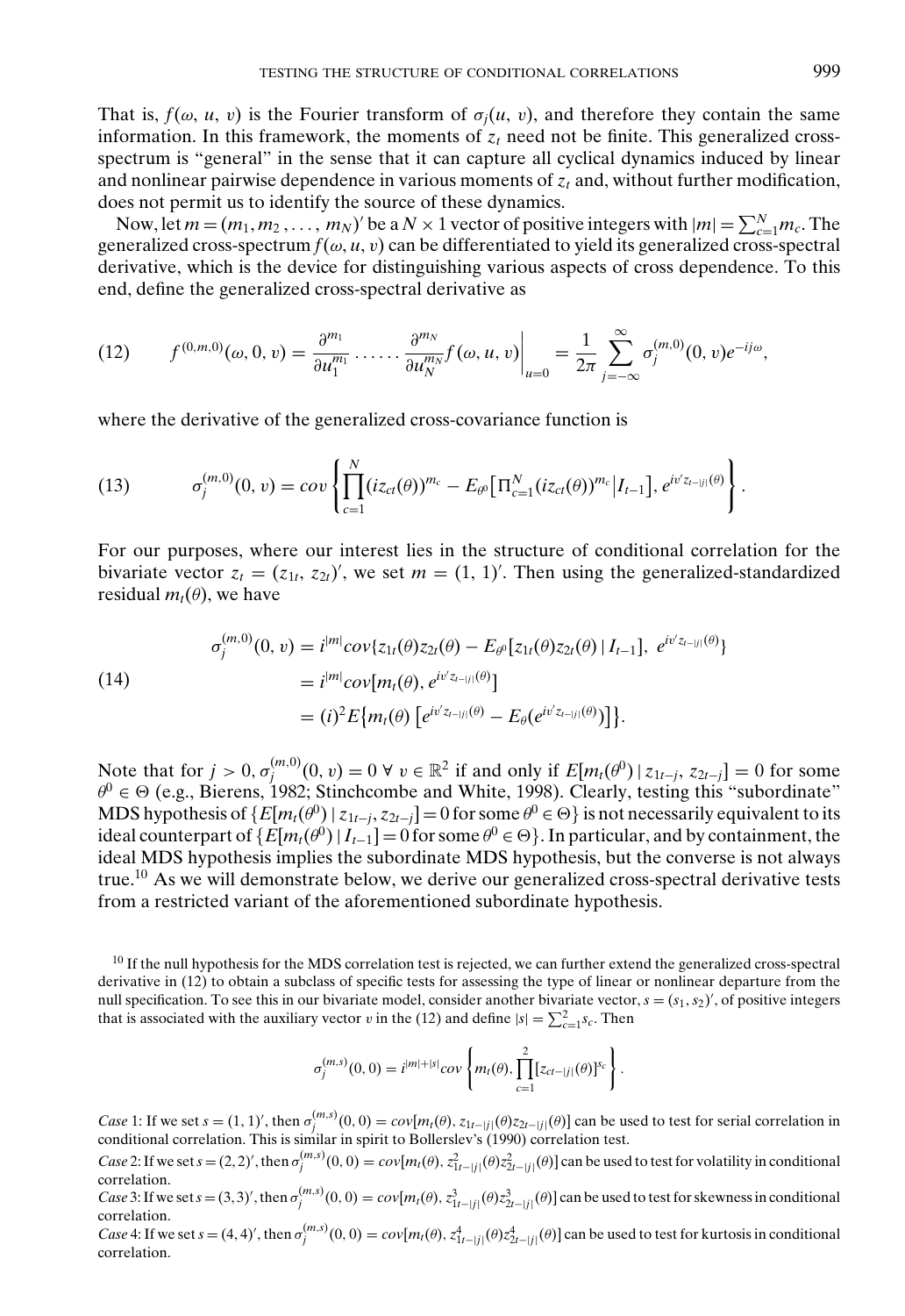Under  $\mathbb{H}_0$ , the generalized cross-spectral derivative degenerates to a "flat" spectrum:

$$
f_0^{(0,m,0)}(\omega,0,v)=\frac{1}{2\pi}\sigma_0^{(m,0)}(0,v), \quad \omega\in[-\pi,\pi], \quad v\in\mathbb{R}^2.
$$

3.1. *Estimating the Generalized Cross-Spectral Derivative.* Since  $\{z_t\}$  is unobservable, the derivative of the generalized cross-covariance function in (13) cannot be implemented in this context. Now suppose we observe a random bivariate sample of size *T* and  $\tilde{I}_{t-1}$  is set of this observed information available at time  $t - 1$  such that  $\widetilde{I}_{t-1}$  contains some starting values and  $\widetilde{I}_{t-1} \subset I_{t-1}$ .<sup>11</sup> Also, let  $\widetilde{\rho}_t(\theta), \widetilde{\chi}_t(\theta), \widetilde{\mu}_t(\theta)$ , and  $\widetilde{\Lambda}_t(\theta)$  be measurable with respect to ues and  $\tilde{I}_{t-1} \subset I_{t-1}$ .<sup>11</sup> Also, let  $\tilde{\rho}_t(\theta), \tilde{\zeta}_t(\theta), \tilde{\mu}_t(\theta)$ , and  $\tilde{\Lambda}_t(\theta)$  be measurable with respect to  $\tilde{I}_{t-1}$ . Using  $\tilde{I}_{t-1}$  we obtain  $\hat{\theta}$ , a  $\sqrt{T}$ -consistent estimator for  $\theta_0$ , a  $diag(\tilde{h}_{1,t}^{1/2}(\hat{\theta}), \tilde{h}_{2,t}^{1/2}(\hat{\theta}))$ ,  $\hat{\varepsilon}_t \equiv \tilde{\varepsilon}_t(\hat{\theta}) = Y_t - \tilde{\mu}_t(\hat{\theta})$ , and  $\hat{\rho}_t \equiv \tilde{\rho}_t(\hat{\theta})$ . We can consistently estimate the generalized cross-spectral derivative  $f^{(0,m,0)}(\omega, 0, v)$  using a kernel estimator

(15) 
$$
\hat{f}^{(0,m,0)}(\omega,0,v) = \frac{1}{2\pi} \sum_{j=1-T}^{T-1} \left(1 - \frac{|j|}{T}\right)^{1/2} k(j/p) \hat{\sigma}_j^{(m,0)}(0,v) e^{-ij\omega},
$$

with  $\omega \in [-\pi, \pi]$ ,  $v \in \mathbb{R}^2$ , and when

(16) 
$$
\hat{\sigma}_j^{(m,0)}(0,v) = \frac{1}{(T-|j|)} \sum_{t=|j|+1}^T [\hat{z}_{1t}\hat{z}_{2t} - \hat{\rho}_t] \hat{\psi}_{t-j}(v),
$$

 $\hat{\psi}_{t-j}(v) = e^{iv'\hat{z}_{t-j|j}} - \hat{\varphi}_j(v)$  and  $\hat{\varphi}_j(v) = (T - |j|)^{-1} \sum_{t=j|j+1}^T e^{iv'\hat{z}_{t-j|j}}$  is the estimator for the unconditional-marginal characteristic function of  $z_{t-|j|}$ . Also,  $p \equiv p(T)$  is a bandwidth and  $k$ :  $\mathbb{R} \rightarrow [-1, 1]$  is a symmetric kernel function, for, e.g., the Bartlett kernel

$$
k(x) = \begin{cases} 1 - |x|, & |x| \le 1, \\ 0, & \text{otherwise,} \end{cases}
$$

or the Parzen kernel

$$
k(x) = \begin{cases} 1 - 6x^2 + 6|x|^3, & |x| \le 0.5, \\ 2(1 - |x|)^3, & 0.5 \le |x| \le 1, \\ 0, & \text{otherwise.} \end{cases}
$$

The weighting factor  $\left(1 - \frac{|j|}{T}\right)^{1/2}$  is a finite sample correction, which can be normalized to equal one.

Similarly, a consistent estimator for the "flat" generalized cross-spectral derivative  $f_0^{(0,m,0)}(ω,$  $(0, v)$  is

(17) 
$$
\hat{f}_0^{(0,m,0)}(\omega,0,v) \equiv \frac{1}{2\pi} \hat{\sigma}_0^{(m,0)}(0,v), \quad \omega \in [-\pi,\pi], \quad v \in \mathbb{R}^2.
$$

We note that the estimators  $\hat{f}^{(0,m,0)}(ω, 0, v)$  and  $\hat{f}^{(0,m,0)}_0(ω, 0, v)$  converge to the same limit under H0. Thus, our test is based on the divergence between these two estimators. To approximate the divergence between  $\hat{f}^{(0,m,0)}(\omega,0,v)$  and  $\hat{f}_0^{(0,m,0)}(\omega,0,v)$ , we use the squared  $L_2$ -norm between

<sup>&</sup>lt;sup>11</sup> The set  $\widetilde{I}_{t-1}$  can be considered as a truncated version of  $I_{t-1}$ .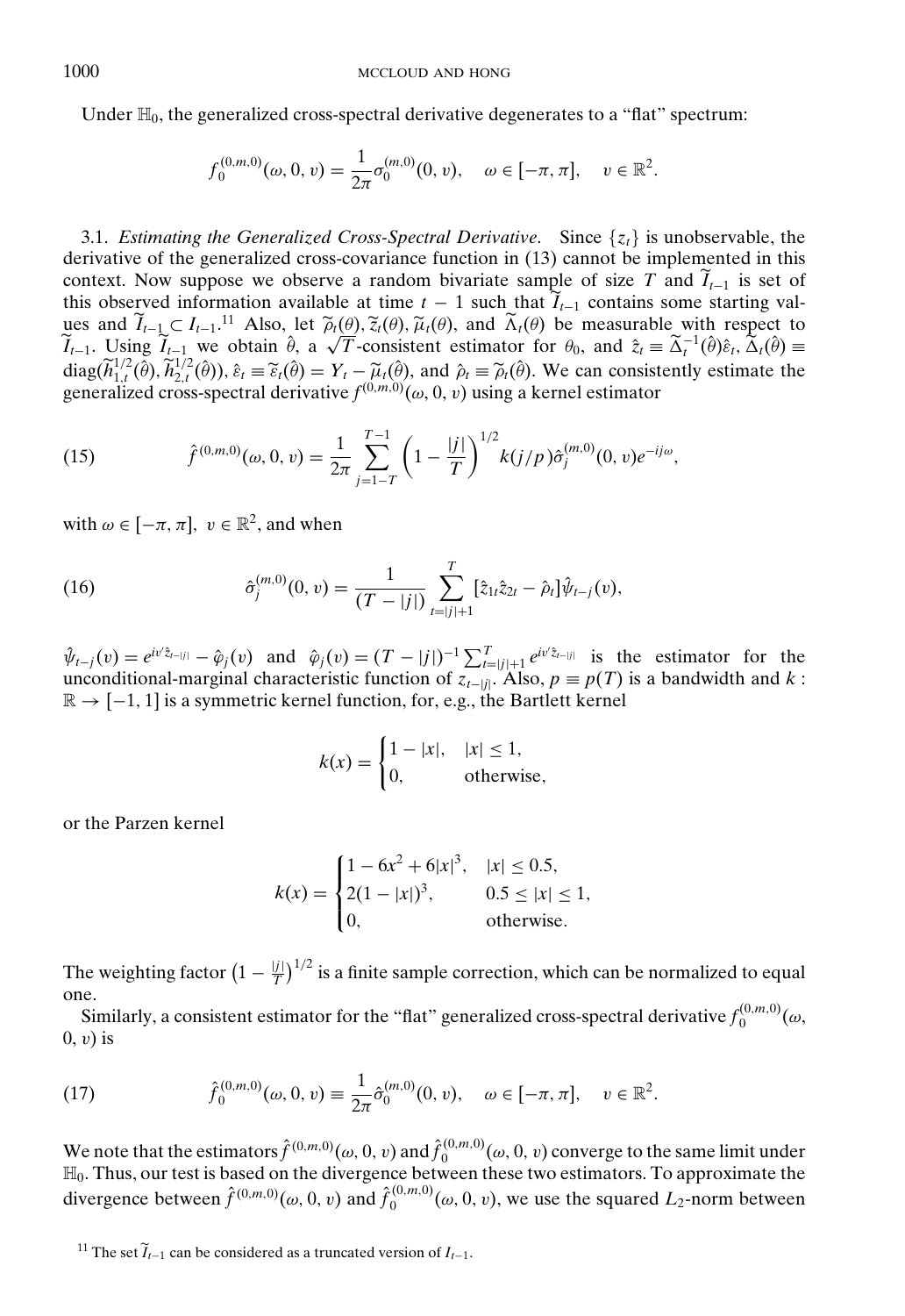(15) and (17) so that

(18)

$$
L_2^2[\hat{f}^{(0,m,0)}(\omega,0,v),\hat{f}_0^{(0,m,0)}(\omega,0,v)] = \frac{\pi T}{2} \int \int_{-\pi}^{\pi} |\hat{f}^{(0,m,0)}(\omega,0,v) - \hat{f}_0^{(0,m,0)}(\omega,0,v)|^2 d\omega dW(v)
$$
  
= 
$$
\sum_{j=1}^{T-1} k^2 (j/p) (T-j) \int |\hat{\sigma}_j^{(m,0)}(0,v)|^2 dW(v),
$$

where the second equality is by virtue of Parseval's identity. Moreover,  $W : \mathbb{R}^2 \to \mathbb{R}_+$  is a nondecreasing weighting function that weighs the sets symmetric about the origin equally. Some examples of *W*(.) are the multivariate independent standard normal cdf or any discrete, symmetric probability distribution.

3.2. *Test Statistics for Conditional Correlations*. To design a specification test for timevarying conditional correlations, we make use of the following points. One, under the null hypothesis of a correctly specified time-varying parametric model for conditional correlations, the assumption of conditional homoskedastic or i.i.d. standardized error vector is invalid. Two, it is well known that most time-series data exhibit time-varying higher-order conditional moments. Furthermore, there is a growing trend to allow for innovations with nonnormal densities (see, e.g., Harvey and Siddique, 1999; Bauwens and Laurent, 2005; Patton, 2006; Pelagatti and Rondena, 2006; Pelletier, 2006). Three, time-varying higher-order conditional moments have been found to have a significant impact on lower-order conditional moments. Our test is designed to accommodate time-varying higher-order conditional moments of unknown structure and is therefore robust in this regard. We note that specification tests for conditional correlations that do not account for time-varying higher-order conditional moments will have poor size performances. Under the *m*.*d*.*s*. assumption, the test statistic that accounts for time-varying higher-order conditional moments of unknown structure is given as follows:

(19) 
$$
\hat{Q}_1 = \left[ \sum_{j=1}^{T-1} k^2 (j/p) (T-j) \int |\hat{\sigma}_j^{(m,0)}(0,v)|^2 dW(v) - \hat{C}_1 \right] / \sqrt{\hat{D}_1},
$$

where

$$
\hat{C}_1 = \sum_{j=1}^{T-1} k^2 (j/p) \frac{1}{(T-j)} \sum_{t=j+1}^T |m_t(\hat{\theta})|^2 \int |\hat{\psi}_{t-j}(v)|^2 dW(v),
$$
  

$$
\hat{D}_1 = 2 \sum_{j=1}^{T-2} \sum_{l=1}^{T-2} k^2 (j/p) k^2 (l/p)
$$
  

$$
\times \int \int \left| \frac{1}{T - \max(j,l)} \cdot \sum_{t=\max(j,l)+1}^T [m_t(\hat{\theta})]^2 \hat{\psi}_{t-j}(u) \hat{\psi}_{t-l}(v) \right|^2 dW(u) dW(v),
$$

with  $m_t(\hat{\theta}) = (i)^2 [\hat{z}_{1t}\hat{z}_{2t} - \hat{\rho}_t]$ . Here  $\hat{C}_1$  and  $\hat{D}_1$ , respectively, are the location and scale factors that approximate the mean and variance of (18). This test statistic is also valid for testing constant conditional correlation, by simply replacing  $\hat{\rho}_t$  with  $\hat{\rho}$ .

When testing for constant conditional correlation, imposing the i.i.d. assumption on  $\{z_t\}$ may be adequate. This assumption greatly simplifies the preceding test statistic  $\hat{Q}_1$ , which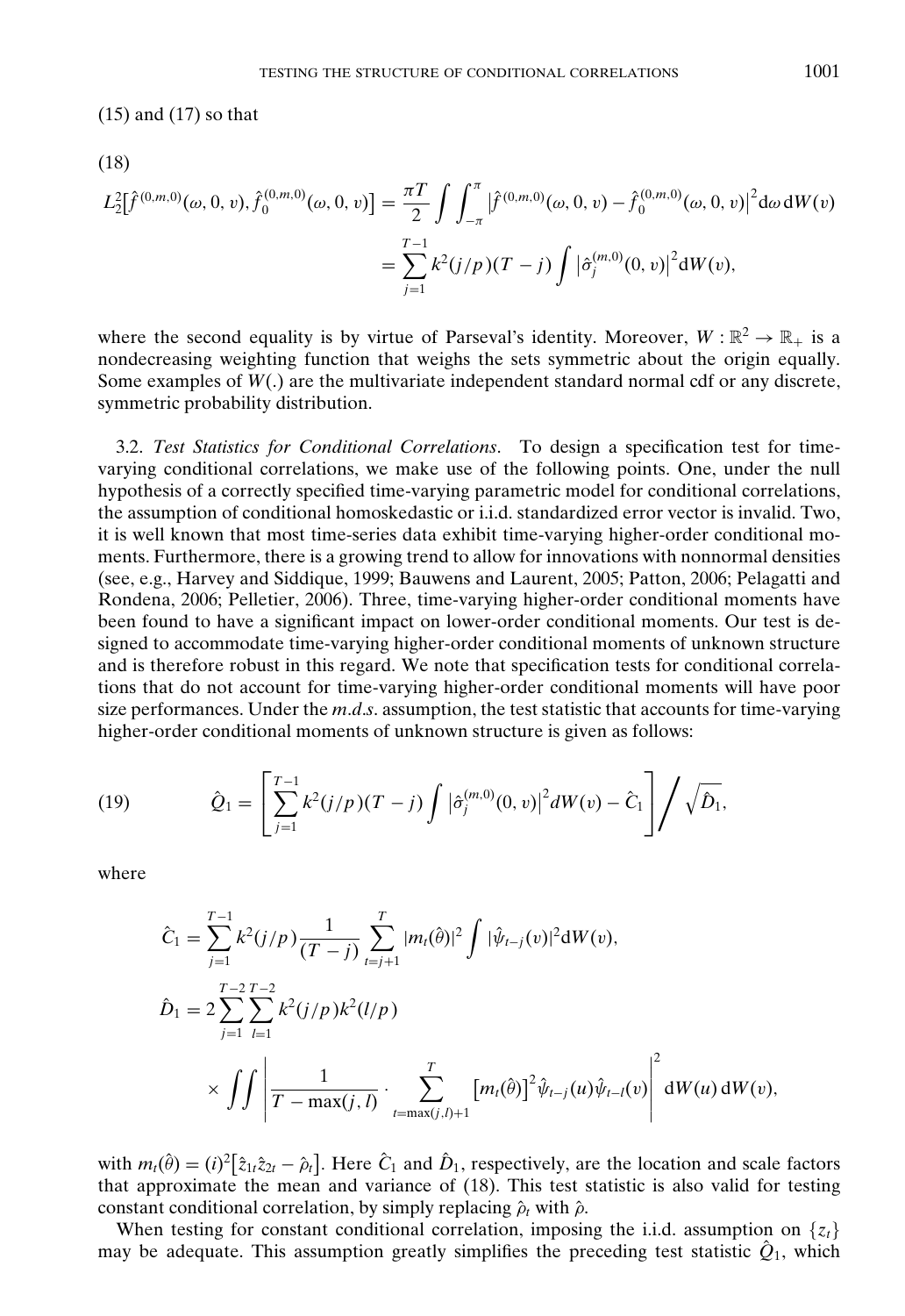degenerates to the following:

(20) 
$$
\hat{Q}_2 = \left[ \sum_{j=1}^{T-1} k^2 (j/p) (T-j) \int |\hat{\sigma}_j^{(m,0)}(0, v)|^2 dW(v) - \hat{C}_2 \right] / \sqrt{\hat{D}_2},
$$

where

$$
\hat{C}_2 = \hat{\Omega} \int \hat{\sigma}_0(v, -v) dW(v) \sum_{j=1}^{T-2} k^2 (j/p),
$$
  

$$
\hat{D}_2 = 2\hat{\Omega}^2 \int \int |\hat{\sigma}_0(u, v)|^2 dW(u) dW(v) \sum_{j=1}^{T-2} k^4 (j/p),
$$

with  $\hat{\Omega} = T^{-1} \sum_{t=1}^{T} (\hat{z}_{1t} \hat{z}_{2t} - \hat{\rho})^2$ . We note that  $\hat{C}_2$  and  $\hat{D}_2$ , respectively, are the location and scale factors that approximate the mean and variance of (18) under the i.i.d. assumption. We emphasize that this statistic is only applicable to the test for constant conditional correlation due to the auxiliary i.i.d. assumption.

## 4. ASYMPTOTIC THEORY

To reiterate, we limit our discussion of the asymptotic theory to the test for misspecification of time-varying conditional correlations,  $\hat{Q}_1$ , given that this test is more general. The following regularity conditions are needed to derive the null asymptotic distribution of the test statistic  $\ddot{Q}_1$ .

ASSUMPTION 1. {*Yt*} *is a bivariate GARCH, strictly stationary process as defined in (1) with*  $E\|Y_t\|^8 \leq C$ ,  $E(z_{it})^4 \leq C$ , for  $i = 1, 2$  and  $E(z_{1t}z_{2t})^4 \leq C$ .

ASSUMPTION 2. *For each sufficiently large integer q, there exists a strictly stationary process*  $\{z_{1q,t}z_{2q,t}, \rho_{q,t}\}\$  *such that* $\{z_{1q,t}z_{2q,t} - \rho_{q,t}\}\$  *is a q-dependent MDS process. Moreover, (i) for*  $i = 1$ *,*  $2, E(z_{it} - z_{iq,t})^4 \leq Cq^{-\eta},$  *(ii)*  $E | \rho_t - \rho_{q,t} |^2 \leq Cq^{-\eta}$  for some constant  $\eta \geq 1$ .

ASSUMPTION 3. Let  $\rho_t(\theta)$  be a parametric function for conditional correlation where  $\theta \in \Theta$  is *a parameter in a finite dimensional parameter space that is convex and compact, and for each*  $\theta \in \Theta$ :  $\mu_t(\theta)$ ,  $\rho_t(\theta)$ , and  $\Lambda_t^{-1}(\theta)$  are measurable with respect to  $I_{t-1}$ ;  $\mu_t(\theta)$ ,  $\rho_t(\theta)$  and  $\Lambda_t^{-1}(\theta)$ *admit continuous derivatives up to order 2 with respect to*  $\theta \in \Theta$ ; (*i*) *E* sup<sub> $\theta \in \Theta$   $\|\nabla_{\theta} \rho_t(\theta)\|^2 \leq$ </sub> *C* and  $E \sup_{\theta \in \Theta} \|\nabla_{\theta} \rho_t(\theta)\|^2 \leq C$ ; (*ii*)  $E \sup_{\theta \in \Theta} \|\nabla_{\theta} \mu_t(\theta)\|^4 \leq C$  and  $E \sup_{\theta \in \Theta} \|\nabla_{\theta} \Lambda_t^{-1}(\theta)\|^4 \leq C$ *C*; *and* (*iii*)  $E \sup_{\theta \in \Theta} \|\nabla_{\theta \theta} \mu_t(\theta)\|^2 \leq C$  *and*  $E \sup_{\theta \in \Theta} \|\nabla_{\theta \theta} \Lambda_t^{-1}(\theta)\|^2 \leq C$ .

ASSUMPTION 4. Let  $\tilde{\rho}_t(\theta)$ ,  $\tilde{\mu}_t(\theta)$  and  $\Lambda_t(\theta)$  be measurable with respect to  $I_{t-1}$ . Then (i)<br>  $\lim_{T\to\infty}\sum_{l=1}^T\{E[\sup_{\theta\in\Theta}|\tilde{\rho}_t(\theta)-\rho_t(\theta)]\}^2\} \leq C$ ; (ii)  $\lim_{T\to\infty}\sum_{l=1}^T\{E[\sup_{\theta\in\Theta}||\tilde{\mu}_t(\theta)-\mu_t(\$ *C*; *and* (*iii*)  $\lim_{T \to \infty} \sum_{t=1}^{T} \{ E[\sup_{\theta \in \Theta} ||\widetilde{\Lambda}_t^{-1}(\theta) - \Lambda_t^{-1}(\theta) ||]^4 \} \leq C$ .

Assumption 5. *Let*  $\{z_t, \nabla_\theta z_t(\theta^0), \rho_t, \nabla_\theta \rho_t(\theta^0)\}$  *be a strictly stationary*  $\alpha$ *-mixing process with*  $mixing\ coefficient\ \sum_{j=0}^{\infty}\alpha(j)^{(v-1)/v}\le C\ for\ some\ constant\ v>1.\ Moreover,\ \Omega_0\equiv E[z_{1,0}z_{2,0}-\rho_0]^2$  $< \infty$ .

ASSUMPTION 6.  $\hat{\theta}$  *is an estimator for*  $\theta^0 \in \Theta$ , *that is,*  $\sqrt{T}(\hat{\theta} - \theta^*) = O_P(1)$ , *where*  $\theta^* =$ *p*  $\lim_{T\to\infty} \hat{\theta}$  *and*  $\theta^* = \theta^0$  *under*  $\mathbb{H}_0$ .

Assumption 7.  $W : \mathbb{R}^2 \to \mathbb{R}^+$  *is a nondecreasing, integrable weighting function that places equal weights on sets that are symmetric about the origin. Also, let*  $\int ||v||^4 dW(v) < \infty$ .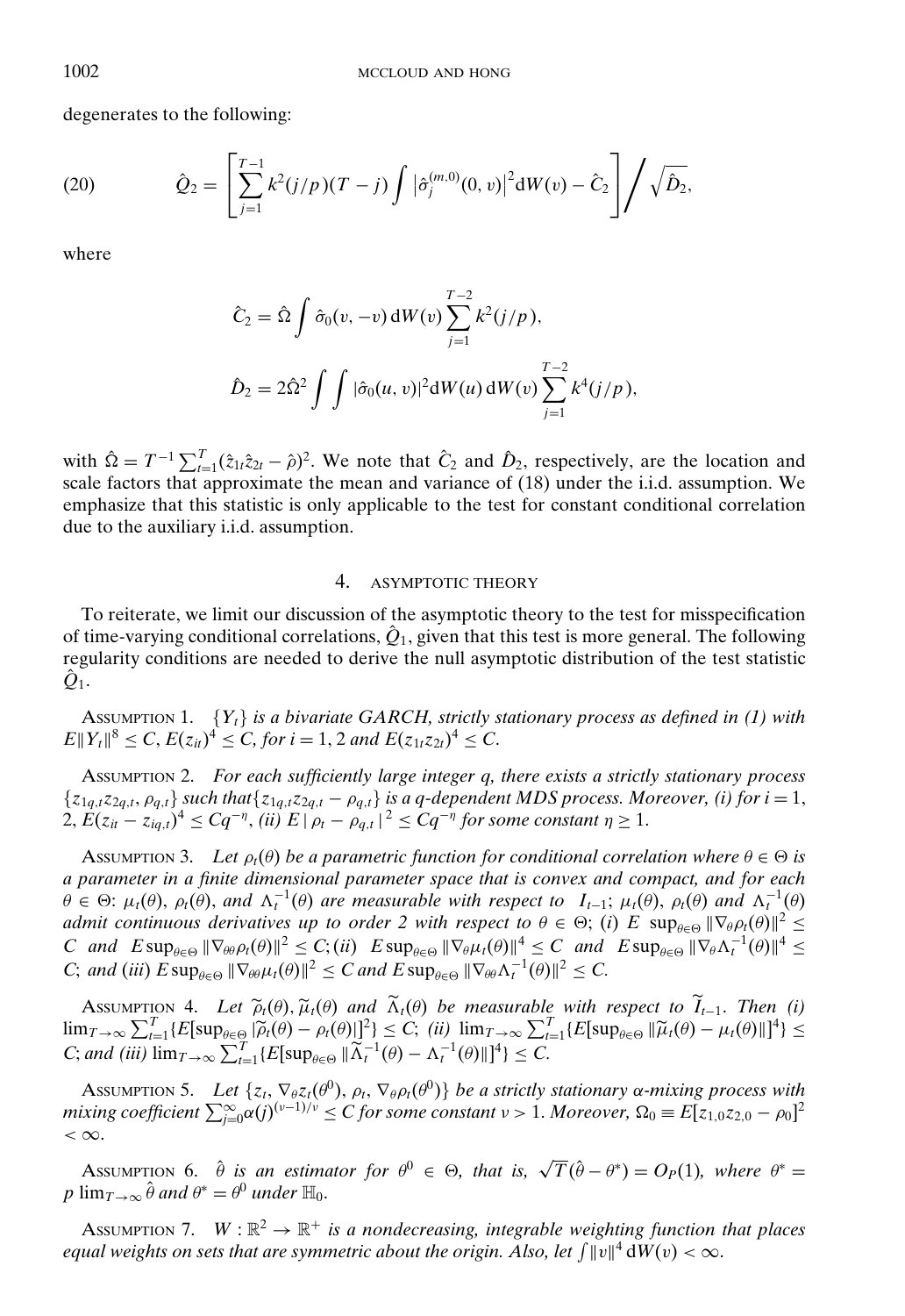ASSUMPTION 8. Let (i)  $k : \mathbb{R} \to [-1, 1]$  be a symmetric function that is continuous at zero and *all points in*  $\mathbb R$  *except a finite number of points; (ii)*  $k(0) = 1$ ; *(iii)*  $k(z) \le c|z|^{-b}$  *for some b* >  $\frac{1}{2}$  *as*  $z \rightarrow \infty$ .

Assumptions 1 and 2 provide regularity conditions for the DGP. Assumption 2 is needed only under the null hypothesis. This condition states that the m.d.s.  $\{z_{1t}z_{2t} - \rho_t\}$  can be approximated by a *q*-dependent m.d.s.  $\{z_{1q,t}z_{2q,t} - \rho_{q,t}\}$  arbitrarily well when *q* is sufficiently large. In particular the difference between these two processes goes to zero at a geometric rate. In essence, Assumption 2 provides the restrictive conditions on the serial dependence in higher-order moments of  $\{z_t\}$ . This assumption also admits ergodicity for  $\{z_t\}$ . We note that condition (i) is derived from the condition  $E(z_{1t}z_{2t} - z_{1q,t}z_{2q,t})^2 \le Cq^{-\eta}$  for some constant  $\eta \ge$ 1. To understand this assumption, consider the zero-mean time-varying conditional correlation MGARCH model of Tse and Tsui (2002) with specification  $Y_t = \varepsilon_t$ ,

$$
\begin{cases}\nh_{i,t} &= \omega_i + \alpha_i \varepsilon_{i,t-1}^2 + \beta_i h_{i,t-1}, \quad i = 1, 2, \\
\rho_t &= (1 - \zeta_2 - \zeta_2)\rho + \zeta_1 \rho_{t-1} + \zeta_2 \pi_{t-1}, \\
& \sum_{h=1}^2 z_{1,t-h} z_{2,t-h} \\
\pi_{t-1} &= \frac{\sum_{h=1}^2 z_{1,t-h} z_{2,t-h}}{\sqrt{\left(\sum_{h=1}^2 z_{1,t-h}^2\right) \left(\sum_{h=1}^2 z_{2,t-h}^2\right)}}, \\
& \begin{cases}\nz_{1t} \\
z_{2t}\n\end{cases} | I_{t-1} \sim N \left[\begin{pmatrix} 0 \\ 0 \end{pmatrix}, \left(\frac{1}{\rho_t} \right) \right], \\
& \varepsilon_{i,t} &= \sqrt{h_{i,t}} z_{i,t}, i = 1, 2.\n\end{cases}
$$

We illustrate the conditions for  $i = 1$ . With  $h_{1,t} = \omega_1 + \alpha_1 \varepsilon_{1,t-1}^2 + \beta_1 h_{1,t-1} = \frac{\omega_1}{1-\beta_1} + \alpha_1 \sum_{k=0}^{\infty}$  $\beta_1^k \varepsilon_{1,t-1-k}^2$ , we define  $h_{1,qt} \equiv \frac{\omega_1}{1-\beta_1} + \alpha_1 \sum_{k=0}^q \beta_1^k \varepsilon_{1,t-1-k}^2$  and  $z_{1q,t} \equiv \varepsilon_{1,t}/h_{1,qt}^{1/2}$ . Then, we have

$$
E(z_{1t} - z_{1q,t})^4 = E\left(\frac{\varepsilon_{1,t}}{h_{1,t}^{1/2}} - \frac{\varepsilon_{1,t}}{h_{1,qt}^{1/2}}\right)^4 = E\left(\varepsilon_{1,t}^4 \frac{\left(h_{1,qt}^{1/2} - h_{1,t}^{1/2}\right)^4}{\left(h_{1,qt}^{1/2}h_{1,t}^{1/2}\right)^4}\right)
$$
  
\n
$$
\leq E\left(\varepsilon_{1,t}^4 \frac{\left(h_{1,t} - h_{1,qt}\right)^2}{\left(h_{1,qt}^{1/2}h_{1,t}^{1/2}\right)^4}\right) \leq C\left(E(\varepsilon_{1,t}^8)\right)^{1/2}\left(E(h_{1,t} - h_{1,qt})^4\right)^{1/2}
$$
  
\n
$$
\leq C\left(E(h_{1,t} - h_{1,qt})^4\right)^{1/2} = C\left(E\left(\alpha_1 \sum_{k=q+1}^\infty \beta_1^k \varepsilon_{1,t-1-k}^2\right)^4\right)^{1/2}
$$
  
\n
$$
\leq C\left(\alpha_1 \sum_{k=q+1}^\infty \beta_1^k \left\{E(\varepsilon_{1,t-1-k}^8)\right\}^{1/4}\right)^2 \leq C\frac{\beta_1^{2q}}{(1-\beta_1)^2}.
$$

Hence, we obtain Assumption 2(i) since  $\beta_1$  < 1. The inequalities follow from (a)  $h_{1,t}$  and *h*<sub>1,*qt*</sub> have a lower bound uniformly in all *t* and parameter vector  $\theta$ ; (b)  $(\sqrt{a} - \sqrt{b})^2 \le a - b$ for  $a, b \geq 0$ ; (c) Cauchy-Schwarz and Minkowski inequalities; and (d) moment conditions on  $\varepsilon_{1,t}$ . To show Assumption 2(ii), we write  $\rho_t = \frac{1-\zeta_1-\zeta_2}{1-\zeta_2} \rho + \zeta_1 \sum_{k=0}^{\infty} \zeta_2^k \pi_{t-1-k}$ , and define  $\rho_{q,t} \equiv$  $\frac{1-\zeta_1-\zeta_2}{1-\zeta_2}$ ρ +  $\zeta_1 \sum_{k=0}^q \zeta_2^k \pi_{t-1-k}$ . Then,  $E | \rho_t - \rho_{q,t} |^2 \leq C q^{-\eta}$  is satisfied provided  $E | \pi_{t-1-k} |^2 < \infty$ ,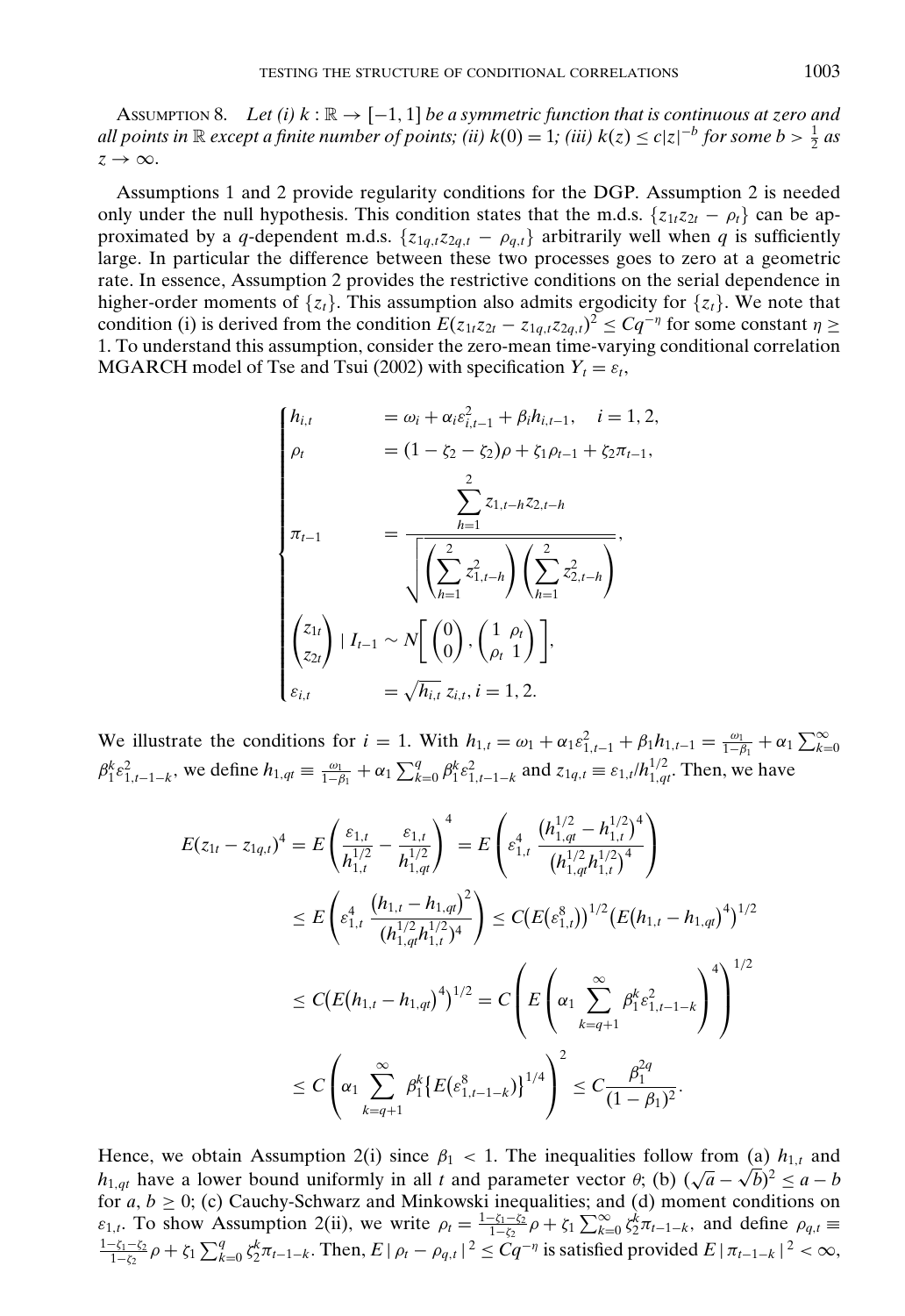which is trivially true since for all *t* and  $k$ ,  $\pi_{t-1-k}$  is an entry of a correlation matrix and hence is uniformly bounded in all *t*.

Assumption 3 imposes regularity conditions on the structure of the dynamic conditional correlations, conditional means, and conditional variances. Conditions (i) and (ii) along with Assumption 1 guarantee the existence of  $E \sup_{\theta \in \Theta} \|\nabla_{\theta} z_t(\theta)\|^4$  and  $E \sup_{\theta \in \Theta} \|\nabla_{\theta} \varphi z_t(\theta)\|^2$ .

Assumption 4 imposes regularity conditions on the truncated information set  $\widetilde{I}_{t-1}$ . This assumption ensures that the limit distribution of  $\hat{Q}_a$  is invariant to any use of starting values. To understand this, consider a bivariate variant of Bollerslev's (1990) CCC-GARCH(1,1) model with specification:  $Y_t = \varepsilon_t$  where  $\varepsilon_t(\theta) | I_{t-1} \sim N(0, \Lambda_t(\theta) \Phi_t(\theta) \Lambda_t(\theta))$  with  $\Lambda_t(\theta) = diag(h_{1,t}^{1/2}(\theta),$  $h^{1/2}$ <sub>2</sub>,*t*( $\theta$ )),  $h_{i,t}(\theta) = \omega_i + \alpha_i \varepsilon_{i,t-1}^2(\theta) + \beta_i h_{i,t-1}(\theta)$  for  $i = 1, 2$ . Then  $\theta = (\omega_1, \alpha_1, \beta_1, \omega_2, \alpha_2, \beta_2, \rho)'$ ,  $\rho_t(\theta) = \rho$  and  $\mu_t(\theta) = 0$ . The conditions on  $\rho_t(\theta)$  and  $\mu_t(\theta)$  are trivial, so we now show that the condition on  $\Lambda_t(\theta)$  holds. Assume  $\widetilde{h}_{1,0} \in \widetilde{I}_{t-1}$ . First note that

$$
\|\widetilde{\Lambda}_t^{-1}(\theta) - \Lambda_t^{-1}(\theta)\|^4 = \left\{\left|\widetilde{h}_{1,t}^{-1/2}(\theta) - h_{1,t}^{-1/2}(\theta)\right|^2 + \left|\widetilde{h}_{2,t}^{-1/2}(\theta) - h_{2,t}^{-1/2}(\theta)\right|^2\right\}^2.
$$

Thus, it suffices to show that  $\lim_{T\to\infty}\sum_{t=1}^T\{E[\sup_{\theta\in\Theta}|\widetilde{h}_{1,t}^{-1/2}(\theta)-h_{1,t}^{-1/2}(\theta)]^4\}\leq C$ . Note also that

$$
\left|\widetilde{h}_{1,t}^{-1/2}(\theta)-h_{1,t}^{-1/2}(\theta)\right|=\left|\frac{\widetilde{h}_{1,t}(\theta)-h_{1,t}(\theta)}{\widetilde{h}_{1,t}^{1/2}(\theta)\,h_{1,t}^{1/2}(\theta)\big[\widetilde{h}_{1,t}^{1/2}(\theta)+h_{1,t}^{1/2}(\theta)\big]}\right|.
$$

By employing recursive substitution, we find that

$$
\widetilde{h}_{1,t}(\theta) - h_{1,t}(\theta) = \omega_1 + \alpha_1 \sum_{k=0}^{t-2} \beta_1^k \varepsilon_{1,t-1-k}^2 + \alpha \beta^{t-1} \widetilde{h}_{1,0} - \omega_1 - \alpha_1 \sum_{k=0}^{t-2} \beta_1^k \varepsilon_{1,t-1-k}^2 - \alpha \beta^{t-1} h_{1,0}(\theta).
$$

Then, it follows that

$$
\sum_{t=1}^T E \sup_{\theta \in \Theta^0} \left| \widetilde{h}_{1,t}^{-1/2}(\theta) - h_{1,t}^{-1/2}(\theta) \right|^4 \leq \sum_{t=1}^\infty E \sup_{\theta \in \Theta^0} \left| \frac{\alpha_1 \beta_1^{t-1} [\widetilde{h}_{1,0} - h_{1,0}(\theta)]}{2\omega_1^{3/2}} \right|^4 \leq C,
$$

assuming  $\omega_1 > 0$ ,  $0 < \alpha_1$ ,  $\beta_1 < 1$ ,  $\alpha_1 + \beta_1 < 1$ , and  $E(h_{1,0}^4)$  exists.

Assumption 5 provides restrictions on the nature of the serial dependence in  $\{z_t, \nabla_\theta z_t(\theta^0),\}$  $\rho_t$ ,  $\nabla_{\theta} \rho_t(\hat{\theta}^0)$ . The strictly stationary  $\alpha$ -mixing condition is frequently used in the context of  $\rho_t$ ,  $\nabla_{\theta} \rho_t(\theta^{\alpha})$ . The strictly stationary  $\alpha$ -mixing condition is frequently used in the context of nonlinear time series analysis.<sup>12</sup> Assumption 6 states that a  $\sqrt{T}$ -consistent estimator,  $\hat{\theta}$ , of  $\theta^0$ will suffice. This assumption therefore accommodates various asymptotic estimators, including asymptotically most efficient estimator, and those obtained via MLE and QMLE. The statistical properties of the QMLE for some of the conditional correlation MGARCH models have been established in the literature. Jeantheau (1998) proposes a set of necessary conditions under which the QMLE of multivariate autoregressive process with conditionally heteroskedastic errors is strongly consistent and verifies these conditions for Bollerslev's (1990) CCC-GARCH model. Ling and McAleer (2003) prove consistency and asymptotic normality of the QMLE for a class of vector ARMA-GARCH models that nests the CCC-GARCH model. More recently, McAleer et al. (2009) and McAleer et al. (2008) develop sufficient conditions for consistency and asymptotic normality of the QMLE, respectively, for the ARMA-asymmetric GARCH model, which admits constant conditional correlations, and the GARCC model, which admits time-varying conditional correlations.

<sup>&</sup>lt;sup>12</sup> Note that with the measurability assumption on  $\rho_t(\theta)$  in Assumption 3(i), we could also assume that  $\{z_t, \nabla_\theta z_t(\theta)\}$ is  $\alpha$ -mixing since a measurable function of a finite subset of  $\alpha$ -mixing processes is also  $\alpha$ -mixing and of the same size (see, e.g., White, 2000).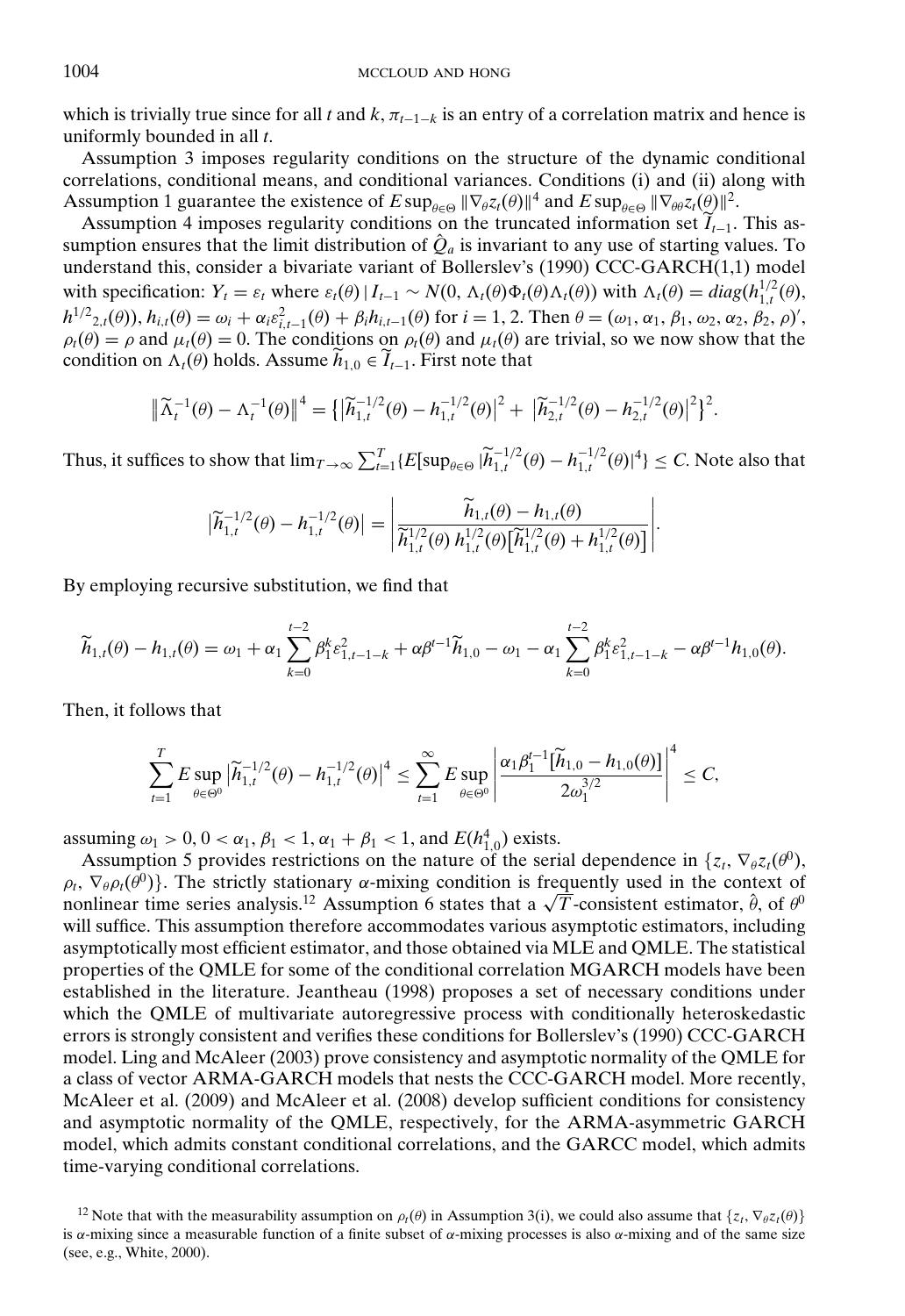Assumption 7 provides regularity conditions for the weighting function *W*(.). This assumption is applicable to any CDF with finite fourth moment. Assumption 8 provides the regularity conditions for the kernel function. Imposing continuity at zero and condition (ii) assist in eliminating the bias of the generalized cross-spectral derivative estimator  $\hat{f}^{(0,m,0)}(\omega,0,v)$  as  $T \rightarrow \infty$ . Condition (iii) dictates the tail behavior of  $k(.)$  so that higher-order lags have negligible impact on the statistical properties of  $\hat{f}^{(0,m,0)}(ω, 0, v)$ . Some of the most frequently used kernels satisfy this assumption, including the Bartlett and Parzen kernels with  $b = \infty$  and the Daniell and Quadratic-spectral kernels  $b = 1$  and 2, respectively.

We now present the asymptotic distribution of  $\hat{Q}_a$ ,  $a = 1, 2$ , under  $\mathbb{H}_0$ .

THEOREM 1. *Suppose p* =  $cT^{\lambda}$  *for* 0 <  $\lambda$  <  $(3 + \frac{1}{4b-2})^{-1}$ *with c* ∈  $(0, \infty)$ . *(i) Let Assumptions 1* to 8 hold. Under  $\mathbb{H}_0$  and as  $T \to \infty$ ,  $\widehat{Q}_1 \stackrel{d}{\longrightarrow} N(0, 1)$ . *(ii)* Let Assumptions 1, 3, 4, and 6–8 hold. *Under*  $\mathbb{H}_0$  *and as*  $T \to \infty$ *, if*  $\{z_t | I_{t-1}\}$  *is i.i.d.*  $(0, \Phi)$ *, then*  $\widehat{Q}_2 \stackrel{d}{\longrightarrow} N(0, 1)$ *.* 

A salient feature of  $\hat{Q}_a$ ,  $a = 1, 2$ , is that the use of the estimated standardized residuals  $\{\hat{z}_t\}$  in lieu of the true standardized residuals  $\{z_t\}$  has no impact on the limit distribution of  $\widehat{Q}_a$ . Hence, one can ignore the fact that the true parameter value  $\theta^0$  is unknown and set  $\theta^0$  to be equal to  $\hat{\theta}$ . This substitution is possible because the rate at which the parametric parameter estimator  $\hat{\theta}$  converges exceeds that of the nonparametric kernel estimator  $\hat{f}^{(0,m,0)}(\omega, 0, v)$  of  $f^{(0,m,0)}(\omega, 0, v)$ *v*). As such, the limit distribution of  $\hat{Q}_a$  is completely governed by  $\hat{f}^{(0,m,0)}(\omega,0,v)$ , and using  $\hat{\theta}$ v). As such, the limit distribution of  $Q_a$  is completely governed by  $f^{(0,m,\nu)}(\omega,0,\nu)$ , and using  $\theta$  in lieu of  $\theta^0$  has no impact asymptotically. This ensures that any  $\sqrt{T}$ -consistent estimator will suffice.

So far our discussions have been centered around the null hypothesis. We now examine the asymptotic behavior of our test  $\mathcal{Q}_a$  under  $\mathbb{H}_A$ .

THEOREM 2. *Suppose*  $p = cT^{\lambda}$  *for*  $\lambda \in (0, 1/2)$  *and*  $c \in (0, \infty)$ *. Then under the conditions in Assumptions 1 and 3 to 8 and for*  $a = 1, 2$ *,* 

$$
\frac{p^{1/2}}{T} \widehat{Q}_a \xrightarrow{p} \frac{1}{D^{1/2}} \sum_{j=1}^{\infty} \int \left| \sigma_j^{(m,0)}(0,v) \right|^2 dW(v)
$$
\n
$$
= \frac{1}{D^{1/2}} \int \int_{-\pi}^{\pi} \left| f^{(0,m,0)}(\omega,0,v) - f_0^{(0,m,0)}(\omega,0,v) \right|^2 d\omega dW(v),
$$
\nwhere  $D = 4\pi \int_0^{\infty} k^4(z) dz \quad \Omega_0^2 \int \int \int_{-\pi}^{\pi} \left| f(\omega, v, v') \right|^2 d\omega dW(v) dW(v').$ 

Consider the case where  $E[m_t(\theta)|z_{1t-j}, z_{2t-j}] \neq 0$  for some  $j > 0$ . This yields  $\int |\sigma_j^{(m,0)}(0, z_{1t-j}, z_{2t-j}]$  $|v|^{2}dW(v) > 0$  for any weighting function that satisfies Assumption 7. Consequently,  $P[\hat{Q}_{a} > 0]$  $c(T) \rightarrow 1$  for any sequence of constants  $\{c(T) = o(T/p^{1/2})\}$ . Intuitively, this means that  $\hat{Q}_a$ has unitary power at any given level of significance whenever  $E[m_t(\theta) | z_{1t-j}, z_{2t-j}]$  is nonzero at some lag  $j > 0$ . This characteristic of  $\hat{Q}_a$  suggests that it is sensitive to all forms of model misspecifications that result in  $E[m_t(\theta)| z_{1t-j}, z_{2t-j}]$  being nonzero at some lag  $j > 0$ . To this end, our tests for the structure of conditional correlations may have low power against certain functional forms for time-varying conditional correlations.

#### 5. MONTE CARLO STUDY

In this section, we investigate the empirical size and power of our test for constant conditional correlation and demonstrate how it fares against some existing tests. We choose DGPs with conditional mean normalized to zero to allow us to focus on the main theme of this article. Thus, our DGPs are such that  $Y_t = (y_{1t}, y_{2t})' = (\varepsilon_{1t}, \varepsilon_{2t})'$ , where  $\varepsilon_{it} = \sqrt{h_{i,t}} z_{i,t}$  for  $i = 1, 2$ . To mitigate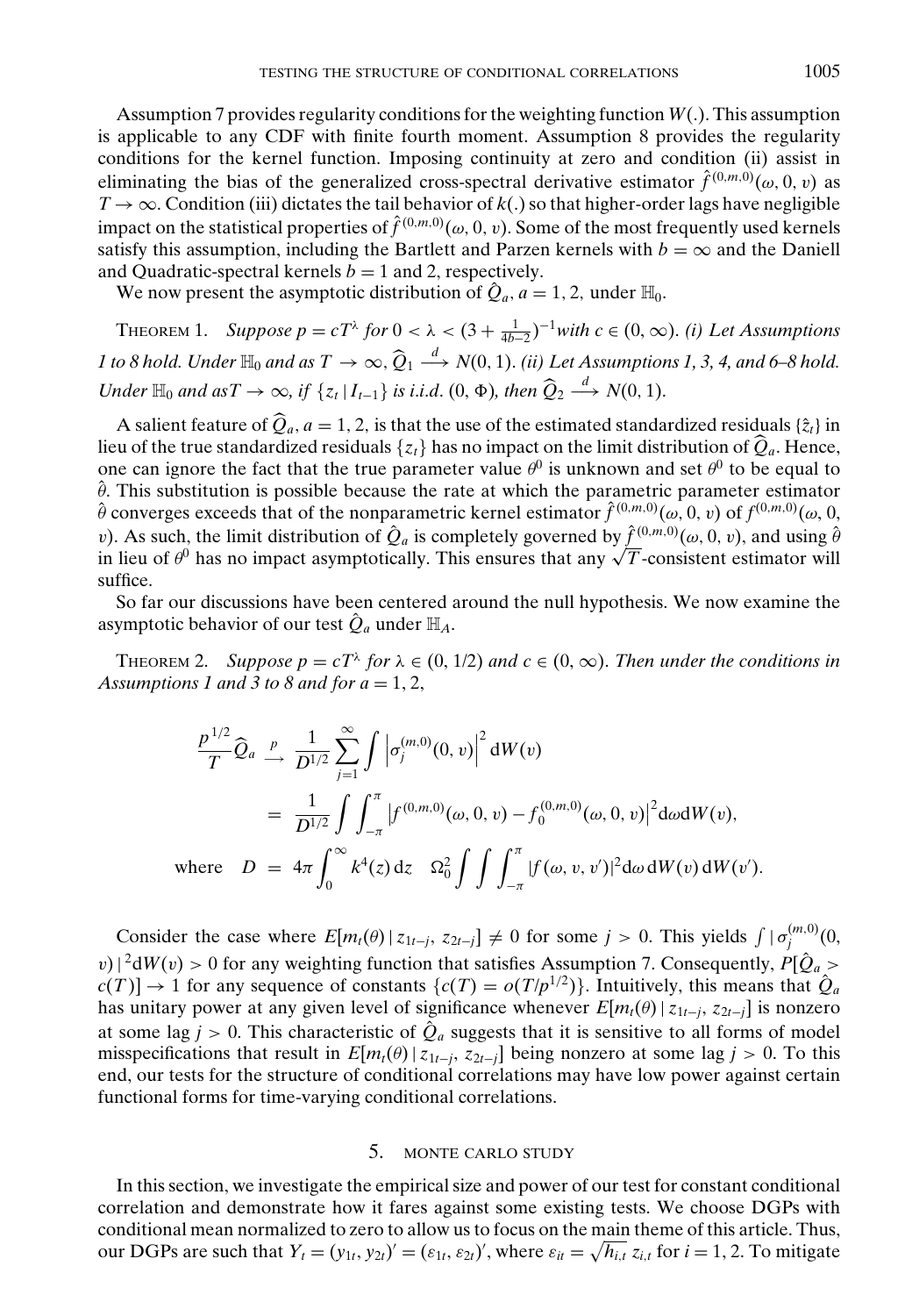startup effects, for each DGP we discard the first 500 Monte Carlo realizations. We estimate the bivariate CCC-GARCH models using Bollerslev's (1990) algorithm; thus our estimates are QMLE. Also, we do not impose an upper bound on the unconditional variances.

## 5.1. *Experimental Design: The Existence of Constant Conditional Correlations*.

*5.1.1. Size.* To investigate the empirical size of the test under  $\mathbb{H}_0$ , we analyze the following data generating processes (DGPs):

DGP1 [CCC-GARCH(1,1)]:

$$
\begin{cases}\nh_{1,t} = 0.4 + 0.15\varepsilon_{1,t-1}^2 + 0.8h_{1,t-1}, \\
h_{2,t} = 0.2 + 0.2\varepsilon_{2,t-1}^2 + 0.7h_{2,t-1}, \\
\rho = 0.2, \\
\left(\zeta_{1t}\right) | I_{t-1} \stackrel{i.i.d.}{\sim} N\left[\begin{pmatrix} 0\\0 \end{pmatrix}, \begin{pmatrix} 1 & \rho\\ \rho & 1 \end{pmatrix} \right],\n\end{cases}
$$

DGP2 [CCC-GARCH(1,1)]:

$$
\begin{cases}\nh_{1,t} &= 0.4 + 0.15\varepsilon_{1,t-1}^2 + 0.8h_{1,t-1}, \\
h_{2,t} &= 0.2 + 0.2\varepsilon_{2,t-1}^2 + 0.7h_{2,t-1}, \\
\rho &= 0.8, \\
\left(\zeta_{1t}\right) | I_{t-1} \stackrel{i.i.d.}{\sim} N\left[\begin{pmatrix}0\\0\end{pmatrix}, \begin{pmatrix}1 & \rho\\ \rho & 1\end{pmatrix}\right],\n\end{cases}
$$

We take DGP1 and DGP2 from Tse (2000). The difference between DGP1 and DGP2 is the degree of constant conditional correlation. Our other null models are two copula-GARCH models, labeled DGP3 and DGP4 later. We first define a few terms and then give the specifications of DGPs 3 and 4. Following Lee and Long (2009), we assume  $\varepsilon_t = H_t^{1/2} \Sigma_t^{-1/2} \eta_t$  where we define  $H_t \equiv \Delta_t \Phi \Delta_t$  (see Subsection 2.1). The subsequent formulation ensures that  $E(\varepsilon_t | I_{t-1}) =$ 0 *a.s.* and  $E(\varepsilon_t \varepsilon'_t | I_{t-1}) = H_t a.s.$ , and  $\varepsilon_t$  also has higher-order moments *a.s.* For  $i = 1, 2$ , we let  $u_i = F_i(\eta_i)$  be the probability integral transform of  $\eta_i$  and  $F_i$  be the univariate standard normal cdf;  $F_{12}$  be the joint cdf with margins  $F_1$  and  $F_2$ ;  $\eta_t | I_{t-1} \sim F_{12}(\eta_1, \eta_2; \delta_t) = C(F_1(\eta_1), F_2(\eta_2);$  $\delta_t$ ) =  $C(u_1, u_2; \delta_t)$  where  $C(\cdot)$  is the implied conditional copula distribution function and  $\delta_t$  is the time-varying or time-invariant copula parameter that governs the higher-order dependence structure. This association between the joint distribution function  $F_{12}$  with margins  $F_1$  and  $F_2$ and the copula function is by virtue of Sklar's Theorem (see, e.g., Patton, 2006; Lee and Long, 2009, and the references cited therein). In essence, a plethora of well-defined joint distributions with higher-order dependence structures can be generated by combining different margins and copulas. As such, other margins are permissible; our use of univariate standard normal margins simplifies the simulation and estimation procedures given that the parameters of these margins are known. Finally, we suppose  $E(\eta_t | I_{t-1}) = 0$  *a.s.* and  $E(\eta_t \eta'_t | I_{t-1}) = \Sigma_t \equiv [\Sigma_{ij,t}(\delta_t)]$  *a.s.* for identification. The off-diagonal elements of  $\Sigma_{ii}$ , $(\delta_t)$  are extracted from the copula by applying Hoeffding's Lemma.<sup>13</sup> Our specifications of DGPs 3 and 4, respectively, are as follows:

<sup>&</sup>lt;sup>13</sup> Lee and Long (2009) provide a more detail description of the use of Hoeffding's Lemma and the construction of copula-based MGARCH models. To simulate and estimate DGPs 3 and 4, as in Lee and Long (2009), we normalize the diagonal elements of  $\Sigma_t$  to be 1; this circumvents identification problems. We thank Tae-Hwy Lee for providing us with his copula codes.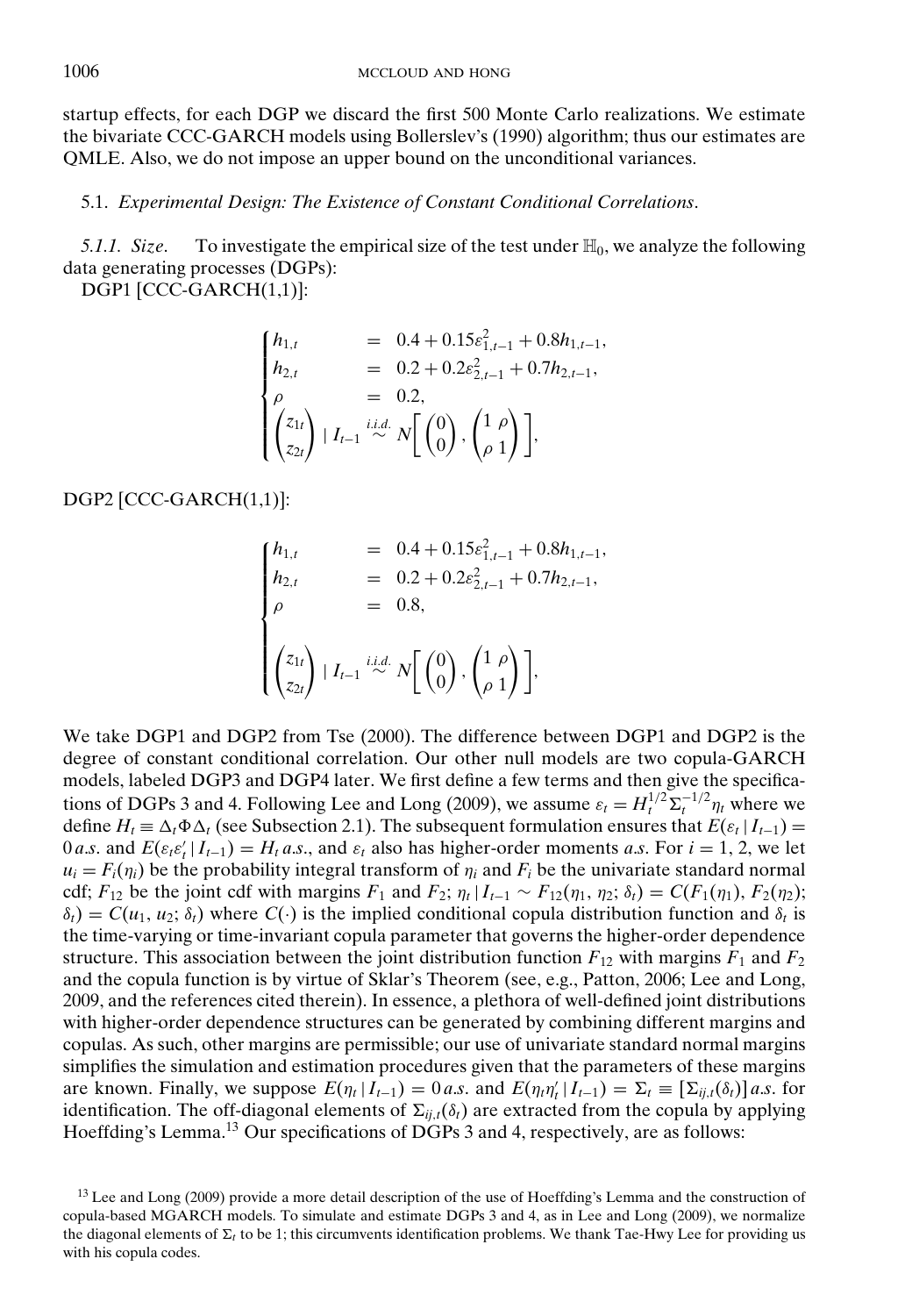DGP3 [Copula-GARCH(1,1)]:

$$
\begin{cases}\nh_{1,t} = 0.4 + 0.15\varepsilon_{1,t-1}^2 + 0.8h_{1,t-1}, \\
h_{2,t} = 0.2 + 0.2\varepsilon_{2,t-1}^2 + 0.7h_{2,t-1}, \\
\rho = 0.2, \\
\delta_t = 1 + \exp(0.1 + 0.8\delta_{t-1} + 0.5u_{1,t-1} + 0.5u_{2,t-1}), \\
C(u_{1t}, u_{2t}; \delta_t) = \exp\{-[(-\ln u_{1t})^{\delta_t} + (-\ln u_{2t})^{\delta_t}]^{1/\delta_t}\}.\n\end{cases}
$$

DGP4 [Copula-GARCH(1,1)]:

$$
\begin{cases}\nh_{1,t} = 0.4 + 0.15\varepsilon_{1,t-1}^2 + 0.8h_{1,t-1}, \\
h_{2,t} = 0.2 + 0.2\varepsilon_{2,t-1}^2 + 0.7h_{2,t-1}, \\
\rho = 0.8, \delta = 2, \\
C(u_{1t}, u_{2t}; \delta) = (u_{1t}^{-\delta} + u_{2t}^{-\delta} - 1)^{-1/\delta}.\n\end{cases}
$$

DGP3 is a Gumbel-based MGARCH model with constant conditional correlation but timevarying higher-order moments, and DGP4 is a Clayton-based MGARCH model with constant conditional correlation but time-invariant higher-order moments.We introduce DGPs 3 and 4 in our analysis to examine the robustness of our tests to the presence of time-varying higher-order moments and nonnormal, particularly nonelliptical, distributions, which are well-documented features of financial data.<sup>14</sup> We compute  $\hat{Q}_1$  for each of these processes. Note that in the presence of time-invariant higher-order moments, which characterize DGPs 1, 2, and 4, both  $\hat{Q}_1$  and  $\hat{Q}_2$ have suitable asymptotic distributions. We report the empirical levels for 1,000 Monte Carlo realizations from samples of size  $T = 500, 1,000, 2,500$ .

*5.1.2. Power.* To analyze the powers of  $\hat{Q}_1$  and  $\hat{Q}_2$  in discriminating the CCC-MGARCH model of DGP1 from alternative models with time-varying conditional correlations, we consider the following DGPs:

DGP5 [TVC-MGARCH(1,1)]:

$$
\begin{cases}\nh_{1,t} &= 0.4 + 0.15\varepsilon_{1,t-1}^2 + 0.8h_{1,t-1}, \\
h_{2,t} &= 0.2 + 0.2\varepsilon_{2,t-1}^2 + 0.7h_{2,t-1}, \\
\rho_t &= 0.07 + 0.8\rho_{t-1} + 0.1\pi_{t-1}, \\
\frac{\sum_{h=1}^{2} z_{1,t-h} z_{2,t-h}}{\sqrt{\left(\sum_{h=1}^{2} z_{1,t-h}^2\right)\left(\sum_{h=1}^{2} z_{2,t-h}^2\right)}}, \\
\frac{\left(z_{1t}\right)}{\left(z_{2t}\right) \mid I_{t-1} \sim N\left[\begin{pmatrix}0\\0\end{pmatrix}, \begin{pmatrix}1 & \rho_t\\ \rho_t & 1\end{pmatrix}\right].\n\end{cases}
$$

<sup>&</sup>lt;sup>14</sup> For contour plots of these copula distributions refer to, for example, Patton (2006, p. 532).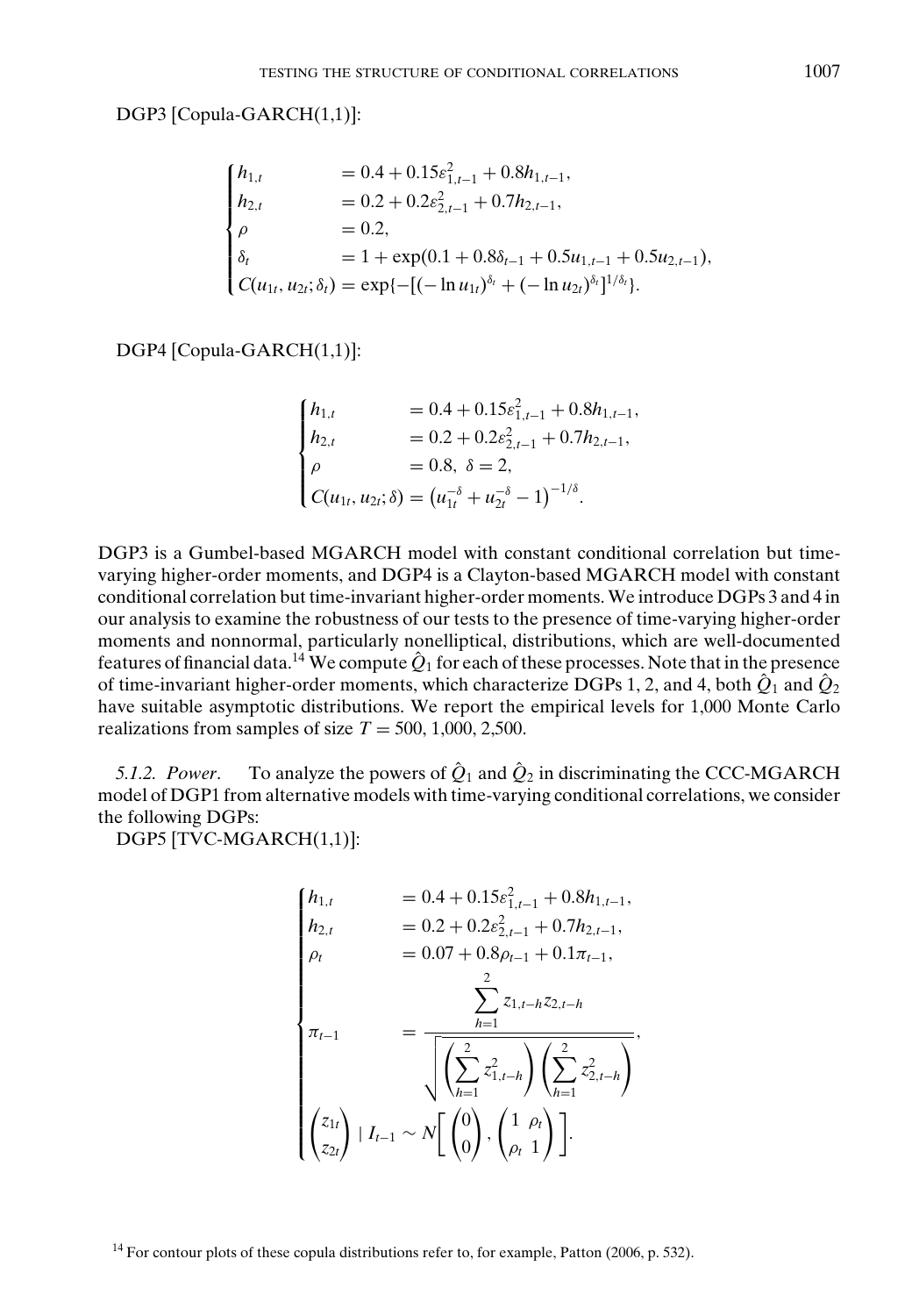DGP6 [Bivariate BEKK(1,1)]:

$$
\begin{pmatrix}\nh_{1,t} & h_{12,t} \\
h_{21,t} & h_{2,t}\n\end{pmatrix} = \begin{pmatrix}\n0.20 & 0.10 \\
0.10 & 0.20\n\end{pmatrix} + \begin{pmatrix}\n0.60 & 0.20 \\
0.20 & 0.60\n\end{pmatrix} \begin{pmatrix}\nh_{1,t-1} & h_{12,t-1} \\
h_{21,t-1} & h_{2,t-1}\n\end{pmatrix} \begin{pmatrix}\n0.60 & 0.20 \\
0.20 & 0.60\n\end{pmatrix}'
$$
\n
$$
+ \begin{pmatrix}\n0.30 & 0.10 \\
0.10 & 0.30\n\end{pmatrix} \begin{pmatrix}\n\varepsilon_{1,t-1}^2 & \varepsilon_{1,t-1}\varepsilon_{2,t-1} \\
\varepsilon_{1,t-1}\varepsilon_{2,t-1} & \varepsilon_{2,t-1}^2\n\end{pmatrix} \begin{pmatrix}\n0.30 & 0.10 \\
0.10 & 0.30\n\end{pmatrix}'
$$
\n
$$
\rho_t = \frac{h_{12,t}}{\sqrt{h_{1,t} h_{2,t}}},
$$
\n
$$
\begin{pmatrix}\nz_{1t} \\
z_{2t}\n\end{pmatrix} | I_{t-1} \sim N \begin{bmatrix}\n0 \\
0\n\end{bmatrix}, \begin{pmatrix}\n1 & \rho_t \\
\rho_t & 1\n\end{pmatrix}.
$$

DGP7 [DCC(1,1)-BGARCH(1,1)]:

$$
\begin{cases}\nh_{1,t} = 0.4 + 0.15\varepsilon_{1,t-1}^2 + 0.8h_{1,t-1}, \\
h_{2,t} = 0.2 + 0.2\varepsilon_{2,t-1}^2 + 0.7h_{2,t-1}, \\
\rho_t = \frac{q_{12t}}{\sqrt{q_{11t} q_{22t}}}, \\
q_{12,t} = 0.02 + 0.6q_{12,t-1} + 0.3z_{1,t-1}z_{2,t-1}, \\
q_{ii,t} = 0.1 + 0.6q_{ii,t-1} + 0.3z_{i,t-1}^2, i = 1, 2 \\
\begin{pmatrix} z_{1t} \\ z_{2t} \end{pmatrix} | I_{t-1} \sim N \begin{bmatrix} 0 \\ 0 \end{bmatrix}, \begin{pmatrix} 1 & \rho_t \\ \rho_t & 1 \end{pmatrix}.\n\end{cases}
$$

DGP8 [CCC-DCC Regime Switching]:

$$
h_{1,t} = 0.4 + 0.15\varepsilon_{1,t-1}^2 + 0.8h_{1,t-1},
$$
  

$$
h_{2,t} = 0.2 + 0.2\varepsilon_{2,t-1}^2 + 0.7h_{2,t-1},
$$

$$
\rho_{t} = \begin{cases}\n\frac{0.02 + 0.5q_{12,t-1} + 0.4z_{1,t-1}z_{2,t-1}}{\sqrt{(0.1 + 0.5q_{11,t-1} + 0.4z_{1,t-1}^2) (0.1 + 0.5q_{22,t-1} + 0.4z_{2,t-1}^2)}}, & \text{if } F_{t} = 1 \\
0.2, & \text{if } F_{t} = 2\n\end{cases}
$$

$$
f(z_t|I_{t-1}) = \sum_{F_i=1}^{2} f_N(z_t|F_t, I_{t-1}) f(F_t|I_{t-1}).
$$

DGP9 [CCC-CCC Regime Switching]:

$$
h_{1,t} = 0.4 + 0.15\varepsilon_{1,t-1}^2 + 0.8h_{1,t-1},
$$
  

$$
h_{2,t} = 0.2 + 0.2\varepsilon_{2,t-1}^2 + 0.7h_{2,t-1},
$$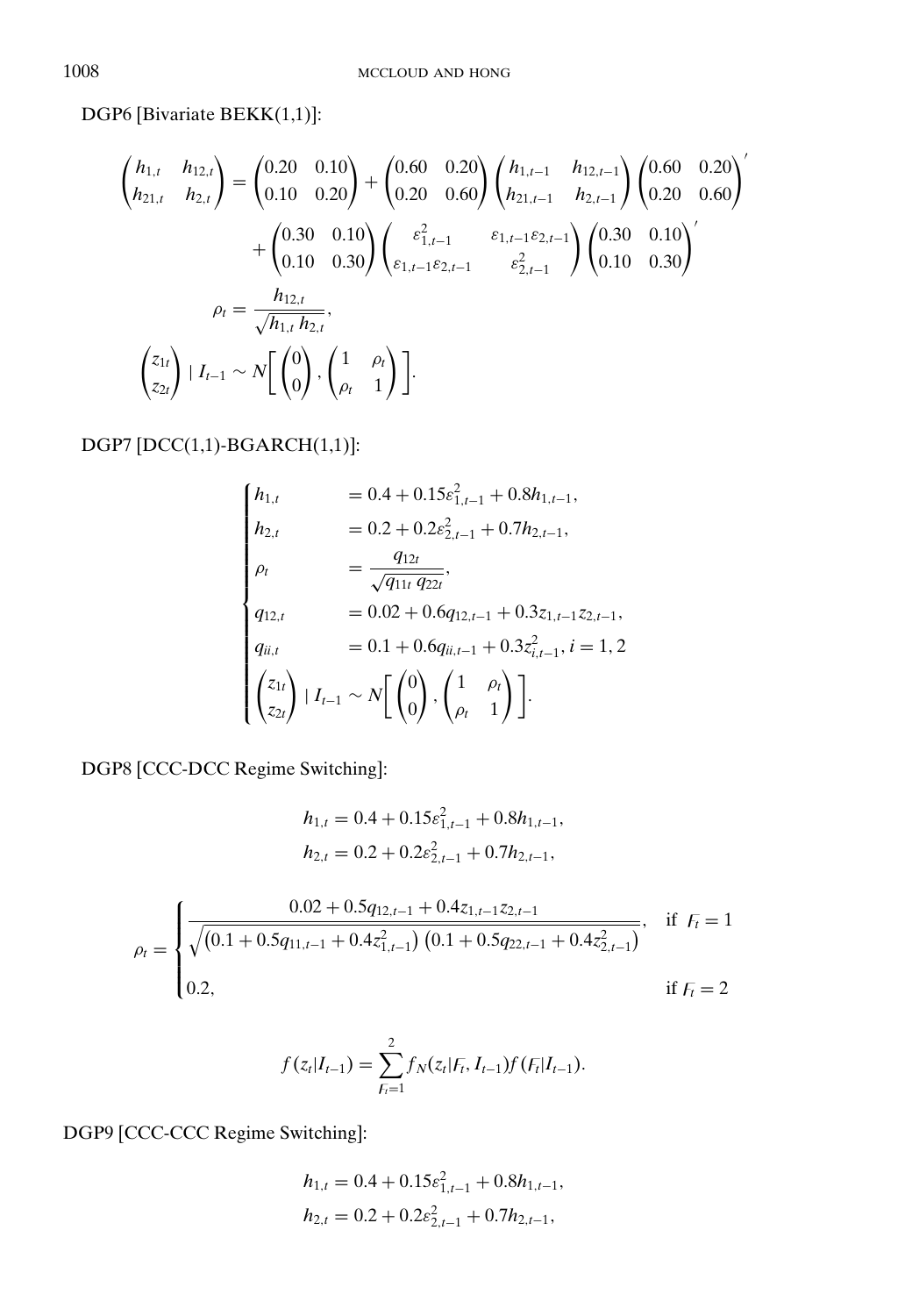$$
\rho_t = 0.5 - (F_t - 1), \ F_t = 1, 2,
$$
  

$$
f(z_t|I_{t-1}) = \sum_{F_t=1}^{2} f_N(z_t|F_t, I_{t-1}) f(F_t|I_{t-1}).
$$

Some of these alternative models yield misspecifications in only conditional correlations whereas the others also generate misspecifications in other conditional moments or distribution. Since our  $\hat{Q}_1$  and  $\hat{Q}_2$  tests are designed for assessing model adequacy of the conditional correlation function, these models allow us to analyze the robustness of  $\hat{Q}_1$  and  $\hat{Q}_2$  to misspecifications in other aspects of the model.

We take DGP5 from Tse and Tsui (2002). DGP5 is also identical to DGP1 except in the specification of conditional correlation. In DGP5, the conditional correlation at time *t* is specified as the convex combination of the unconditional correlation, and lag-1 conditional correlation and the sample correlation of {*zt*−1, *zt*<sup>−</sup>2}. Moreover, there exists a strong dynamic dependence in the time-varying conditional correlations. Using DGP1 to fit the simulated data from DGP5 implies that there will be misspecifications in conditional correlations.<sup>15</sup>

The BEKK-parameterization of the conditional variance matrix in DGP6 accommodates dynamic dependence between volatility series and hence has implications for the structure of time-varying conditional correlations. Using DGP1 to fit the simulated data from DGP6 implies that the conditional variances and conditional correlations are misspecified.

DGP7 is Engle's (2002) DCC model in which the time-varying correlation has three components, with each component having an autoregressive moving average structure. Unlike the BEKK specification, this model does not accommodate dynamic dependence in volatility series. Using DGP1 to fit data from this DCC model will result in misspecifications in conditional correlations.

DGP8 is motivated by Pelletier's suggestion of an alternative way of introducing a regime switching for the correlations. We allow the parameters  $\zeta_1$  and  $\zeta_2$  of the correlation function in Engle's DCC model in (4) to be a function of the regimes. That is,

$$
\rho_{ij,t} = \frac{q_{ijt}}{\sqrt{q_{ii,t} q_{jj,t}}},
$$
  
\n
$$
q_{ij,t} = (1 - \zeta_1(F_t) - \zeta_2(F_t))\overline{q}_{ij} + \zeta_2(F_t)q_{ij,t-1} + \zeta_1(F_t)z_{i,t-1}z_{j,t-1}, \forall t, \text{ and } i, j = 1, 2,
$$

where  $F_t = 1, 2$  is the latent Markov chain process,  $\zeta_1(1) = 0.4$ ,  $\zeta_1(2) = 0$ ,  $\zeta_2(1) = 0.5$ , and  $\zeta_2(2)$  $= 0$ . In addition,  $f(z_t | I_{t-1})$  and  $f_N(z_t | F_t, I_{t-1})$  are, respectively, the marginal and conditional normal densities of *zt*. Thus, the marginal density is the weighted average of the conditional densities given  $F_t = 1$  and  $F_t = 2$ . These weighting factors are  $Pr[F_t = 1 | I_{t-1}]$  and  $Pr[F_t = 2 | I_{t-1}]$ . We allow for symmetric parameterization of the transition probabilities between regimes 1 and 2 by choosing  $p_{11} = p_{22} = 0.9$ . The conditional correlations are dynamic in regime 1 and constant in regime 2. Note that the unconditional correlation is equal in both regimes. Using DGP1 to fit data from this CCC-DCC regime switching model will result in misspecifications in conditional correlations and conditional distribution. The nonnormality of the distribution of DGP8 will not affect the powers of  $\hat{Q}_1$  and  $\hat{Q}_2$  because these statistics are robust to distributional assumptions.

DGP9 follows Pelletier's general specification of a regime switching dynamic correlation model. The correlations are of opposite signs and constant in both regimes. Transitions between regimes is governed by the latent Markov process  $F_t$ . We set the transition probabilities to be  $p_{11} = p_{22} = 0.9$ . Similar to DGP8, using DGP1 to fit data from this CCC-CCC regime switching model will result in misspecifications in conditional correlations and conditional distribution.

We obtain simulated data from DGPs 5, 6, 7, 8, and 9 of sample sizes  $T = 500$ , 1,000, 2,500. Using 500 Monte Carlo realizations, we use DGP1 to fit each these simulated data sets and

<sup>15</sup> By construction, misspecification in conditional correlations implies misspecification in conditional covariances.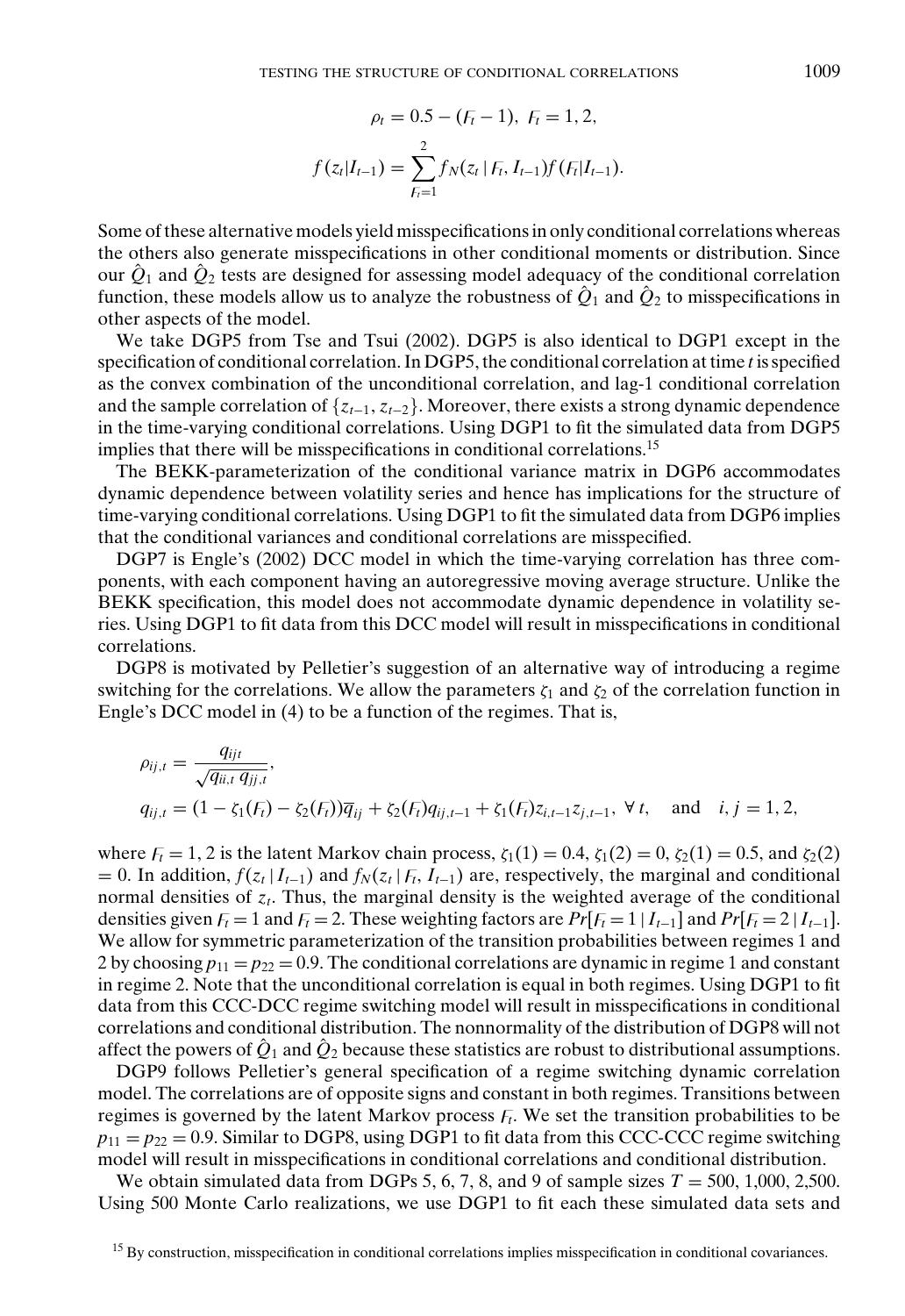estimate and compare the power of our tests to some existing tests for constant conditional correlations.

5.2. *Competing Test Statistics*. We also consider the tests of constancy of conditional correlations proposed by Engle and Sheppard (2001), Bera and Kim (2002), and Tse (2000).

To compute Bera and Kim's (2002) bivariate test statistic, *BK*, we estimate the constant conditional correlation bivariate GARCH model, compute  $\hat{z}_t$  and  $\hat{\rho} = T^{-1} \sum_{t=1}^T \hat{z}_{1t} \hat{z}_{2t}$ , and evaluate *BK* using

$$
BK = \frac{\left[\sum_{t=1}^{T} (a_{1t}^2 a_{2t}^2 - 1 - 2\hat{\rho}^2)\right]^2}{4T(1 + 4\hat{\rho}^2 + \hat{\rho}^4)},
$$

where  $a_{1t} = (\hat{z}_{1t} - \hat{\rho}\hat{z}_{2t})/\sqrt{1-\hat{\rho}^2}$  and  $a_{2t} = (\hat{z}_{2t} - \hat{\rho}\hat{z}_{1t})/\sqrt{1-\hat{\rho}^2}$ . Under the assumption that the bivariate vector  $z_t$  is normally distributed,  $BK \sim \chi_1^2$  asymptotically.

To test of constancy of conditional correlations, Tse (2000) presumes that the time evolution of conditional correlation can be characterized by the function  $\rho_t = \rho + \delta \varepsilon_{1,t-1} \varepsilon_{2,t-1}$ <sup>16</sup> Thus, under the null hypothesis, it suffices to show that  $\delta = 0$ . To employ Tse's (2000), we estimate the constant conditional correlation bivariate GARCH model and obtain the  $\sqrt{T}$ -consistent the constant conditional correlation bivariate GARCH model and obtain the  $\sqrt{T}$ -consistent estimator θ̂. We evaluate the score,  $\partial l_t/\partial \theta'$ , at θ̂. The corresponding lagrange multiplier statistic under the null hypothesis is obtained using

$$
TSE = \iota' \hat{S} (\hat{S}' \hat{S})^{-1} \hat{S}' \iota,
$$

where *i* is a  $T \times 1$  unit vector,  $\hat{S}$  is the estimator of the  $T \times N$  matrix with rows equal to  $\partial l_t / \partial \theta'$ , for  $t = 1, \ldots, T$ , evaluated at  $\hat{\theta}$ , and N is the number of parameters under the alternative model. This statistic is equivalent to  $TR^2$  where  $R^2$  is the uncentered coefficient of determination of the regression  $\iota$  on  $\hat{S}$ . We then compare *TSE* to a suitable  $\chi_1^2$  critical value.

For the Engle and Sheppard (2001) test of constant conditional correlations, the test procedure is executed as follows: (1) Estimate the univariate GARCH processes and standardize the residuals for each series; (2) estimate the correlation of the standardized residuals and jointly standardize the vector of univariate standardized residuals by the symmetric square root decomposition of  $\Phi$ , the constant correlation matrix; (3) compute  $A_t \equiv$  *vechu* $[(\Phi^{-1/2}z_t)(\Phi^{-1/2}z_t) I_2$ ] where *vechu* is the vectorization operator that selects the elements above the main diagonal and  $\Phi^{-1/2}z_t$  is a bivariate vector of residuals jointly standardized under the null; (4) estimate the autoregression  $A_t = \zeta_0 + \zeta_1 A_{t-1} + \cdots + \zeta_p A_{t-p} + v_t$ . Under the null hypothesis, the intercept and slope coefficients in (4) should be zero. Then the *ES*(*p*) test statistic is

$$
ES(p) = \frac{\hat{\zeta} B' B \hat{\zeta}}{\hat{\sigma}^2},
$$

where  $\hat{\zeta} = (\hat{\zeta}_0, \hat{\zeta}_1, \dots, \hat{\zeta}_p)$  and *B* is a matrix consisting of the regressors. We compare this  $ES(p)$ value to an appropriate  $\chi^2_{(p+1)}$  critical value.

5.3. *Practical Implementation of*  $\hat{Q}_1$  *and*  $\hat{Q}_2$ *.* To calculate our test statistics  $\hat{Q}_1$  and  $\hat{Q}_2$ , see (19) and (20), we need a weighting function  $W(.)$ , kernel function  $k(.)$ , and an estimate of the bandwidth *p*. Our choice of  $W(\cdot)$  is the  $N(0, I_2)$ , where  $I_2$  is the identity matrix in  $\mathbb{R}^{2 \times 2}$ . For our choice of kernel function we use the Bartlett kernel, which has bounded support and

<sup>&</sup>lt;sup>16</sup> Tse also suggests the specification  $\rho_1 = \rho + \delta z_{1,t-1} z_{2,t-1}$  and mentions that this function cannot be used to obtain analytic derivatives from the likelihood function.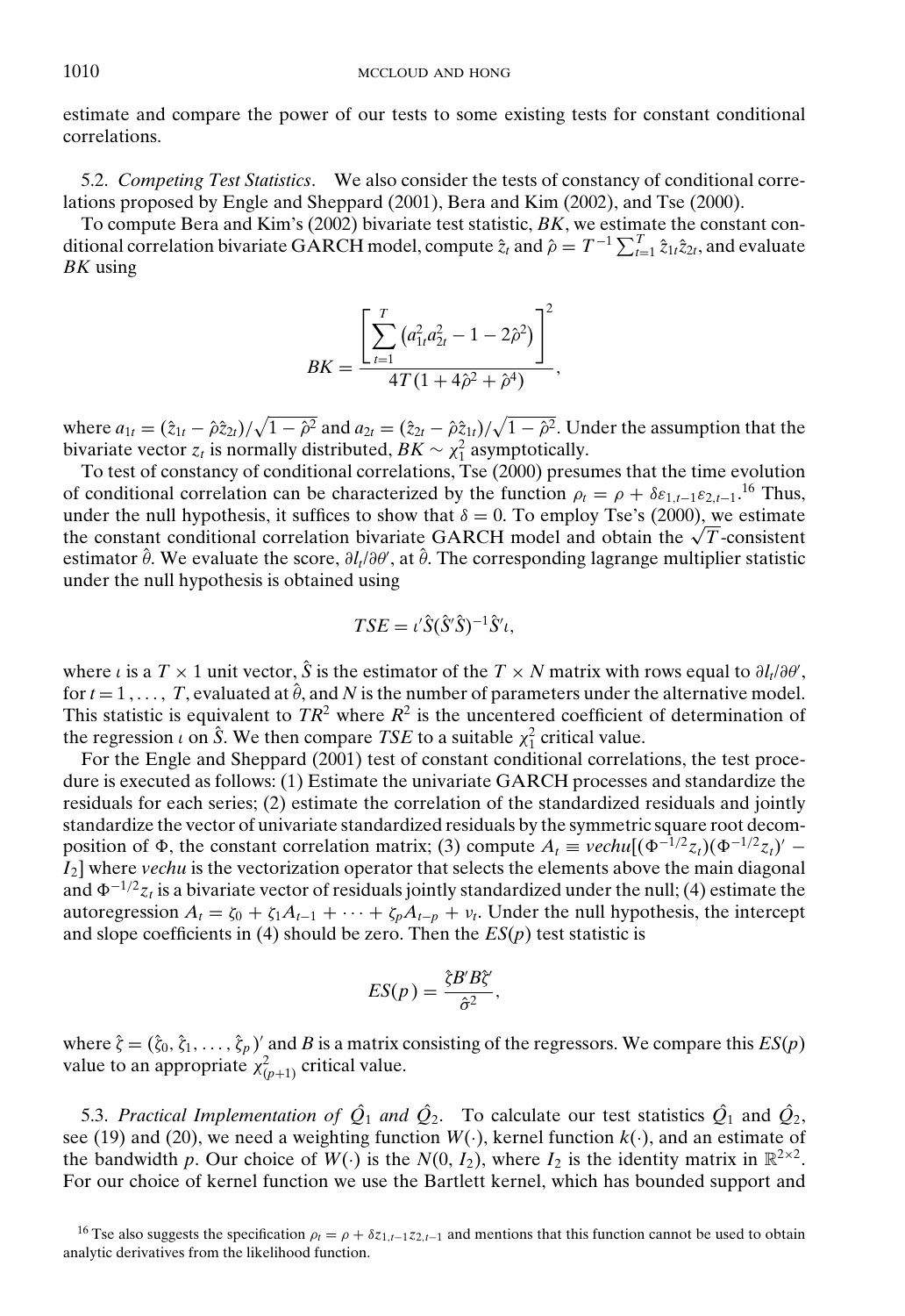is computationally efficient. The simulation results indicate that the choice of weighting and kernel functions has no qualitative impact on the size and level of our tests.<sup>17</sup>

*5.3.1. Choosing a data-driven bandwidth*. We use Hong's (1999) nonparametric plug-in method to find the adaptive bandwidth  $\hat{p}$ . For a sketch of this method, define  $f(q,m,0)(\omega, 0, v)$  as

(21) 
$$
f^{(q,m,0)}(\omega,0,v) = \frac{1}{2\pi} \sum_{j=-\infty}^{\infty} |j|^q \sigma_j^{(m,0)}(0,v) e^{-ij\omega},
$$

and let  $\bar{f}^{(0,m,0)}(\omega,0,v)$  and  $\bar{f}^{(q,m,0)}(\omega,0,v)$  be sample analogues of (12) and (21) evaluated at some initial bandwidth  $\overline{p}$ , that is,

(22) 
$$
\overline{f}^{(0,m,0)}(\omega,0,v) \equiv \frac{1}{2\pi} \sum_{j=1-T}^{T-1} \left(1 - \frac{|j|}{T}\right)^{1/2} \overline{k}(j/\overline{p}) \hat{\sigma}_j^{(m,0)}(0,v) e^{-ij\omega},
$$

(23) 
$$
\overline{f}^{(q,m,0)}(\omega,0,v) \equiv \frac{1}{2\pi} \sum_{j=1-T}^{T-1} |j|^q \left(1 - \frac{|j|}{T}\right)^{1/2} \overline{k}(j/\overline{p}) \hat{\sigma}_j^{(m,0)}(0,v) e^{-ij\omega}.
$$

Assume that, for kernel  $k(.)$ , its Parzen exponent *q* exists, that is,  $\exists$  a finite  $q \in \mathbb{R}_+$  such that

$$
k^{(q)} \equiv \lim_{|z| \to 0} \frac{1 - k(z)}{|z|^q} \text{ with } k^{(q)} \in (0, \infty).
$$

Intuitively, the Parzen exponent governs the degree of smoothness for  $k(\cdot)$  at 0; the larger is *q* the smoother is  $k(\cdot)$  at 0. For example, the Bartlett and Parzens kernels have *q* equal to 1 and 2, respectively.

Then, following Hong, we can show that the theoretically optimal bandwidth that minimizes the asymptotic integrated mean squared error (IMSE) of the estimator of the generalized crossspectral derivative  $\hat{f}^{(0,m,0)}(\omega, 0, v)$  in (15) is  $p_0 = c_0 T^{1/(2q+1)}$  for some tuning constant  $c_0$ .<sup>18</sup> For a workable  $c_0$ , we select its sample counterpart evaluated at  $\overline{p}$ , which is

$$
\hat{c} = \left\{ \frac{2q(k^{(q)})^2}{\int_{-\infty}^{\infty} k^2(z) dz} \times \frac{\int \int_{-\pi}^{\pi} |\overline{f}^{(q,m,0)}(\omega,0,v)|^2 d\omega dW(v)}{\int_{-\pi}^{\pi} \left[ \int \overline{f}^{(0,m,0)}(\omega,0,v) dW(v) \right]^2 d\omega} \right\}^{1/(2q+1)}
$$
\n
$$
(24)
$$
\n
$$
= \left\{ \frac{2q(k^{(q)})^2}{\int_{-\infty}^{\infty} k^2(z) dz} \times \frac{\sum_{j=1-T}^{T-1} |j|^{2q} (T-|j|) \overline{k}^2(j/\overline{p}) \int |\hat{\sigma}_j^{(m,0)}(0,v)|^2 dW(v)}{\sum_{j=1-T}^{T-1} (T-|j|) \overline{k}^2(j/\overline{p}) \hat{M}(j) \int \hat{\sigma}_j(v,-v) dW(v)} \right\}^{1/(2q+1)}
$$

with  $\hat{M}(j) = (T - |j|)^{-1} \sum_{t=|j|+1}^{T} m_{t-|j|}(\hat{\theta}) m_t(\hat{\theta})$  and  $\bar{k}(\cdot)$  has Parzen exponent *q*. Note that  $\bar{k}(\cdot)$ can be different from the kernel in, say, (20); however, for  $\hat{c}$  we use the Bartlett kernel. We select

<sup>17</sup> We also use the Parzen kernel. The results, not reported here, show that there is no asymptotic cost to the choice of kernel.

<sup>18</sup> This  $p_0$  ensures that the optimal convergence rate of  $n^{-2q/(2q+1)}$  for the IMSE of  $\hat{f}^{(0,m,0)}(\omega,0,v)$  is achieved.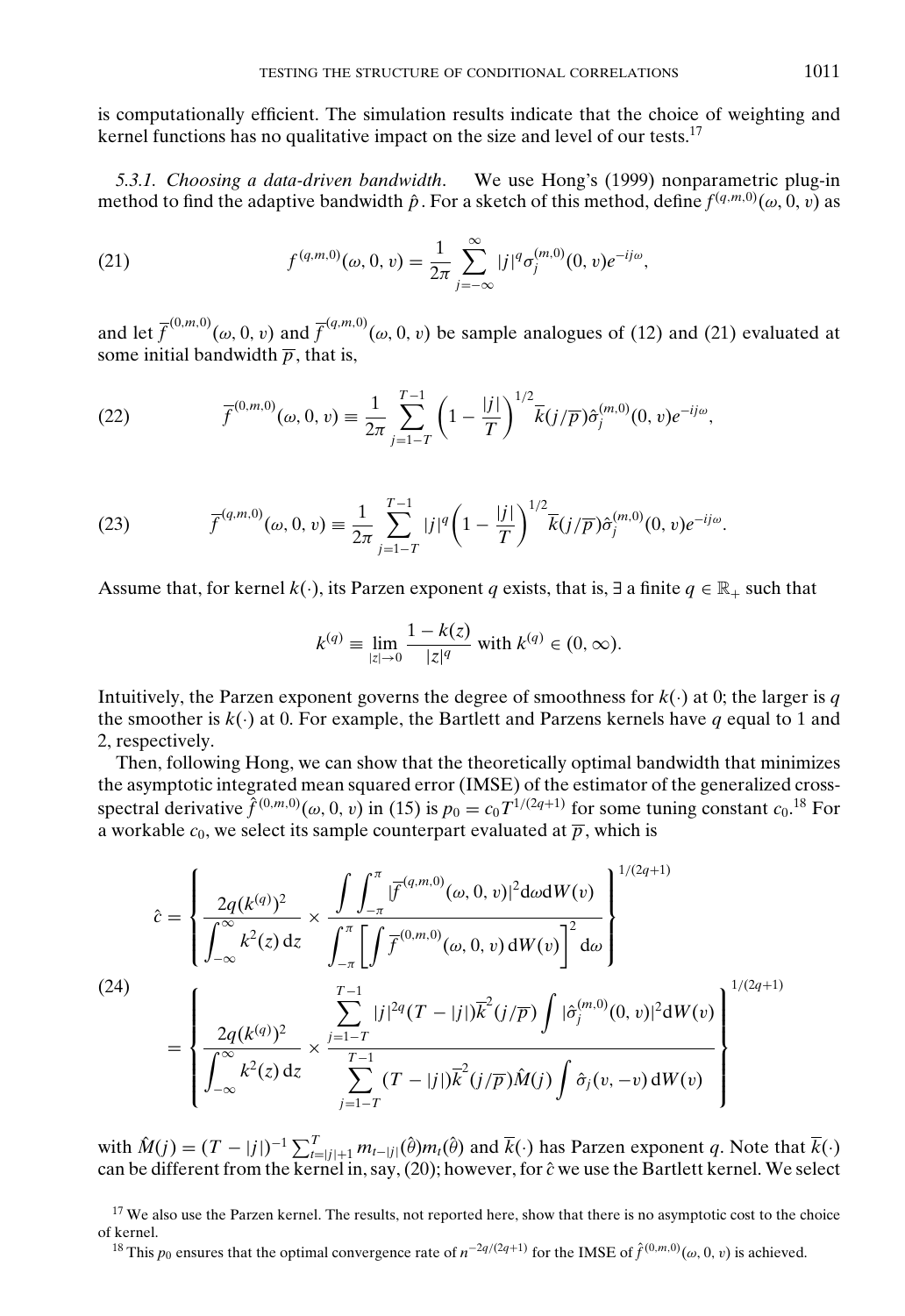#### 1012 MCCLOUD AND HONG

TABLE 1 EMPIRICAL SIZE OF TEST FOR CONSTANCY OF CONDITIONAL CORRELATIONS

|                |                  |      |     | DGP 1: CCC-MGARCH with $\rho = 0.2$ |     |       |     |      |     | DGP 2: CCC-MGARCH with $\rho = 0.8$ |     |       |     |
|----------------|------------------|------|-----|-------------------------------------|-----|-------|-----|------|-----|-------------------------------------|-----|-------|-----|
|                | $\boldsymbol{T}$ | 500  |     | 1,000                               |     | 2,500 |     | 500  |     | 1,000                               |     | 2,500 |     |
| $\overline{p}$ | $\alpha$         | 10%  | 5%  | 10%                                 | 5%  | 10%   | 5%  | 10%  | 5%  | 10%                                 | 5%  | 10%   | 5%  |
| 10             | $\hat{Q}_1$      | 8.3  | 5.1 | 10.0                                | 5.9 | 11.1  | 7.0 | 7.6  | 3.7 | 8.8                                 | 4.8 | 8.8   | 6.1 |
| 20             | $\hat{Q}_1$      | 6.0  | 2.9 | 9.3                                 | 5.4 | 10.2  | 6.9 | 5.8  | 2.7 | 7.4                                 | 4.6 | 9.0   | 5.7 |
| 30             | $\hat{Q}_1$      | 5.2  | 2.0 | 7.8                                 | 4.4 | 9.4   | 5.6 | 4.7  | 2.2 | 6.0                                 | 3.8 | 8.6   | 4.6 |
| 40             | $\hat{Q}_1$      | 3.8  | 1.3 | 6.5                                 | 3.4 | 8.9   | 4.7 | 3.7  | 1.4 | 5.4                                 | 2.6 | 8.2   | 4.1 |
| 10             | $\hat{Q}_2$      | 7.2  | 3.9 | 7.2                                 | 4.3 | 7.4   | 4.1 | 6.5  | 3.2 | 6.6                                 | 3.7 | 7.3   | 4.0 |
| 20             | $\hat{Q}_2$      | 7.0  | 3.2 | 7.9                                 | 3.9 | 7.8   | 4.2 | 6.4  | 3.2 | 6.9                                 | 4.1 | 7.2   | 3.7 |
| 30             | $\hat{Q}_2$      | 6.7  | 3.5 | 7.5                                 | 3.8 | 6.9   | 4.1 | 6.2  | 3.9 | 5.9                                 | 3.6 | 7.3   | 3.1 |
| 40             | $\hat{Q}_2$      | 7.2  | 3.3 | 7.0                                 | 3.8 | 6.7   | 3.7 | 6.2  | 3.5 | 6.3                                 | 3.4 | 7.0   | 3.7 |
|                | <b>TSE</b>       | 10.1 | 5.5 | 10.7                                | 4.5 | 10.1  | 4.6 | 12.5 | 7.4 | 11.0                                | 5.5 | 10.3  | 5.7 |
|                | ВK               | 10.5 | 5.0 | 9.7                                 | 5.4 | 8.9   | 4.4 | 10.0 | 4.2 | 9.9                                 | 5.0 | 9.0   | 3.7 |
|                | ES(5)            | 4.8  | 2.0 | 4.6                                 | 2.4 | 6.4   | 3.1 | 3.9  | 1.8 | 3.8                                 | 2.1 | 5.0   | 2.4 |
|                | ES(10)           | 5.2  | 2.5 | 6.1                                 | 2.9 | 6.7   | 3.0 | 4.5  | 1.9 | 5.3                                 | 2.2 | 6.5   | 2.5 |

NOTE: We generate 1,000 Monte Carlo realizations for each DGP.  $\hat{Q}_1$  and  $\hat{Q}_2$  are the generalized cross-spectral derivative tests under higher-order conditional moments and i.i.d., respectively, with preliminary bandwidth  $\bar{p}$  equal to 10, 20, 30, 40; *BK* represents the Bera and Kim (2002) test statistic; *TSE* represents Tse's (2000) test statistic; *ES*(5) and *ES*(10) represent the Engle and Sheppard (2001) test statistic with the lagged value set to 5 and 10.

the integer-valued  $\hat{p} = [\hat{c}T^{1/(2q+1)}]$  as our adaptive bandwidth. The choice of  $\overline{p}$  should have an asymptotically negligible impact on  $\hat{p}$  and, consequently,  $\hat{Q_1}$  and  $\hat{Q_2}$ . Thus in our simulation we investigate the effect of the initial bandwidth  $\bar{p}$  on the size and power of our tests by choosing  $\overline{p} \in \{10, 11, \ldots, 40\}$ . In empirical applications where only a single  $\hat{Q}_1$  or  $\hat{Q}_2$  is desired, we can use a range of  $\overline{p}$  to compute a set of  $\hat{p}$  and then evaluate  $\hat{Q}_1$  or  $\hat{Q}_2$  at  $\hat{p}^*$  for

(25) 
$$
\hat{p}^* = \max \left\{ \max_{\hat{p}} \{ \ln(T), \hat{p} \} \right\}.
$$

This choice for  $\hat{p}^*$  guarantees that the IMSE of  $\hat{f}^{(0,m,0)}(\omega,0,v)$  is achieved. The choice of the function ln (*T*), though ad hoc, guarantees that  $\hat{p} \rightarrow \infty$  at a complementary rate.

For each  $\hat{p}$ , to evaluate the four-dimensional integral of the variance terms in  $\hat{Q}_1$  and  $\hat{Q}_2$  we randomly draw the auxiliary vectors *u* and *v* from a  $N(0, I_2)$  distribution and discretize *u* and *v* to generate 30 grid points in  $\mathbb{R}^2$  to facilitate Gaussian quadrature.

5.4. *Simulation Results*. Tables 1 and 2 show the empirical sizes of the  $\hat{Q}_1$ ,  $\hat{Q}_2$ , *TSE*, *BK*, and *ES* tests for constancy of conditional correlation, assuming nominal sizes of 10% and 5%. We now focus on DGP1. At  $T = 500$ , both  $\hat{Q}_1$  and  $\hat{Q}_2$  (the tests derived under higher-order conditional moments and i.i.d. respectively) underreject  $\mathbb{H}_0$  but not excessively. The rejection probabilities for  $\hat{Q}_1$  are monotonically decreasing in the preliminary bandwidth  $\bar{p}$ . This pattern, however, becomes less pronounced as *T* increases. For  $\hat{Q}_2$ , the rejection probabilities exhibit a more stable pattern than those of  $\hat{Q}_1$ ; consequently,  $\hat{Q}_2$  has better levels than  $\hat{Q}_1$  the larger is  $\bar{p}$ . At  $T = 1,000, 2,500, \hat{Q}_1$  overrejects, but not excessively, at lower values of  $\bar{p}$  whereas  $\hat{Q}_2$ underrejects, but not excessively.

We now consider DGP2 (the model with the higher degree of conditional correlation). Except in two cases, and for all *T*, both  $\hat{Q}_1$  and  $\hat{Q}_2$  underreject  $\mathbb{H}_0$  but not excessively. In general, the differences between the empirical and nominal rejection probabilities decline as *T* increases. At the 10% nominal level and for  $T = 500, 1,000$ , both  $\hat{Q}_1$  and  $\hat{Q}_2$  have lower rejection probabilities than their counterparts in DGP1.

We now focus on the existing tests for constant conditional correlation. For DGP1, the TSE and BK tests overreject or underreject  $\mathbb{H}_0$ , but not severely. Nevertheless, for  $T = 500, 1,000$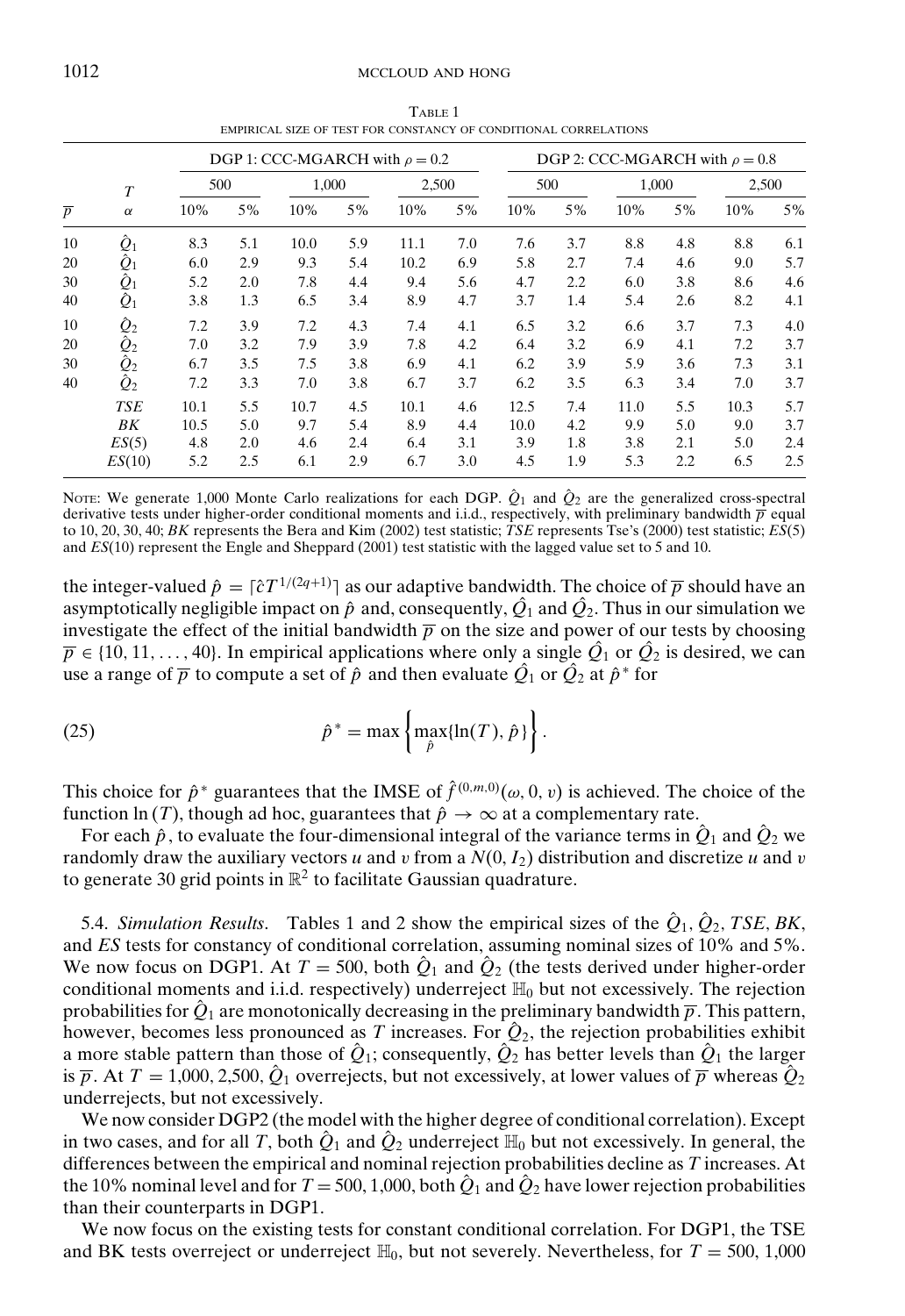|                |                  |      |      | DGP 3: Copula-MGARCH with $\rho = 0.2$<br>Time-varying Gumbel Copula |       |       |       |      |     | Time-invariant Clayton Copula |     | DGP 4: Copula-MGARCH with $\rho = 0.8$ |     |
|----------------|------------------|------|------|----------------------------------------------------------------------|-------|-------|-------|------|-----|-------------------------------|-----|----------------------------------------|-----|
|                | $\boldsymbol{T}$ |      | 500  |                                                                      | 1,000 |       | 2,500 | 500  |     | 1,000                         |     | 2,500                                  |     |
| $\overline{p}$ | $\alpha$         | 10%  | 5%   | 10%                                                                  | 5%    | 10%   | 5%    | 10%  | 5%  | 10%                           | 5%  | 10%                                    | 5%  |
| 10             | $\hat{Q}_1$      | 7.9  | 4.8  | 8.8                                                                  | 5.1   | 10.9  | 6.5   | 7.0  | 3.9 | 9.0                           | 5.0 | 11.6                                   | 5.9 |
| 20             | $\hat{Q}_1$      | 6.3  | 3.0  | 8.1                                                                  | 4.6   | 10.1  | 5.8   | 4.3  | 3.0 | 8.2                           | 4.5 | 11.1                                   | 5.1 |
| 30             | $\hat{Q}_1$      | 5.5  | 2.3  | 7.5                                                                  | 4.0   | 9.6   | 5.1   | 3.4  | 2.5 | 6.2                           | 3.9 | 10.5                                   | 4.9 |
| 40             | $\hat{Q}_1$      | 4.1  | 1.8  | 6.3                                                                  | 3.5   | 8.8   | 4.6   | 3.0  | 1.9 | 5.2                           | 2.8 | 9.7                                    | 4.5 |
| 10             | $\hat{Q}_2$      | 36.2 | 32.5 | 34.3                                                                 | 30.8  | 35.1  | 31.7  | 7.1  | 3.4 | 7.1                           | 3.9 | 8.6                                    | 4.0 |
| 20             | $\hat{Q}_2$      | 37.0 | 33.4 | 36.4                                                                 | 34.0  | 36.9  | 33.1  | 7.2  | 3.6 | 8.1                           | 4.4 | 9.0                                    | 4.1 |
| 30             | $\hat{Q}_2$      | 36.4 | 33.0 | 35.5                                                                 | 32.8  | 36.1  | 31.8  | 7.4  | 3.9 | 7.8                           | 4.0 | 9.3                                    | 4.5 |
| 40             | $\hat{Q}_2$      | 37.3 | 33.6 | 35.1                                                                 | 32.1  | 35.9  | 31.5  | 8.0  | 4.1 | 7.7                           | 3.7 | 9.3                                    | 4.6 |
|                | <b>TSE</b>       | 50.9 | 45.6 | 45.1                                                                 | 40.8  | 36.1  | 37.2  | 14.2 | 8.3 | 13.6                          | 7.2 | 12.1                                   | 7.4 |
|                | BK               | 70.1 | 50.3 | 98.1                                                                 | 95.4  | 100.0 | 100.0 | 0.0  | 0.0 | 0.0                           | 0.0 | 1.9                                    | 1.1 |
|                | ES(5)            | 96.3 | 95.0 | 100.0                                                                | 100.0 | 100.0 | 100.0 | 6.1  | 3.9 | 7.2                           | 4.1 | 9.1                                    | 4.9 |
|                | ES(10)           | 98.5 | 97.2 | 100.0                                                                | 100.0 | 100.0 | 100.0 | 8.0  | 3.6 | 9.5                           | 5.3 | 11.9                                   | 6.0 |

 $T = 2$ EMPIRICAL SIZE OF TEST FOR CONSTANCY OF CONDITIONAL CORRELATIONS

NOTE: We generate 1,000 Monte Carlo realizations for each DGP.  $\hat{Q}_1$  and  $\hat{Q}_2$  are the generalized cross-spectral derivative tests under higher-order conditional moments and i.i.d., respectively, with preliminary bandwidth  $\bar{p}$  equal to 10, 20, 30, 40; *BK* represents the Bera and Kim (2002) test statistic; *TSE* represents Tse's (2000) test statistic; *ES*(5) and *ES*(10) represent the Engle and Sheppard (2001) test statistic with the lagged value set to 5 and 10.

the TSE and BK tests have the best rejection probabilities of all the tests. The TSE test has the best rejection probabilities for  $T = 2,500$ . At the prespecified lag order of 5 and 10, the ES test underrejects  $\mathbb{H}_0$  more than  $\hat{Q}_2$  and has the least favorable size properties. For DGP2, the TSE test overrejects at  $T = 500, 1,000$  but achieves the best rejection probabilities at  $T = 2,500$ . The BK test has the best rejection probabilities at *T* = 500, 1,000. The ES test continues to underreject  $\mathbb{H}_0$  for all *T*. Similar to  $\hat{Q}_1$  and  $\hat{Q}_2$ , the TSE test appears to be slightly sensitive to the degree of constant conditional correlations.

Under DGP3 (the model with time-varying higher-order conditional moments) we expect  $\hat{Q}_1$  to have the best size properties for all *T*. This is confirmed by our simulation results. The differences between the empirical and nominal rejection probabilities associated with  $\hat{Q}_1$  are small, although, for a fixed *T*, these differences tend to increase with  $\bar{p}$ , but for a fixed  $\bar{p}$ , these differences tend to decrease with *T*. The BK and ES tests severely overreject  $\mathbb{H}_0$ . The TSE and  $\hat{Q}_2$  tests overreject  $\mathbb{H}_0$  but not as much as the ES or BK tests. Under DGP4 (the model with time-invariant higher-order conditional moments), the aforementioned trends associated with  $\hat{Q}_1$  also hold.  $\hat{Q}_2$  underrejects  $\mathbb{H}_0$  but not severely. However, the rejection probabilities of  $\hat{Q}_2$ become favorable as *T* increases. The BK test severely underrejects  $\mathbb{H}_0$  for all *T*. For the ES test, the differences between the empirical and nominal rejection probabilities decrease in lag order for a given *T* and decrease in *T* for a given lag order. The TSE test overrejects but not excessively. Thus for DGP4,  $\hat{Q}_1$  and  $\hat{Q}_2$  have the best size properties. Additional results, not reported here, from DGP4 with a Plackett copula evaluated at shape parameter  $\delta = 4$  in lieu of the Clayton copula show that the BK test attains empirical rejection probabilities in excess of 95% for  $T \ge 1,000$  whereas all other tests display favorable size properties. All the preceding results suggest that unlike existing tests for constant conditional correlation, the  $\tilde{Q}_1$  test is robust to the presence of time-varying higher-order moments whereas both the  $\hat{Q}_1$  and  $\hat{Q}_2$  tests are robust to the presence of time-invariant higher-order moments and nonelliptical distributions.

Tables 3–7 contain the empirical *corrected* and *uncorrected* powers against the time-varying conditional correlation alternatives, DGPs 5–9. We use the empirical critical values obtained under DGP1 to compute these empirical corrected powers. We consider nominal levels of 10% and 5%. We note that our empirical corrected and uncorrected powers are very similar. Thus,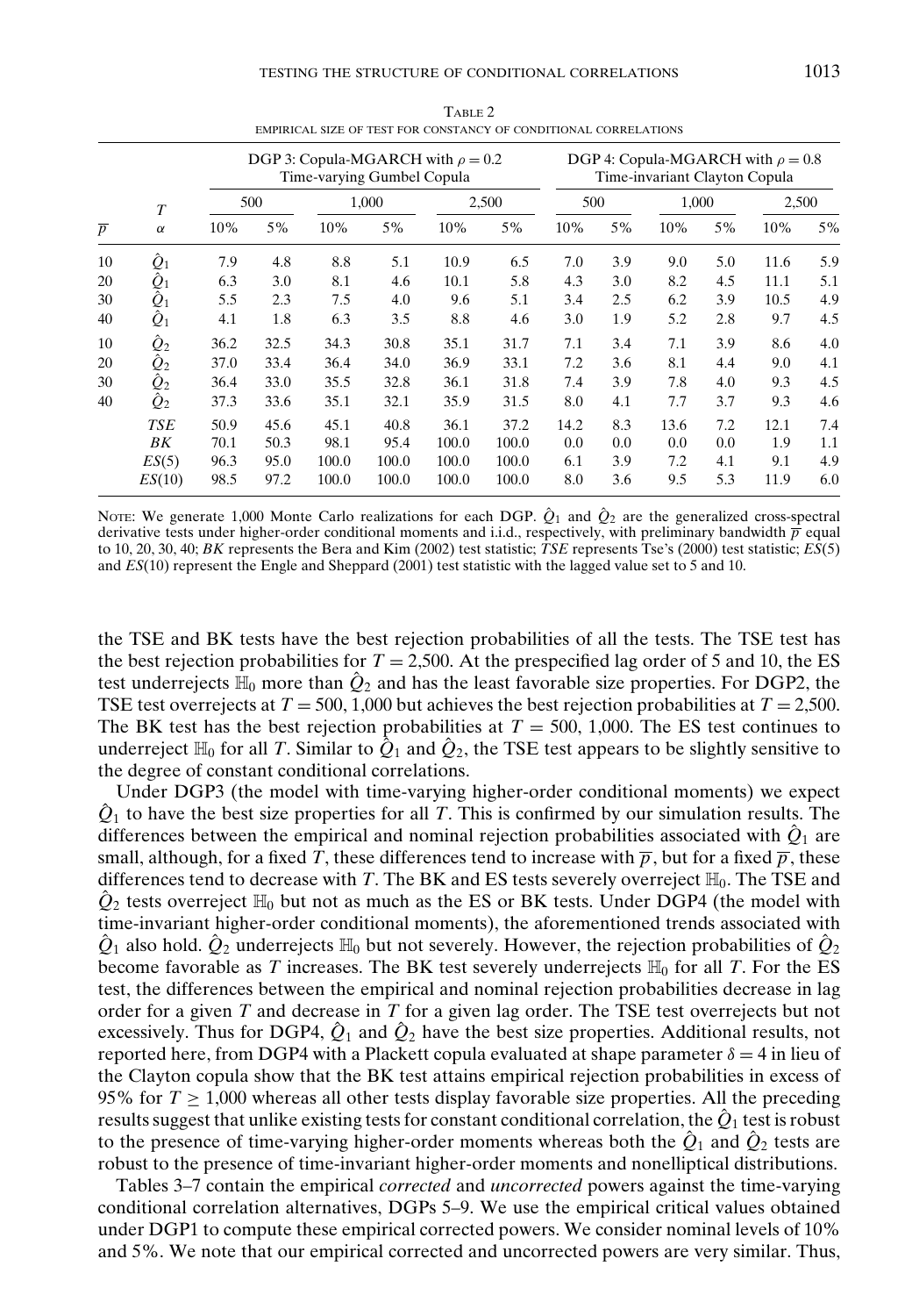#### 1014 MCCLOUD AND HONG

TABLE 3 EMPIRICAL POWER OF TEST FOR CONSTANCY OF CONDITIONAL CORRELATIONS

|                |                                                                                |      |      |      |            |       | DGP 5: TVC-MGARCH<br>$\rho_t = 0.07 + 0.8 \rho_{t-1} + 0.1 \psi_{t-1}$ |      |      |       |            |       |       |
|----------------|--------------------------------------------------------------------------------|------|------|------|------------|-------|------------------------------------------------------------------------|------|------|-------|------------|-------|-------|
|                |                                                                                |      |      |      | <b>ACV</b> |       |                                                                        |      |      |       | <b>ECV</b> |       |       |
|                |                                                                                |      | 500  |      | 1,000      |       | 2,500                                                                  |      | 500  |       | 1,000      | 2,500 |       |
| $\overline{p}$ | $\alpha$                                                                       | 10%  | 5%   | 10%  | 5%         | 10%   | 5%                                                                     | 10%  | 5%   | 10%   | 5%         | 10%   | 5%    |
| 10             | $\hat{Q}_1$                                                                    | 85.0 | 78.0 | 98.4 | 97.8       | 100.0 | 100.0                                                                  | 84.6 | 74.0 | 100.0 | 100.0      | 100.0 | 100.0 |
| 20             | $\hat{Q}_1$                                                                    | 83.3 | 74.8 | 99.2 | 98.0       | 100.0 | 100.0                                                                  | 86.2 | 79.8 | 100.0 | 100.0      | 100.0 | 100.0 |
| 30             | $\hat{Q}_1$                                                                    | 79.6 | 71.0 | 98.8 | 97.2       | 100.0 | 100.0                                                                  | 86.8 | 78.0 | 100.0 | 100.0      | 100.0 | 100.0 |
| 40             | $\hat{Q}_1$                                                                    | 76.0 | 64.4 | 98.6 | 96.4       | 100.0 | 100.0                                                                  | 85.8 | 76.0 | 100.0 | 100.0      | 100.0 | 100.0 |
| 10             | $\hat{\varrho}_2$                                                              | 8.8  | 6.0  | 10.2 | 6.2        | 13.3  | 7.1                                                                    | 13.4 | 7.0  | 13.6  | 7.6        | 15.0  | 10.1  |
| 20             | $\begin{matrix}\tilde{\hat{\varrho}}_{2}\ \hat{\hat{\varrho}}_{2}\end{matrix}$ | 9.8  | 5.0  | 10.0 | 5.2        | 13.0  | 6.9                                                                    | 14.4 | 6.8  | 13.6  | 6.4        | 15.2  | 10.5  |
| 30             |                                                                                | 10.6 | 4.6  | 9.0  | 5.0        | 12.5  | 6.4                                                                    | 13.8 | 7.0  | 13.4  | 6.0        | 14.9  | 10.3  |
| 40             | $\hat{Q}_2$                                                                    | 8.8  | 4.4  | 8.2  | 4.0        | 11.1  | 5.9                                                                    | 12.4 | 6.4  | 13.0  | 6.2        | 15.1  | 9.7   |
|                | <b>TSE</b>                                                                     | 32.4 | 22.8 | 45.0 | 34.0       | 51.2  | 41.6                                                                   |      |      |       |            |       |       |
|                | BK                                                                             | 15.8 | 10.2 | 18.4 | 13.2       | 34.0  | 26.6                                                                   |      |      |       |            |       |       |
|                | ES(5)                                                                          | 12.8 | 6.6  | 28.8 | 20.8       | 40.3  | 36.8                                                                   |      |      |       |            |       |       |
|                | ES(10)                                                                         | 11.6 | 6.8  | 27.2 | 18.2       | 35.2  | 33.1                                                                   |      |      |       |            |       |       |

NOTE: We generate 500 Monte Carlo realizations for each DGP.  $\hat{Q}_1$  and  $\hat{Q}_2$  are the generalized cross-spectral derivative tests under higher-order conditional moment and i.i.d., respectively, with preliminary bandwidth  $\bar{p}$  equal to 10, 20, 30, 40; *BK* represents the Bera and Kim (2002) test statistic; *TSE* represents Tse's (2000) test statistic; *ES*(5) and *ES*(10) represent the Engle and Sheppard (2001) test statistic with the lagged value set to 5 and 10.

|                |                       |      |      |      |            | EMPIRICAL POWER OF TEST FOR CONSTANCY OF CONDITIONAL CORRELATIONS |       |             |      |      |            |       |      |
|----------------|-----------------------|------|------|------|------------|-------------------------------------------------------------------|-------|-------------|------|------|------------|-------|------|
|                |                       |      |      |      |            |                                                                   |       | DGP 6: BEKK |      |      |            |       |      |
|                |                       |      |      |      | <b>ACV</b> |                                                                   |       |             |      |      | <b>ECV</b> |       |      |
|                |                       |      | 500  |      | 1,000      |                                                                   | 2,500 |             | 500  |      | 1,000      | 2,500 |      |
| $\overline{p}$ | $\alpha$              | 10%  | 5%   | 10%  | 5%         | 10%                                                               | 5%    | 10%         | 5%   | 10%  | 5%         | 10%   | 5%   |
| 10             | $\hat{\mathcal{Q}}_1$ | 81.8 | 75.2 | 98.6 | 98.0       | 99.8                                                              | 99.8  | 80.8        | 71.4 | 98.4 | 96.1       | 99.4  | 97.8 |
| 20             | $\hat{Q}_1$           | 77.8 | 69.4 | 98.4 | 97.8       | 99.8                                                              | 98.4  | 81.4        | 74.4 | 98.1 | 96.9       | 99.8  | 97.6 |
| 30             | $\hat{Q}_1$           | 72.8 | 61.0 | 97.4 | 96.4       | 99.0                                                              | 97.8  | 80.4        | 71.4 | 98.0 | 97.1       | 99.0  | 97.6 |
| 40             | $\hat{Q}_1$           | 68.2 | 54.6 | 96.8 | 94.6       | 98.4                                                              | 96.6  | 78.2        | 68.2 | 97.3 | 96.0       | 98.4  | 96.6 |
| 10             | $\hat{Q}_2$           | 38.2 | 31.0 | 70.8 | 60.4       | 99.6                                                              | 98.4  | 47.2        | 33.8 | 76.0 | 62.4       | 99.8  | 99.0 |
| 20             | $\hat{Q}_2$           | 40.6 | 31.0 | 71.8 | 62.2       | 99.8                                                              | 98.4  | 46.8        | 36.6 | 76.8 | 63.8       | 100.0 | 98.8 |
| 30             | $\hat{Q}_2$           | 38.2 | 30.8 | 69.0 | 58.4       | 99.0                                                              | 98.4  | 45.6        | 33.8 | 75.4 | 61.8       | 99.6  | 98.6 |
| 40             | $\hat{Q}_2$           | 35.8 | 27.4 | 65.0 | 53.6       | 98.8                                                              | 98.0  | 43.8        | 32.8 | 72.2 | 59.0       | 99.0  | 98.4 |
|                | <b>TSE</b>            | 72.4 | 61.4 | 89.6 | 83.6       | 100.0                                                             | 99.8  |             |      |      |            |       |      |
|                | ВK                    | 10.4 | 4.2  | 11.8 | 6.4        | 11.4                                                              | 7.4   |             |      |      |            |       |      |
|                | ES(5)                 | 4.2  | 2.0  | 6.8  | 2.4        | 11.0                                                              | 6.0   |             |      |      |            |       |      |
|                | ES(10)                | 5.4  | 2.8  | 6.4  | 3.4        | 11.6                                                              | 5.2   |             |      |      |            |       |      |

TABLE 4

NOTE: We generate 500 Monte Carlo realizations for each DGP.  $\hat{Q}_1$  and  $\hat{Q}_2$  are the generalized cross-spectral derivative tests under higher-order conditional moment and i.i.d., respectively, with preliminary bandwidth  $\bar{p}$  equal to 10, 20, 30, 40; *BK* represents the Bera and Kim (2002) test statistic; *TSE* represents Tse's (2000) test statistic; *ES*(5) and *ES*(10) represent the Engle and Sheppard (2001) test statistic with the lagged value set to 5 and 10.

the rankings of our tests relative to the existing tests are identical regardless of our benchmark empirical power. We discuss only the empirical *corrected* powers in the ensuing analysis.

Under DGP5, the time-varying conditional correlations possess a high degree of inertia, and hence the perturbations to conditional correlations are small. This DGP allows us to assess the sensitivity of our constant correlation tests to detecting minimal time-variation in conditional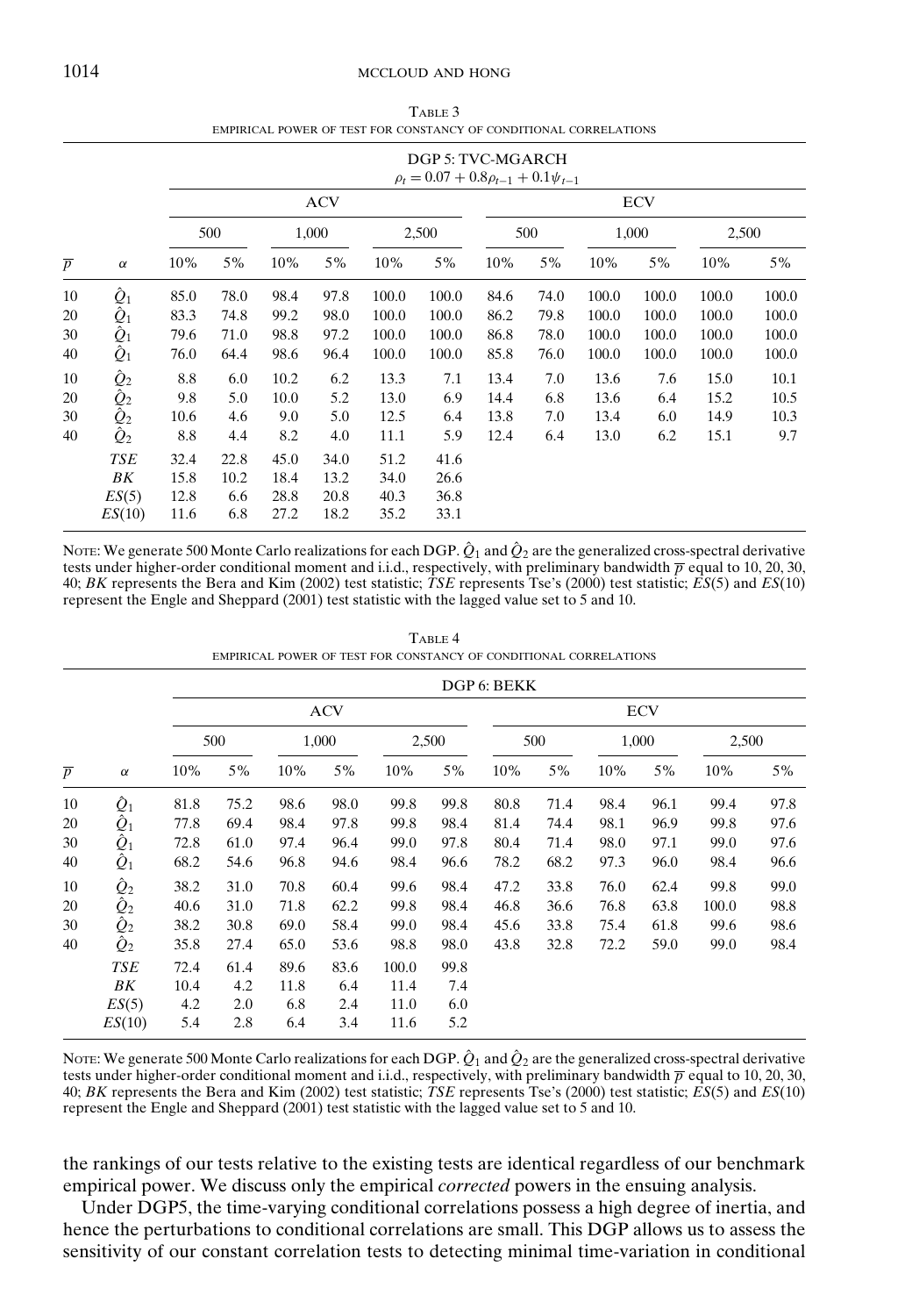## TESTING THE STRUCTURE OF CONDITIONAL CORRELATIONS 1015

| TABLE 5                                                           |
|-------------------------------------------------------------------|
| EMPIRICAL POWER OF TEST FOR CONSTANCY OF CONDITIONAL CORRELATIONS |

|                |                                 |       |       |       |            |       | $\rho_t =$ | $DGP$ 7: $DCC(1,1)$ -BGARCH $(1,1)$<br>$q_{12t}$<br>$\sqrt{q_{11t} q_{22t}}$ |      |       |            |       |       |
|----------------|---------------------------------|-------|-------|-------|------------|-------|------------|------------------------------------------------------------------------------|------|-------|------------|-------|-------|
|                |                                 |       |       |       | <b>ACV</b> |       |            |                                                                              |      |       | <b>ECV</b> |       |       |
|                | $\boldsymbol{T}$                |       | 500   |       | 1,000      |       | 2,500      | 500                                                                          |      |       | 1,000      |       | 2,500 |
| $\overline{p}$ | $\alpha$                        | 10%   | 5%    | 10%   | 5%         | 10%   | 5%         | 10%                                                                          | 5%   | 10%   | 5%         | 10%   | 5%    |
| 10             | $\hat{\varrho}_\text{\tiny{1}}$ | 99.4  | 98.6  | 100.0 | 100.0      | 100.0 | 100.0      | 99.2                                                                         | 98.2 | 100.0 | 100.0      | 100.0 | 100.0 |
| 20             | $\hat{Q}_1$                     | 99.2  | 98.0  | 100.0 | 100.0      | 100.0 | 100.0      | 99.4                                                                         | 98.8 | 100.0 | 100.0      | 100.0 | 100.0 |
| 30             | $\hat{Q}_1$                     | 98.2  | 96.2  | 100.0 | 100.0      | 100.0 | 100.0      | 99.4                                                                         | 98.0 | 100.0 | 100.0      | 100.0 | 100.0 |
| 40             | $\hat{Q}_1$                     | 96.6  | 93.8  | 100.0 | 100.0      | 100.0 | 100.0      | 99.2                                                                         | 96.0 | 100.0 | 100.0      | 100.0 | 100.0 |
| 10             | $\hat{Q}_2$                     | 99.0  | 98.4  | 99.8  | 99.8       | 100.0 | 100.0      | 99.2                                                                         | 98.8 | 99.8  | 99.8       | 100.0 | 100.0 |
| 20             | $\hat{Q}_2$                     | 99.2  | 98.2  | 99.8  | 99.8       | 100.0 | 100.0      | 99.2                                                                         | 98.8 | 99.8  | 99.8       | 100.0 | 100.0 |
| 30             | $\hat{Q}_2$                     | 98.4  | 97.6  | 99.8  | 99.8       | 100.0 | 100.0      | 98.8                                                                         | 98.0 | 99.8  | 99.8       | 100.0 | 100.0 |
| 40             | $\hat{Q}_2$                     | 97.8  | 97.0  | 99.8  | 99.8       | 100.0 | 100.0      | 98.2                                                                         | 97.6 | 99.8  | 99.8       | 100.0 | 100.0 |
|                | <b>TSE</b>                      | 100.0 | 100.0 | 100.0 | 100.0      | 100.0 | 100.0      |                                                                              |      |       |            |       |       |
|                | BK                              | 92.6  | 88.8  | 99.8  | 99.4       | 100.0 | 100.0      |                                                                              |      |       |            |       |       |
|                | ES(5)                           | 100.0 | 100.0 | 100.0 | 100.0      | 100.0 | 100.0      |                                                                              |      |       |            |       |       |
|                | ES(10)                          | 100.0 | 100.0 | 100.0 | 100.0      | 100.0 | 100.0      |                                                                              |      |       |            |       |       |

NOTE: We generate 500 Monte Carlo realizations for each DGP.  $\hat{Q}_1$  and  $\hat{Q}_2$  are the generalized cross-spectral derivative tests under higher-order conditional moment and i.i.d., respectively, with preliminary bandwidth  $\overline{p}$  equal to 10, 20, 30, 40; *BK* represents the Bera and Kim (2002) test statistic; *TSE* represents Tse's (2000)test statistic; *ES*(5) and *ES*(10) represent the Engle and Sheppard (2001) test statistic with the lagged value set to 5 and 10.

|                |                           |      |      |       |            |       | DGP 8: CCC-DCC Regime Switching |      |      |      |       |       |       |
|----------------|---------------------------|------|------|-------|------------|-------|---------------------------------|------|------|------|-------|-------|-------|
|                |                           |      |      |       | <b>ACV</b> |       |                                 |      |      |      | ECV   |       |       |
|                | $\boldsymbol{T}$          |      | 500  |       | 1,000      |       | 2,500                           |      | 500  |      | 1,000 |       | 2,500 |
| $\overline{p}$ | $\alpha$                  | 10%  | 5%   | 10%   | 5%         | 10%   | 5%                              | 10%  | 5%   | 10%  | 5%    | 10%   | 5%    |
| 10             | $\hat{Q}_1$               | 72.6 | 61.2 | 97.2  | 94.4       | 100.0 | 100.0                           | 78.2 | 58.0 | 97.2 | 93.0  | 100.0 | 100.0 |
| 20             | $\tilde{\hat{\varrho}}_1$ | 65.6 | 56.0 | 95.8  | 91.4       | 100.0 | 100.0                           | 71.0 | 60.8 | 96.4 | 91.2  | 100.0 | 100.0 |
| 30             | $\hat{Q}_1$               | 57.2 | 45.8 | 91.8  | 88.2       | 100.0 | 100.0                           | 68.2 | 55.0 | 93.6 | 89.4  | 100.0 | 100.0 |
| 40             | $\hat{Q}_1$               | 49.8 | 34.2 | 90.4  | 82.6       | 100.0 | 100.0                           | 65.2 | 49.8 | 92.8 | 87.6  | 100.0 | 100.0 |
| 10             | $\hat{Q}_2$               | 70.8 | 60.8 | 96.0  | 92.8       | 100.0 | 100.0                           | 75.2 | 65.0 | 97.4 | 94.8  | 100.0 | 100.0 |
| 20             | $\hat{Q}_2$               | 69.8 | 59.2 | 94.8  | 91.4       | 100.0 | 100.0                           | 74.6 | 67.2 | 97.0 | 92.6  | 100.0 | 100.0 |
| 30             | $\hat{Q}_2$               | 65.8 | 54.8 | 92.6  | 90.4       | 100.0 | 100.0                           | 73.2 | 61.4 | 95.2 | 91.6  | 100.0 | 100.0 |
| 40             | $\hat{Q}_2$               | 60.0 | 51.0 | 91.6  | 88.4       | 100.0 | 100.0                           | 68.4 | 56.8 | 93.4 | 90.2  | 100.0 | 100.0 |
|                | <b>TSE</b>                | 95.8 | 94.2 | 100.0 | 100.0      | 100.0 | 100.0                           |      |      |      |       |       |       |
|                | ΒK                        | 64.8 | 58.2 | 89.6  | 87.2       | 99.8  | 99.6                            |      |      |      |       |       |       |
|                | ES(5)                     | 95.4 | 93.2 | 100.0 | 100.0      | 100.0 | 100.0                           |      |      |      |       |       |       |
|                | ES(10)                    | 91.4 | 87.4 | 100.0 | 99.8       | 100.0 | 100.0                           |      |      |      |       |       |       |

TABLE 6 EMPIRICAL POWER OF TEST FOR CONSTANCY OF CONDITIONAL CORRELATIONS

NOTE: We generate 500 Monte Carlo realizations for each DGP.  $\hat{Q}_1$  and  $\hat{Q}_2$  are the generalized cross-spectral derivative tests under higher-order conditional moment and i.i.d., respectively, with preliminary bandwidth  $\bar{p}$  equal to 10, 20, 30, 40; *BK* represents the Bera and Kim (2002) test statistic; *TSE* represents Tse's (2000) test statistic; *ES*(5) and *ES*(10) represent the Engle and Sheppard (2001) test statistic with the lagged value set to 5 and 10.

correlations. We expect  $\hat{Q}_1$  to be more powerful than  $\hat{Q}_2$ . This is confirmed by our simulation results.  $\hat{Q}_1$  is the most powerful, with power reaching 100% when  $T = 1,000$ . The TSE test is more powerful than the  $\hat{Q}_2$ , BK, and ES tests. At  $T = 2,500$ , the powers of the ES test are less than 45% and exceed those of  $\hat{Q}_2$  and BK. For all sample sizes, the powers of  $\hat{Q}_2$  are slightly above the nominal levels, which render  $\hat{Q}_2$  the least powerful test under DGP5.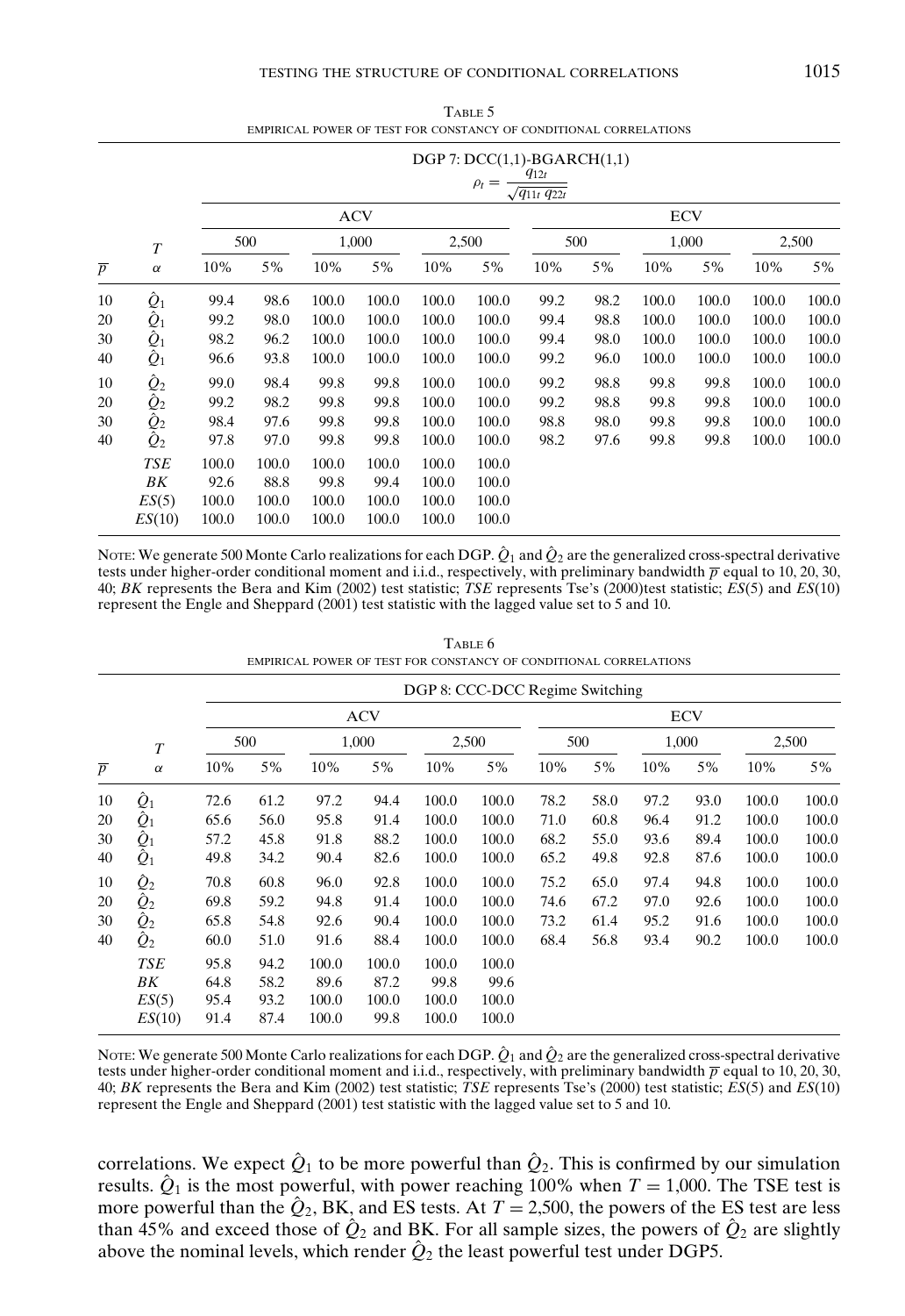#### 1016 MCCLOUD AND HONG

TABLE 7 EMPIRICAL POWER OF TEST FOR CONSTANCY OF CONDITIONAL CORRELATIONS

|                |                          |       |      |       |            |       | DGP 9: CCC-CCC Regime Switching<br>$\rho_1 = 0.5, \rho_2 = -0.5$ |      |      |            |       |       |       |
|----------------|--------------------------|-------|------|-------|------------|-------|------------------------------------------------------------------|------|------|------------|-------|-------|-------|
|                |                          |       |      |       | <b>ACV</b> |       |                                                                  |      |      | <b>ECV</b> |       |       |       |
|                | $\boldsymbol{T}$         |       | 500  |       | 1,000      |       | 2,500                                                            |      | 500  |            | 1,000 | 2,500 |       |
| $\overline{p}$ | $\alpha$                 | 10%   | 5%   | 10%   | 5%         | 10%   | 5%                                                               | 10%  | 5%   | 10%        | 5%    | 10%   | 5%    |
| 10             | $\hat{Q}_1 \\ \hat{Q}_1$ | 51.2  | 36.8 | 90.0  | 82.6       | 100.0 | 100.0                                                            | 50.0 | 33.0 | 90.0       | 79.6  | 100.0 | 100.0 |
| 20             |                          | 41.6  | 30.4 | 85.6  | 76.4       | 100.0 | 100.0                                                            | 47.6 | 36.2 | 88.0       | 75.6  | 100.0 | 99.8  |
| 30             | $\hat{Q}_1$              | 34.2  | 22.2 | 77.8  | 69.0       | 100.0 | 99.8                                                             | 45.4 | 31.4 | 82.2       | 71.8  | 100.0 | 99.8  |
| 40             | $\hat{Q}_1$              | 28.6  | 16.6 | 71.8  | 58.2       | 99.8  | 99.4                                                             | 41.4 | 28.6 | 80.0       | 67.0  | 99.8  | 99.6  |
| 10             | $\hat{Q}_2$              | 48.0  | 35.0 | 86.4  | 78.2       | 100.0 | 100.0                                                            | 58.4 | 39.6 | 89.0       | 80.0  | 100.0 | 100.0 |
| 20             | $\hat{Q}_2$              | 46.4  | 33.8 | 83.6  | 74.8       | 100.0 | 100.0                                                            | 54.8 | 40.8 | 88.4       | 76.6  | 100.0 | 100.0 |
| 30             | $\hat{Q}_2$              | 42.6  | 31.2 | 79.4  | 71.0       | 100.0 | 99.8                                                             | 50.4 | 36.8 | 85.2       | 74.6  | 100.0 | 99.8  |
| 40             | $\hat{\mathcal{Q}}_2$    | 38.2  | 30.4 | 76.2  | 66.0       | 99.8  | 99.4                                                             | 46.8 | 34.0 | 81.0       | 70.0  | 99.8  | 99.6  |
|                | <b>TSE</b>               | 94.6  | 91.2 | 99.6  | 99.2       | 100.0 | 100.0                                                            |      |      |            |       |       |       |
|                | ΒK                       | 100.0 | 99.2 | 100.0 | 100.0      | 100.0 | 100.0                                                            |      |      |            |       |       |       |
|                | ES(5)                    | 93.4  | 89.0 | 99.6  | 98.4       | 100.0 | 100.0                                                            |      |      |            |       |       |       |
|                | ES(10)                   | 89.8  | 82.6 | 99.4  | 99.0       | 100.0 | 100.0                                                            |      |      |            |       |       |       |

NOTE: We generate 500 Monte Carlo realizations for each DGP.  $\hat{Q}_1$  and  $\hat{Q}_2$  are the generalized cross-spectral derivative tests under higher-order conditional moment and i.i.d., respectively, with preliminary bandwidth  $\bar{p}$  equal to 10, 20, 30, 40; *BK* represents the Bera and Kim (2002) test statistic; *TSE* represents Tse's (2000) test statistic; *ES*(5) and *ES*(10) represent the Engle and Sheppard (2001) test statistic with the lagged value set to 5 and 10.

DGP6 admits volatility interactions along with time-varying conditional correlations and is misspecified for conditional variances and conditional correlations.  $\hat{Q}_1$  is the most powerful when  $T = 500$ , 1,000, but the TSE test slightly dominates in power when  $T = 2,500$  to attain optimal power at the 10% nominal level. The powers of  $\hat{Q}_1$  and  $\hat{Q}_2$  are very similar when  $T =$ 2,500. For all sample sizes, the  $\hat{Q}_2$  test dominates the BK and ES tests; the ES test has powers less than 12% whereas the BK test has powers closer to the nominal levels.

We now consider DGP7. The results show that all five tests have excellent power under DGP7. At  $T = 500$ , we find that the TSE and ES tests attain perfect power whereas, at the 10% level, the  $\hat{Q}_2$  and  $\hat{Q}_1$ , respectively, achieve powers in excess of 99% and 98%, and the BK test achieves power in excess of 93%. At  $T = 1,000$ ,  $\hat{Q}_1$  attains perfect power whereas  $\hat{Q}_2$  and BK achieve identical powers of 99.8% at the 10% level. At  $T = 2,500$ , all test are equally powerful.

DGP8 is a latent hybrid of a constant conditional correlation model and dynamic conditional correlation model and has a nonnormal conditional distribution. Thus under DGP6, DGP1 is misspecified for conditional correlations and conditional distribution. At *T* = 500, the BK test is the least powerful whereas TSE is the most powerful followed by the ES test. As *T* increases, the gap in powers between the TSE and ES,  $\hat{Q}_1$  and  $\hat{Q}_2$  tests tapers off. At  $T = 1,000$ , TSE and ES achieve perfect power,  $\hat{Q}_1$  and  $\hat{Q}_2$  attain power in excess of 90% whereas BK attains power slightly less than 90%. At  $T = 2,500$ ,  $\hat{Q}_1$  and  $\hat{Q}_2$  achieve perfect power whereas BK attains power slightly less than 100%.

DGP9 is also regime switching but the conditional correlations are constant in both regimes. For all  $T = 500, 1,000, 2,500$ , the BK test is the most powerful and reaches optimal power except for the case when  $T = 500$  and the nominal level is 5%. The TSE and ES tests achieve similar powers, greater than 98%, when  $T = 1,000$ . There is a drastic increase in the powers of  $\hat{Q}_1$ and  $\hat{Q}_2$  as *T* increases. The  $\hat{Q}_1$  and  $\hat{Q}_2$  tests are the least powerful except when  $T = 2,500$  n in which case  $\hat{Q}_1$  and  $\hat{Q}_2$  realize their maximum powers of 100% at lower levels of the preliminary bandwidth.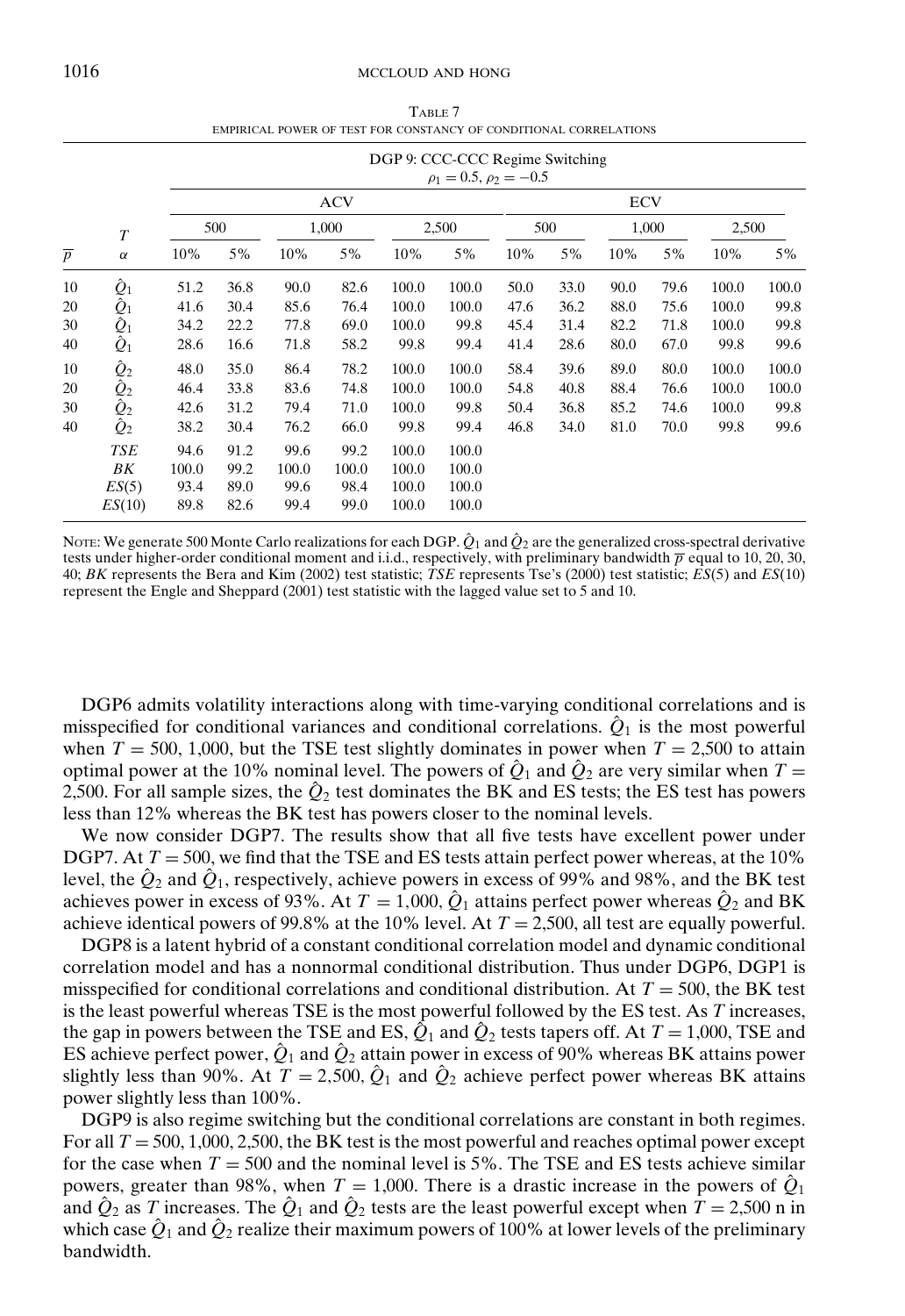To sum up, we observe:

- The empirical sizes of the i.i.d. test,  $\hat{Q}_2$ , are lower than their nominal counterparts and insensitive to the choice of preliminary bandwidth. The empirical sizes of the higherorder conditional moment test,  $\hat{Q}_1$ , decrease monotonically as the preliminary bandwidth increases, but this pattern becomes less pronounced as the sample size increases. Sample sizes in excess of 1,000 are more desirable for the generalized cross-spectral derivative tests.
- Unlike existing tests, our  $\hat{Q}_1$  test is robust to the presence of time-varying higher-order moments, and both  $\hat{Q}_1$  and  $\hat{Q}_2$  are robust to the presence of time-invariant higher-order moments and nonelliptical distributions.
- The TSE and BK tests have favorable size properties in the presence of a normal error distribution.
- The  $\hat{Q}_1$  test is more powerful than the  $\hat{Q}_2$  test in identifying time-varying conditional correlations even when these variations are small, e.g., the time-varying correlation MGARCH model (DGP5).
- All tests,  $\hat{Q}_1$ ,  $\hat{Q}_2$ , TSE, BK, and ES, have good power in discriminating between constant conditional correlation and time-varying conditional correlations that evolve according to Engle's DCC specification. The TSE test is the most powerful in this case.
- The  $\hat{Q}_1$  is not always the most powerful but has good power against *all* time-varying conditional correlation DGPs considered in our simulation study.

## 6. EMPIRICAL APPLICATION

Engle and Colacito (2006) provide an interesting analysis that quantifies the benefit of knowing the true structure of time-varying conditional correlations within the context of a classical asset allocation framework. Engle and Colacito prove that the infimum of the ratio of the portfolio variances associated with an incorrect estimate of the covariance matrix to that associated with the true covariance matrix is equal to 1. This variance inequality, which holds for an arbitrary vector of expected returns and any required excess return, provides the basis for testing the relative performance of time-varying covariance models. They fit to the data a set of multivariate volatility models, including the DCC and asymmetric DCC (ADCC), and select the model that delivers the lowest estimate of the portfolio variance over a range of expected return vectors. They assume this minimum-variance model is the true model. Hence, holding fixed the expected return vector, the ratio of the estimated portfolio standard deviation of this true model to that of an alternative model is an estimate of the increase in risk from using the incorrect volatility model. By exploiting the symmetrical nature of the asset allocation problem and holding portfolio volatility constant, Engle and Colacito label this increase in risk as the gain in required return from using the true relative to the estimated time-varying covariances.

To value the correlation information, Engle and Colacito simulate a time series of returns using the estimated parameters of the ADCC model that was fitted to the real data but fix the variances of the simulated data to be the unconditional variances of the real data. They approximate the gain in required return that could be demanded by an investor, using the true ADCC model in lieu of the incorrect CCC model, to be at most 23%. Given the dependence of their valuation methods on model adequacy, we use our generalized cross-spectral derivative test for the structure of conditional correlations to assess whether the ADCC model adequately captures the dynamics of the conditional correlations in their data.

The first set of bivariate data in Engle and Colacito consists of daily data of S&P500 (ISPCS00) and 10-year bond (CTYCS00) futures from DataStream for the time span August 26, 1988, to August 26, 2003.<sup>19</sup> The second set consists of daily data on Dow Jones Industrials and S&P500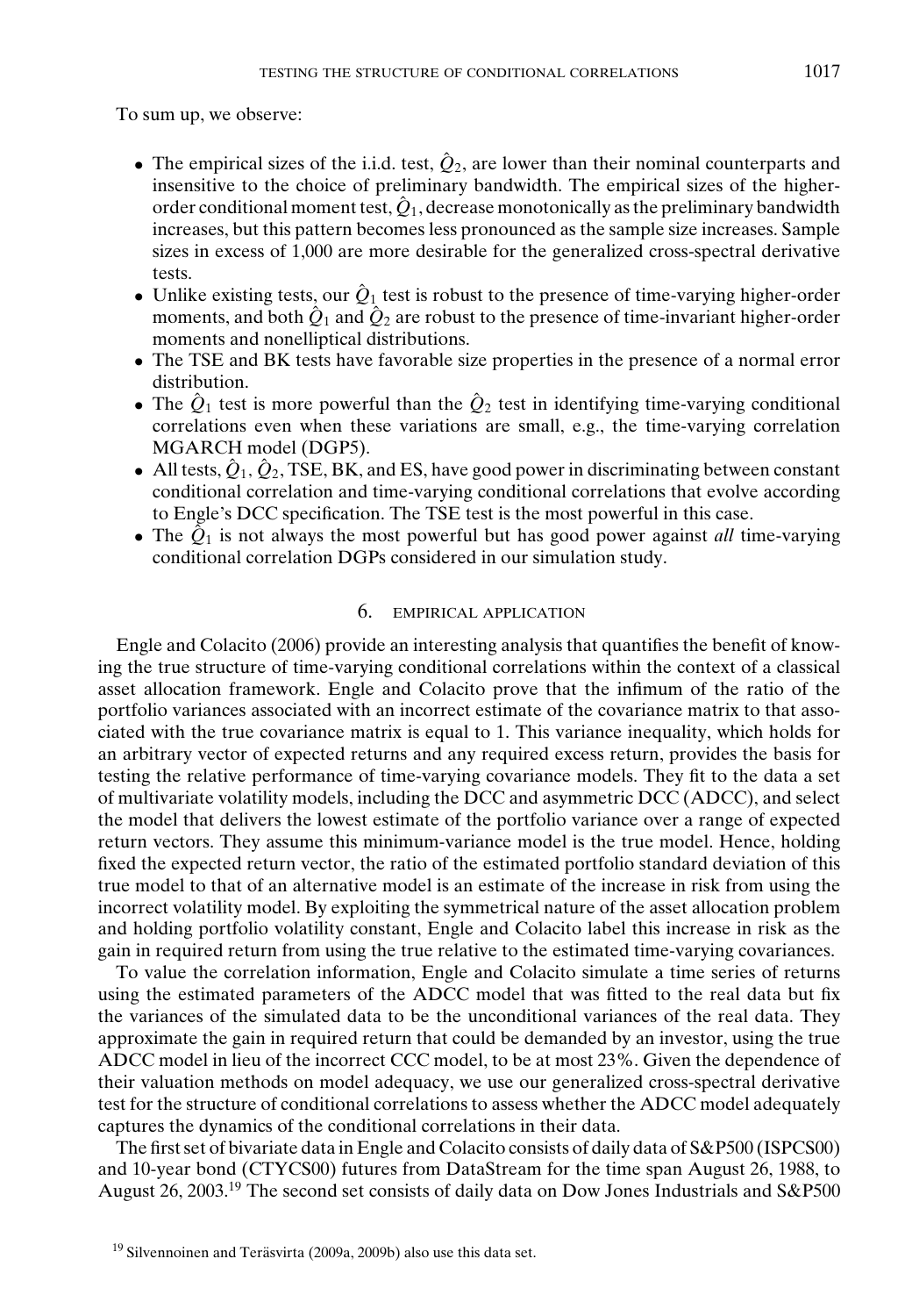

FIGURE 1

TIME SERIES OF S&P<sup>500</sup> FUTURES AND 10-YEAR BONDS FUTURES FROM  $8/26/88$  to  $8/26/03$ ;  $N = 3,911$ 



TIME SERIES OF  $s\&P500$  and dow jones industrials from  $2/4/93$  to  $7/22/03$ ;  $N = 2,636$ 

Indexes from Yahoo! Finance for the time period 2/4/1993 to 7/22/2003.<sup>20</sup> In Figures 1 and 2, we replicate Engle and Colacito's time plots for the first and second sets of data (low- and high-correlated data), respectively.

<sup>20</sup> Details on these data are in Engle and Colacito (2006).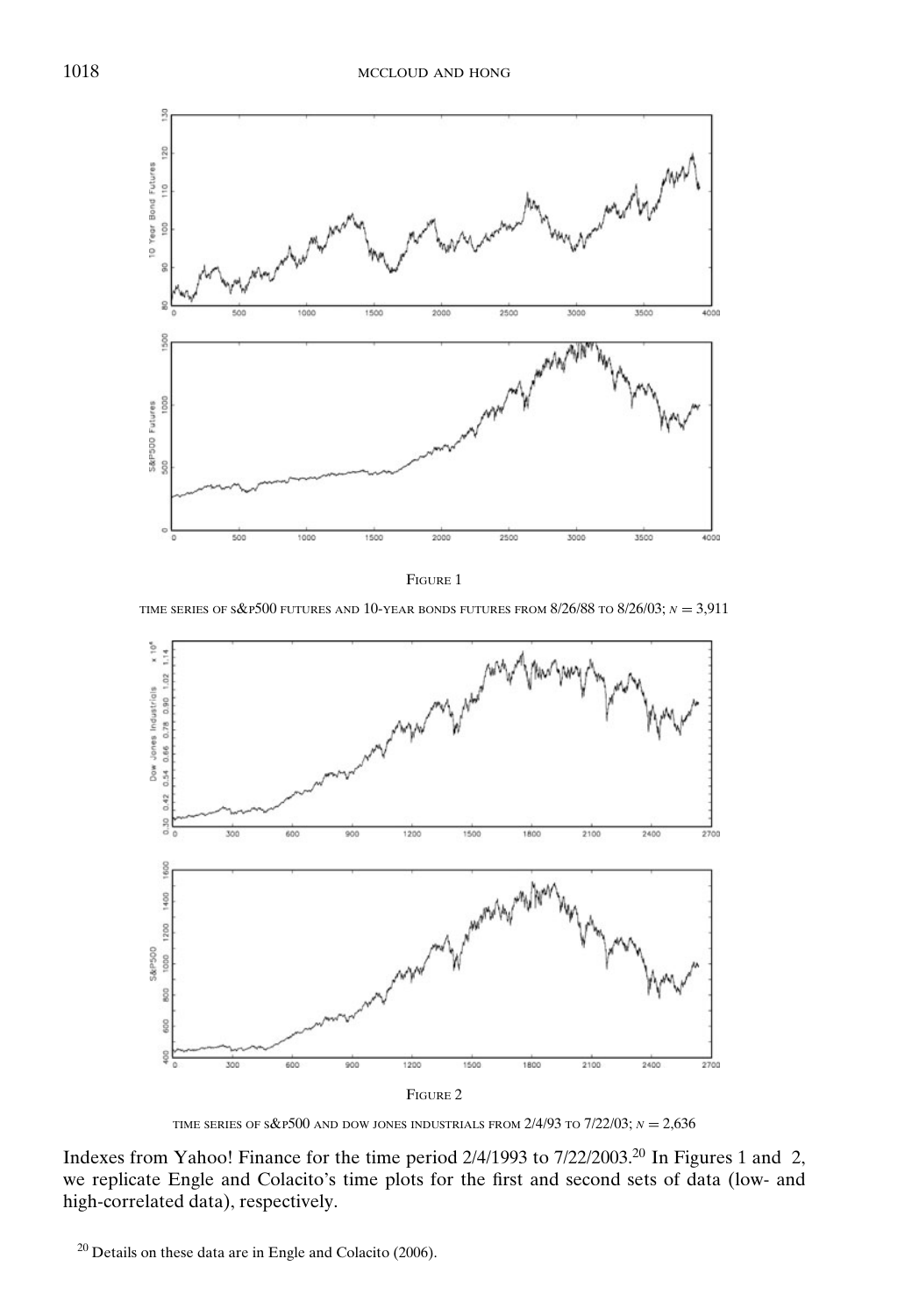6.1. *Estimation and Generalized Cross-Spectrum Test Results*. We use our generalized crossspectrum derivative test,  $\hat{Q}_1$ , that accounts for time-varying higher-order conditional moments. This is the same  $\hat{Q}_1$  we use in our simulation study; we compute the  $\hat{Q}_1$  as outlined in the preceding section. We first test for constant conditional correlation. If we fail to accept the null specification, we then test for adequate specification of time-varying conditional correlations. To execute the first test, we fit a CCC model to the data. As in Engle and Colacito, we choose the GARCH(1,1) specification for the volatility functions of the CCC model. To estimate the DCC and ADCC models, we adopt the exact specifications utilized by Engle and Colacito. Thus, the specification for the ADCC model is  $Y_t = H_t^{1/2} \eta_t$ , where

$$
H_{t} = \begin{pmatrix} h_{1,t}^{1/2} & 0 \\ 0 & h_{2,t}^{1/2} \end{pmatrix} \begin{pmatrix} 1 & \rho_{t} \\ \rho_{t} & 1 \end{pmatrix} \begin{pmatrix} h_{1,t}^{1/2} & 0 \\ 0 & h_{2,t}^{1/2} \end{pmatrix},
$$
  
\n
$$
h_{1,t} = \omega_{1} + \alpha_{1} y_{1,t-1}^{2} + \beta_{1} h_{1,t-1} + \gamma_{1} d_{1,t-1} y_{1,t-1}^{2},
$$
  
\n
$$
h_{2,t} = \omega_{2} + \alpha_{2} y_{2,t-1}^{2} + \beta_{2} h_{2,t-1} + \gamma_{2} d_{2,t-1} y_{2,t-1}^{2},
$$
  
\n
$$
\rho_{t} = h_{12,t}^{*} \Big/ \sqrt{h_{1,t}^{*} h_{2,t}^{*}}
$$
  
\n
$$
h_{1,t}^{*} = (1 - \zeta_{1} - \zeta_{2} - \zeta_{3}/2) + \zeta_{1} z_{1,t-1}^{2} + \zeta_{2} h_{1,t-1} + \zeta_{3} d_{1,t-1} z_{1,t-1}^{2},
$$
  
\n
$$
h_{2,t}^{*} = (1 - \zeta_{1} - \zeta_{2} - \zeta_{3}/2) + \zeta_{1} z_{2,t-1}^{2} + \zeta_{2} h_{2,t-1} + \zeta_{3} d_{2,t-1} z_{2,t-1}^{2},
$$
  
\n
$$
h_{12,t}^{*} = \phi_{12} (1 - \zeta_{1} - \zeta_{2}) - \phi_{3} \zeta_{3} + \zeta_{1} z_{1,t-1} z_{2,t-1} + \zeta_{2} h_{12,t-1} + \zeta_{3} (d_{1,t-1} z_{1,t-1}) (d_{2,t-1} z_{2,t-1}),
$$

and  $\eta_t \stackrel{\text{iid}}{\sim} N(0, I_2)$ . Moreover,  $d_{1,t}$  and  $d_{2,t}$  equal 1 for negative values of  $y_{1,t}$  and  $y_{2,t}$  and zero otherwise. Also,  $\phi_{12}$  and  $\phi_3$  are the average sample correlation of returns and the average of the asymmetric component  $(d_{1,t-1}z_{1,t-1})(d_{2,t-1}z_{2,t-1})$ , and  $z_{1,t}$  and  $z_{2,t}$  are the standardized residuals. The specification of the DCC model is in the previous section. All the parameter estimates are QMLE.

Table 8 contains the variance and correlation parameter estimates for all three models and both data sets. The qualitative implications of these estimates are parallel to those of Engle and Colacito. For the low-correlated data, Figure 3 displays the results of our analysis, where we plot the  $\hat{Q}_1$  test statistic under various null specifications against an integer sequence of preliminary lag orders. We include two unmarked horizontal demarcations in this figure to represent the standard normal critical values at the 1% and 5% significance levels. The curve labeled CCC confirms Engle and Colacito's finding that the assumption of constant conditional correlation is inconsistent with the data for S&P500 and 10-year bond futures. We use Equation (25) to obtain the optimal bandwidth,  $\hat{p}^*$ , for the DCC and ADCC model, which is 28. The DCC model appears inconsistent with the data at the 5% significance level but consistent with the data at the 1% significance level. However, at both significance levels, the ADCC curve reveals that the ADCC model adequately characterizes the dynamics of conditional correlations in these data. These results suggest Engle and Colacito's approximation of the gain in expected return that can be achieved by using the true structure of the time-varying conditional correlations is accurate.

For the high-correlated data, Figure 4 shows the results of our  $\hat{Q}_1$  test statistic. These results are all in excess of the standard normal critical value at the 1% significance level; consequently the horizontal demarcations in Figure 3 are not needed in Figure 4. In particular, for Figure 4, we see that the assumption of constant conditional correlation is at odds with the data. The DCC curve indicates that the DCC model is inconsistent with the dynamics of conditional correlations. Also, the ADCC curve suggests that the ADCC model does not provide an accurate fit to the data at the conventional significance levels. Thus, for the high-correlated Dow Jones Industrials and S&P500 data, Engle and Colacito's estimated value of knowing the true structure of the time-varying conditional correlations may have been underestimated.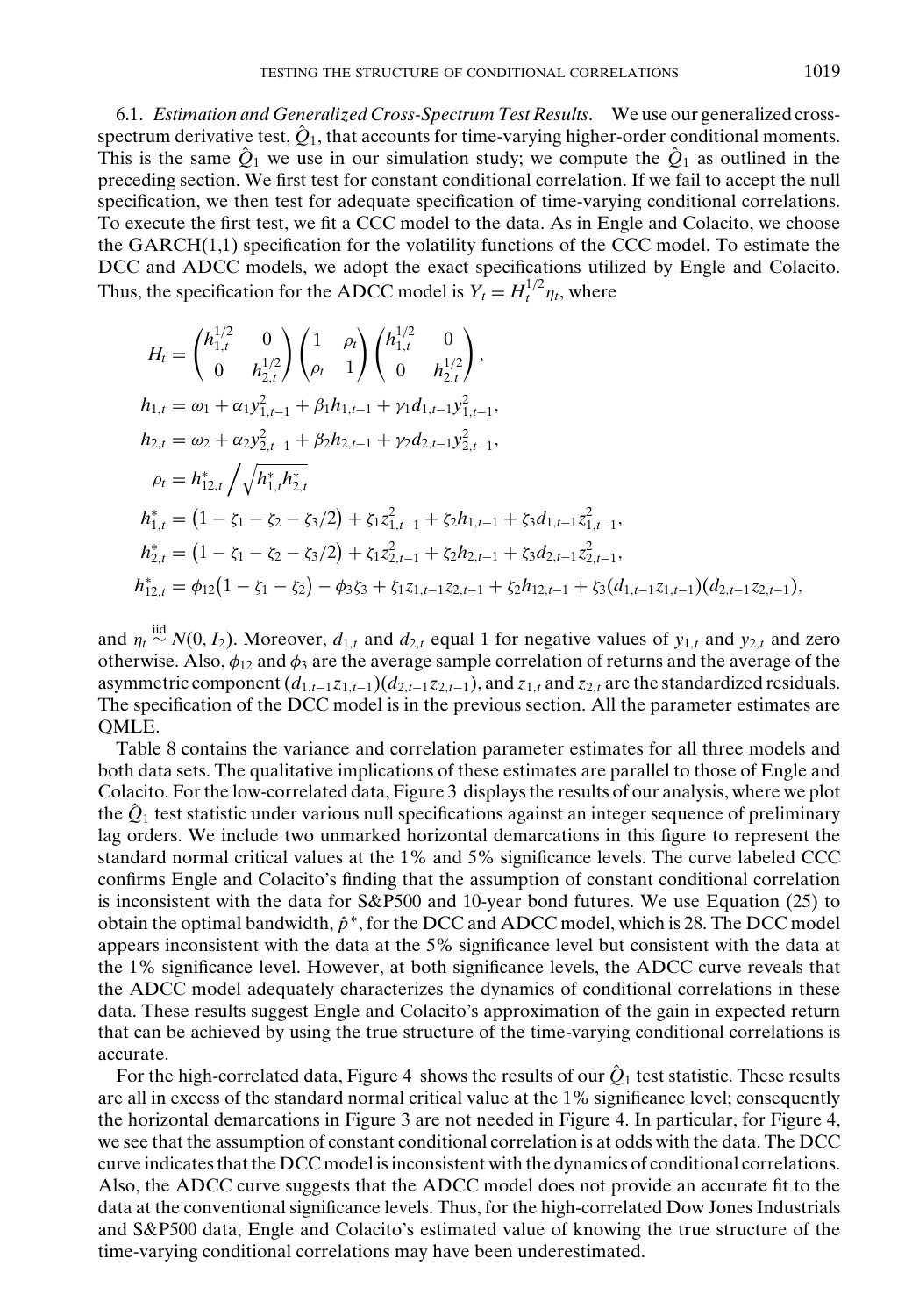|        |                    |                        | Stock variance parameters  |                          |                        |                                                   | Bond variance parameters         |                 |                        |                      | Correlations parameters |                    |
|--------|--------------------|------------------------|----------------------------|--------------------------|------------------------|---------------------------------------------------|----------------------------------|-----------------|------------------------|----------------------|-------------------------|--------------------|
| Models | $\tilde{v}$        | $\overline{\alpha}$    | B1                         | $\overline{\mathcal{L}}$ | $\mathcal{S}$          | $\alpha_2$                                        | $\beta_2$                        | $\mathcal{V}^2$ | 51                     | $\mathcal{S}$        | S,                      | Ó                  |
| CCC    | (0.0001)<br>0.0004 | (0.0030)<br>0.0278     | 0.9594                     |                          | (0.0002)<br>0.0014     | 0.0472                                            | 0.9476                           |                 |                        |                      |                         | (0.0122)<br>0.1569 |
| DCC    | (0.0004)<br>0.0014 | 0.0473                 | $(0.0043)$<br>$0.9476$     |                          | (0.0001)<br>0.0004     | $(0.0035)$<br>$0.0279$                            | $(0.0039)$<br>0.9594<br>(0.0072) |                 | 0.0157                 | 0.9727               |                         |                    |
| ADCC   | 0.0034             | (0.0069)<br>0.0014     | $(0.0078)$<br>$0.9236$     | 0.1202                   | 0.0004                 | (0.0046)<br>0.0251                                | 0.9592                           | 0.0044          | $(0.0026)$<br>$0.0184$ | $(0.0047)$<br>0.9725 | $-0.0013$               |                    |
|        | (0.0007)           | 0.0056                 | 0.0106                     | (0.0169)                 | (0.0001)               | 0.0062                                            | (0.0074)                         | (0.0070)        | (0.0033)               | (0.0049)             | (0.0050)                |                    |
| Models |                    |                        | S&P500 variance parameters |                          |                        |                                                   | Dow Jones variance parameters    |                 |                        |                      | Correlations parameters |                    |
| CCC    | (0.0002)<br>0.0011 | 0.0731                 | 0.9256                     |                          | 0.0019                 | 0.0899                                            | 0.9060                           |                 |                        |                      |                         | (0.0024)<br>0.9256 |
| DCC    | 0.0011             | $(0.0042)$<br>$0.0730$ | $(0.0040)$<br>$0.9256$     |                          | $(0.0002)$<br>$0.0019$ | $(0.0048)$<br>$0.0899$                            | $(0.0047)$<br>0.9060             |                 | 0.0314                 | 0.9526               |                         |                    |
| ADCC   | (0.0004)<br>0.0283 | (0.0102)<br>0.0036     | $(0.010)$<br>$0.9208$      | 0.1345                   | $(0.0006)$<br>$0.0405$ | $\begin{array}{c} (0.0116) \\ 0.0212 \end{array}$ | (0.0115)<br>0.9101               | 0.1135          | $(0.0055)$<br>0.0441   | $(0.0092)$<br>0.9590 | 0.0055                  |                    |
|        | (0.0042)           | (0.0085)               | 0.0102                     | (0.0182)                 | 0.0062                 | 0.010                                             | 0.0115                           | (0.0178)        | 0.0073)                | (0.0080)             | (0.0061)                |                    |

# 1020 MCCLOUD AND HONG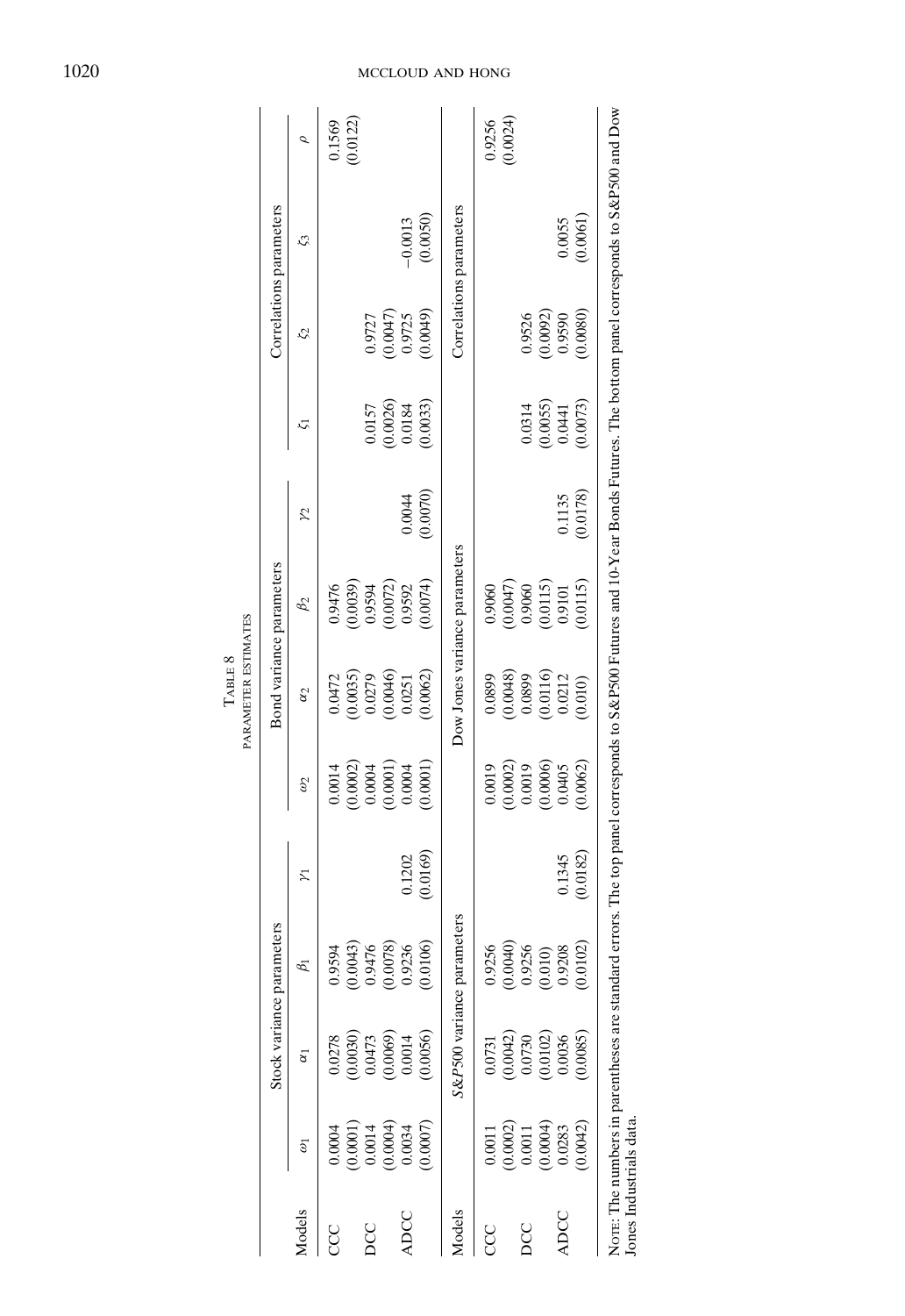



GENERALIZED CROSS-SPECTRAL DERIVATIVE TESTS FOR THE S&P500 FUTURES AND 10-YEAR BONDS FUTURES. THE LEFT PANEL USES THE BARTLETT KERNEL AND THE RIGHT PANEL USES THE PARZENS KERNEL. THE TWO UNMARKED HORIZONTAL LINES REPRESENT THE STANDARD NORMAL CRITICAL VALUES AT THE 1% AND 5% SIGNIFICANCE LEVELS.





GENERALIZED CROSS-SPECTRAL DERIVATIVE TESTS FOR THE S&P500 AND DOW JONES INDUSTRIALS DATA. THE LEFT PANEL USES THE BARTLETT KERNEL AND THE RIGHT PANEL USES THE PARZENS KERNEL.

# 7. CONCLUSION

Many researchers have echoed the importance of the structure of conditional correlations for numerous types of economic and financial decisions including optimal portfolio diversification and hedging and risk management. The different structures for conditional correlations in multivariate GARCH models that have been put forward warrant general specification tests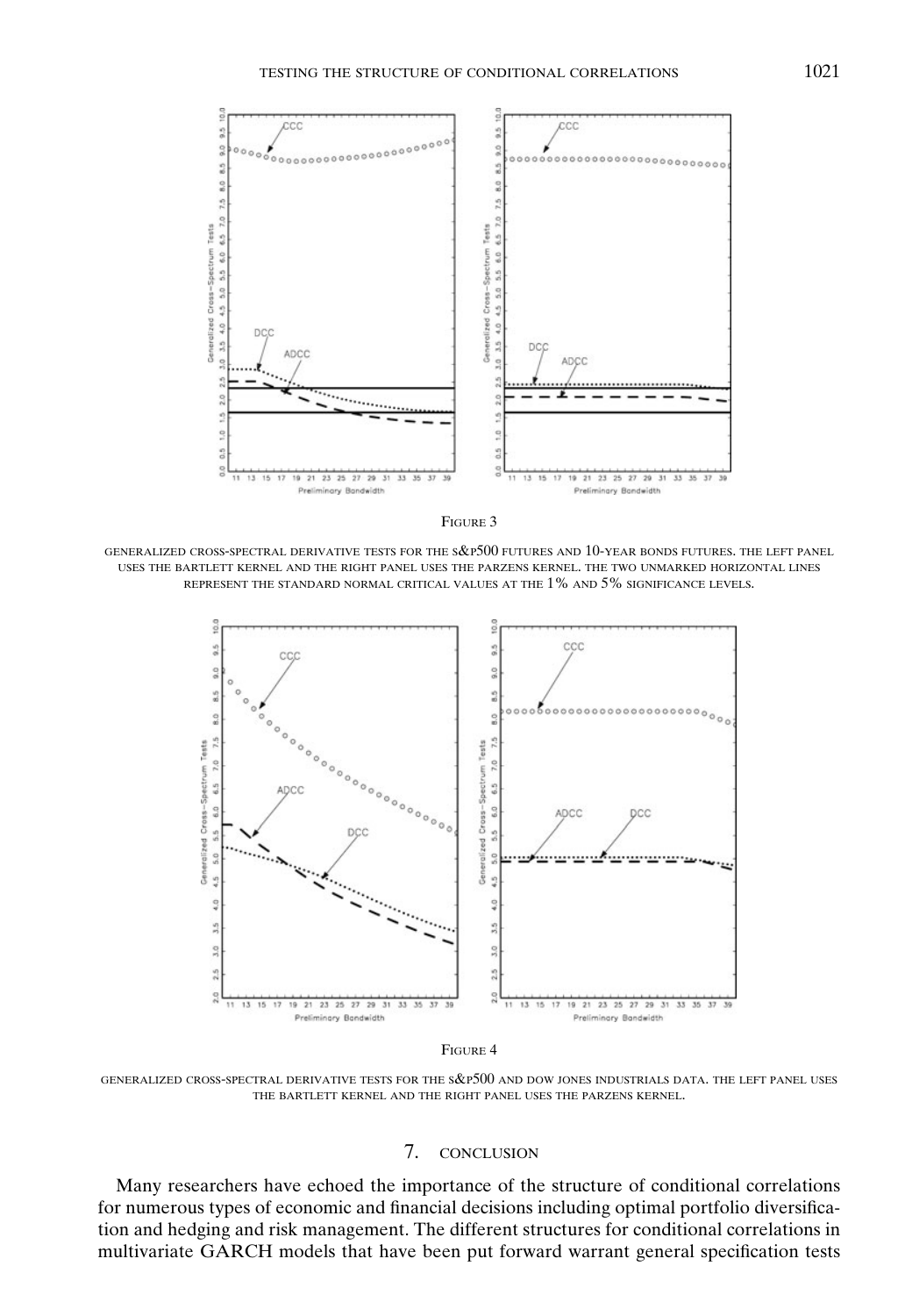to discriminate among competing models and obtain reliable inferences in empirical applications. However, little attention has been paid to general specification tests for the adequacy of these structures, specifically time-varying structures, for conditional correlations. Using a unified framework, we introduce a class of generally applicable tests for assessing the existence of constant conditional correlations and parametric specification of time-varying conditional correlations. Our tests are robust to time-varying higher-order conditional moments, for example, skewness and kurtosis, of unknown form in the conditional density of the innovation vector. Time-varying higher-order conditional moments in time-series data can arise for many reasons, and their existence cannot be viewed as immaterial. It has been argued that monetary policy objectives of central banks and financial decisions of investors can give rise to time-varying higher-order dependence structures in time-series data. Recently, time-varying higher-order conditional moments have been found in equity returns and exchange rate data. Moreover, time-varying higher-order conditional moments have been shown to have a significant impact on time-varying lower-order conditional moments. Specification tests for conditional correlations that are not robust to time-varying higher-order conditional moments will exhibit poor size performances. The theoretical and empirical relevance of this higher-order-moment feature of our tests underscores one of the essential contributions of the present article to the existing literature.

Our tests can identify linear and nonlinear misspecifications in conditional correlations. In addition, our tests do not require an alternative model, a particular estimation method and distributional assumption. Also, the asymptotic distribution of the tests is invariant to the uncertainty in parameter estimation. Our simulation study reveals that our test of constant conditional correlation has good size properties and is consistent against a wide range of structures of time-varying conditional correlations. We illustrate the practicality of our generally applicable tests using real data.

#### APPENDIX

In this Appendix, we assume  $C \in (0, \infty)$  is an arbitrary bounded constant,  $\| \cdot \|$  the Euclidean norm, and *A*<sup>∗</sup> the complex conjugate of *A*.We also assume *It*<sup>−</sup><sup>1</sup> is the infinite, unobservable information set. We presume that the bivariate data generating process  $Y_t = \mu_t + \varepsilon_t$  has conditional variance matrix  $H_t = \Lambda_t \Phi_t \Lambda_t$  with  $\Lambda_t = \text{diag}(h_{11,t}^{1/2}, h_{22,t}^{1/2})$  and each  $h_{ii,t}$  has GARCH(1,1) errors so that  $h_{ii,t} = \omega_i^0 + \alpha^0_i \varepsilon_{it-1}^2 + \beta^0_i h_{ii,t-1}$ , for  $i = 1, 2$ , with  $\omega_i^0$ ,  $\alpha^0_i$ ,  $\beta_i^0$  being elements of the finite dimensional parameter vector  $\theta^0$ . Also  $\Phi_t$  is the time-varying conditional correlation matrix with off-diagonal entries equal to  $\rho_t$ . For our observed sample, we let  $\widetilde{I}_{t-1}$  be the observable inforoff-diagonal entries equal to  $\rho_t$ . For our observed sample, we let  $I_{t-1}$  be the observable information set, which contains some initial values and  $\tilde{I}_{t-1} \subset I_{t-1}$ . We assume that a  $\sqrt{T}$ -consistent estimator  $\hat{\theta}$  for  $\theta^0$  is associated with  $\tilde{I}_{t-1}$  and derived from  $\tilde{h}_{ii,t}(\theta) = \omega_i + \alpha_i \tilde{\epsilon}_{it-1}^2(\theta) + \beta_i \tilde{h}_{ii,t-1}(\theta)$ , with initial values  $h_{ii,t}(\theta) \equiv h_{ii,t} \le C$  for  $t \le 0$  and  $\tilde{\epsilon}_{it}(\theta) = 0$  for  $t \le 0$ . We assume  $Q_a$ ,  $a = 1, 2$ , is identical to  $\hat{Q}_a$  in (16) and (17) except the unobservable sample  $\{z_t \equiv z_t(\theta^0), \rho_t \equiv \rho_t(\theta^0)\}_{t=1}^T$ with  $\theta^0 \equiv p \lim \hat{\theta}$ , is in lieu of the estimated residual sample  $\{\hat{z}_t \equiv \tilde{z}_t(\hat{\theta}), \ \hat{\rho}_t \equiv \tilde{\rho}_t(\hat{\theta})\}_{t=1}^T$ .

PROOF OF THEOREM 1. Here we only consider the proof for  $\hat{Q}_1$  since that of  $\hat{Q}_2$  is less involved. This proof has three main components stated below as Theorems 3 to 5. Intuitively, Theorem 3 states that using the estimated standardized residuals instead of the true standardized error does not affect the limit distribution of  $\hat{Q}_1$ . Theorem 4 states that the use of a sufficiently large subset of the true standardized error,  $\{z_{q,t}, \rho_{q,t}\}_{t=1}^T$ , does not affect the limit distribution of  $\hat{Q}_1$ .

THEOREM 3. *Under the conditions of Theorem 1,*  $\widehat{Q}_1 - Q_1 \stackrel{p}{\rightarrow} 0$ .

THEOREM 4. Define  $Q_{1q}$  to be  $Q_1$  but with  $\{z_{1q,t}z_{2q,t} - \rho_{q,t}\}$  in lieu of  $\{z_{1t}z_{2t} - \rho_t\}_{t=1}^T$ . Let  $q = p^{1 + \frac{1}{4b-2}} (\ln^2 T)^{\frac{1}{2b-1}}$ . *Under the conditions of Theorem 1,*  $Q_{1q} - Q_1 \overset{p}{\to} 0$ *.*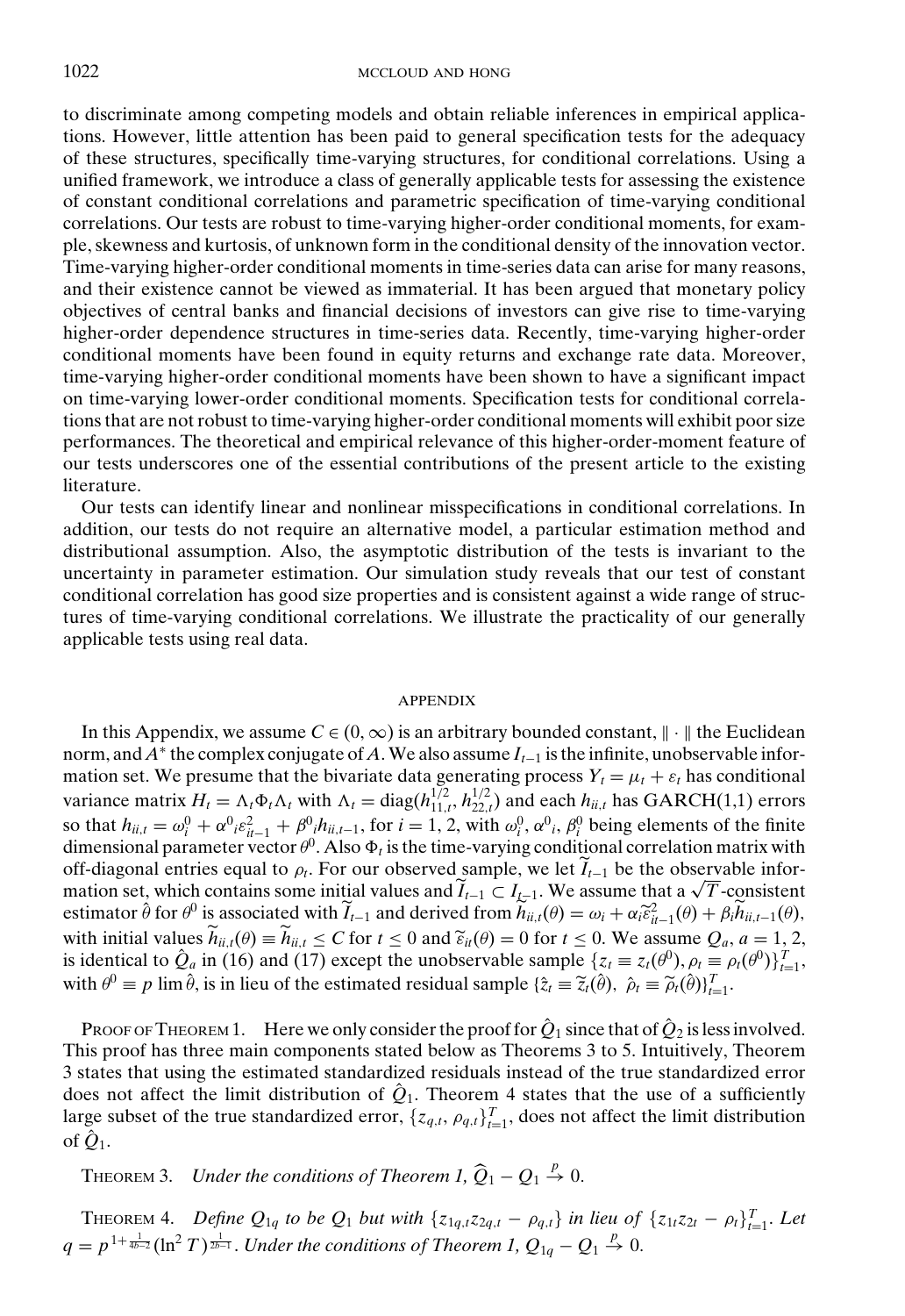THEOREM 5. Let  $q = p^{1+\frac{1}{4b-2}}(\ln^2 T)^{\frac{1}{2b-1}}.$  Under the conditions of Theorem 1,  $Q_{1q} \stackrel{d}{\rightarrow} N(0,1).$ 

PROOF OF THEOREM 3. To proceed, we first establish a bound for the term  $T^{-1} \sum_{t=1}^{T} \left[ \hat{z}_{1t} \hat{z}_{2t}$  $z_{1t}z_{2t}$ <sup>2</sup>. To derive this stochastic bound, we adapt some of the results in Nelson (1990), Andrews (1992), Lee and Hansen (1994), Lumsdaine (1996), and Hong (2001). For  $i = 1, 2$ , let  $\zeta_{it}(\theta) \equiv$  $\widetilde{\varepsilon}_{it}(\theta)/\breve{h}_{ii,t}^{1/2}(\theta)$  where

(A.1) 
$$
\breve{h}_{ii,t}(\theta) = \omega_i + \alpha_i \varepsilon_{it-1}^2(\theta) + \beta_i \breve{h}_{ii,t-1}(\theta) = \frac{\omega_i}{1 - \beta_i} + \alpha_i \sum_{j=0}^{\infty} \beta_i^j \varepsilon_{it-1-j}^2(\theta)
$$

is an unobservable strictly stationary process with information set *It*−1. Then, we can write  $\hat{z}_{it} - z_{it} = [\hat{z}_{it} - \check{z}_{it}(\hat{\theta})] + [\check{z}_{it}(\hat{\theta}) - z_{it}]$  for  $i = 1, 2$ . We now show that for  $i = 1, 2$ 

$$
T^{-1}\sum_{t=1}^T(\tilde{z}_{it}(\hat{\theta})-z_{it})^4=O_p(T^{-2})\quad\text{and}\quad T^{-1}\sum_{t=1}^T(\hat{z}_{it}-\tilde{z}_{it}(\hat{\theta}))^4=O_p(T^{-1}).
$$

We emphasize that although  $\check{h}_{ii,t}(\theta^0) = h_{ii,t}$ ,  $\widetilde{h}_{ii,t}(\theta^0) \neq h_{ii,t}$  due to the initial value  $\widetilde{h}_{ii,0}$ . This implies that  $\zeta_{it}(\theta^0) = z_{it}$ ,  $\widetilde{z}_{it}(\theta^0) \neq z_{it}$ . Furthermore,  $\check{h}_{ii,t}(\theta) - \widetilde{h}_{ii,t}(\theta) = \beta_i^t [\check{h}_{ii,0}(\theta) - \widetilde{h}_{ii,0}], \widetilde{z}_{it}(\theta) = \widetilde{z}_{i+1}$  $\widetilde{\epsilon}_{it}(\theta) / \widetilde{h}_{ii,t}^{1/2}(\theta), \check{h}_{ii,t}(\theta) \ge C^{-1}, \text{ and } \widetilde{h}_{it}(\theta) \ge C^{-1}.\text{ Now, } T^{-1} \sum_{t=1}^{T} (\hat{z}_{it} - \check{z}_{it}(\hat{\theta}))^4 = \sum_{t=1}^{T}$  $\hat{\varepsilon}_{it}^4 [\hat{h}_{ii,t}^{1/2} \!-\! \check{h}_{ii,t}^{1/2}(\hat{\theta})]^4$  $\frac{\left[\hat{h}_{ii,t}^{1/2} \tilde{h}_{ii,t}^{1/2}(\hat{\theta})\right]^4}{\left[\hat{h}_{ii,t}^{1/2} \tilde{h}_{ii,t}^{1/2}(\hat{\theta})\right]^4},$ 

where 
$$
[\hat{h}_{ii,t}^{1/2} - \check{h}_{ii,t}^{1/2}(\hat{\theta})]^4 = \frac{[\hat{h}_{ii,t} - \check{h}_{ii,t}(\hat{\theta})]^4}{[\hat{h}_{ii,t}^{1/2} + \check{h}_{ii,t}^{1/2}(\hat{\theta})]^4}
$$
 and  $\hat{h}_{ii,t}^{1/2} + \check{h}_{ii,t}^{1/2}(\hat{\theta}) \ge 2C^{-1/2}$ .

It follows that  $T^{-1} \sum_{t=1}^{T} (\hat{z}_{it} - \check{z}_{it}(\hat{\theta}))^4 \leq \frac{1}{16} C^{-6} T^{-1} [\check{h}_{ii,0}(\hat{\theta}) - \widetilde{h}_{ii,0}]^4 \sum_{t=1}^{T} \beta_i^4 t \hat{\epsilon}_{it}^4$ .

Suppose  $\Theta^0$  is a convex and compact neighborhood of  $\theta^0$ . Assuming  $E \sup_{\theta \in \Theta^0} |\check{h}_{ii,0}(\theta)|^4 < \infty$ , then by Markov's inequality,  $\sup_{\theta \in \Theta^0} \check{h}_{ii,0}^4(\theta) = O_p(1)$ . For  $0 < p < \frac{1}{4}$ , using the  $C_r$  and Cauchy Schwarz inequalities, we obtain

$$
E\left\{\sup_{\theta\in\Theta^0}|\tilde{\varepsilon}_{it}^4(\theta)|^p\right\} = E\sup_{\theta\in\Theta^0}|\varepsilon_{it} + \mu_{it} - \widetilde{\mu}_{it}(\theta)|^{4p} \le E|\varepsilon_{it}|^{4p} + \sup_{\theta\in\Theta^0}|\mu_{it} - \widetilde{\mu}_{it}(\theta)|^{4p}
$$

$$
= \{E|z_{it}|^{8p}\}^{1/2}\{E(h_{it,t}^{8p})\}^{1/2} + \sup_{\theta\in\Theta^0}|\mu_{it} - \widetilde{\mu}_{it}(\theta)|^{4p} \le 2C,
$$

which follows from Assumptions 1 and 4, and also  $E(h_{ii,t}^{8p}) \leq C$ , which is adapted from Nelson (1990). Consequently, by Markov's inequality we deduce  $\sup_{\theta \in \Theta^0} \sum_{t=1}^T \beta_t^4 \widetilde{\epsilon}_{it}^4(\theta) = O_p(1)$  where  $\theta \in \Theta^0$  and excellent  $\theta \in \Theta^0$ . Hence  $T^{-1} \sum_{t=1}^T \widetilde{\epsilon}_{it}^2 \approx (\partial \Omega)^4$  $0 < \beta_i \leq 1 - \delta < 1$  with  $\delta > 0$  and small and  $\theta \in \Theta^0$ . Hence,  $T^{-1} \sum_{t=1}^T (\hat{z}_{it} - \check{z}_{it}(\hat{\theta}))^4 = O_p(T^{-1})$ for  $i = 1, 2$ .

Employing the Mean Value theorem and the Cauchy Schwarz inequality, we find that

(A.2) 
$$
T^{-1} \sum_{t=1}^{T} (\breve{z}_{it}(\hat{\theta}) - z_{it})^4 \leq \|\hat{\theta} - \theta^0\|^4 \left\{ T^{-1} \sum_{t=1}^{T} \|\nabla_{\theta} \breve{z}_{it}(\bar{\theta})\|^4 \right\} = O_p(T^{-2}).
$$

Arguments similar to those of Hong (2001, p. 213) can be used to show that  $\sup_{\theta \in \Theta^0}$  $T^{-1} \sum_{t=1}^{T} \|\nabla_{\theta} \xi_{it}(\theta)\|^4 = O_p(1).$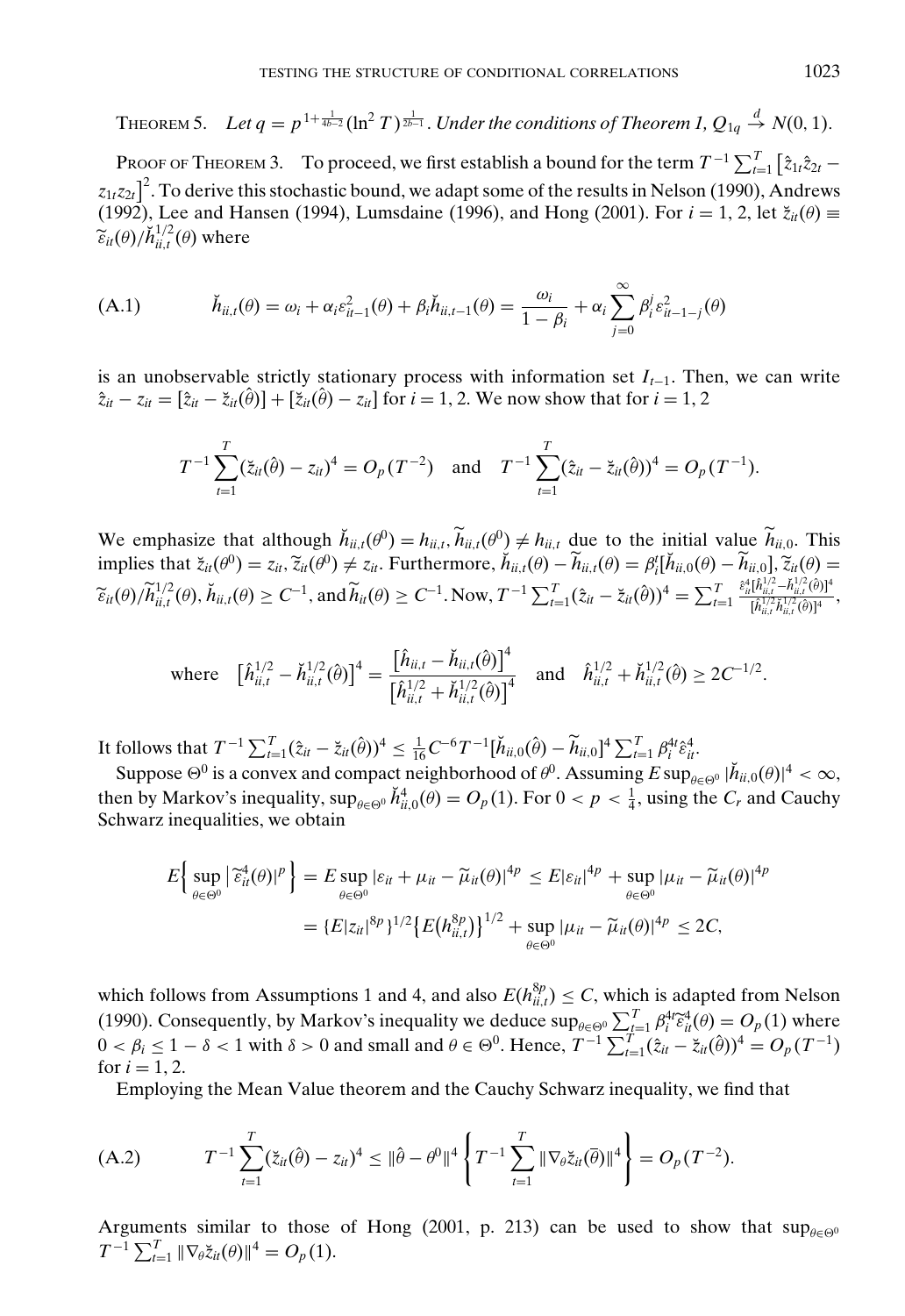Then, we have

$$
T^{-1} \sum_{t=1}^{T} \left[ \hat{z}_{1t} \hat{z}_{2t} - z_{1t} z_{2t} \right]^{2} = T^{-1} \sum_{t=1}^{T} \left[ \hat{z}_{1t} (\hat{z}_{2t} - z_{2t}) + z_{2t} (\hat{z}_{1t} - z_{1t}) \right]^{2}
$$
  
\n
$$
\leq 2T^{-1} \sum_{t=1}^{T} \hat{z}_{1t}^{2} (\hat{z}_{2t} - z_{2t})^{2} + 2T^{-1} \sum_{t=1}^{T} z_{2t}^{2} (\hat{z}_{1t} - z_{1t})^{2}
$$
  
\n
$$
\leq 16 \left\{ T^{-1} \sum_{t=1}^{T} (\hat{z}_{1t} - \hat{z}_{1t}(\hat{\theta}))^{4} \right\}^{1/2} \left\{ T^{-1} \sum_{t=1}^{T} (\hat{z}_{2t} - \hat{z}_{2t}(\hat{\theta}))^{4} \right\}^{1/2}
$$
  
\n
$$
+ 16 \left\{ T^{-1} \sum_{t=1}^{T} (\hat{z}_{1t}(\hat{\theta}) - z_{1t})^{4} \right\}^{1/2} \left\{ T^{-1} \sum_{t=1}^{T} (\hat{z}_{2t} - \hat{z}_{2t}(\hat{\theta}))^{4} \right\}^{1/2}
$$
  
\n
$$
+ 8 \left\{ T^{-1} \sum_{t=1}^{T} z_{1t}^{4} \right\}^{1/2} \left\{ T^{-1} \sum_{t=1}^{T} (\hat{z}_{2t} - \hat{z}_{2t}(\hat{\theta}))^{4} \right\}^{1/2}
$$
  
\n
$$
+ 16 \left\{ T^{-1} \sum_{t=1}^{T} (\hat{z}_{1t}(\hat{\theta}) - z_{1t})^{4} \right\}^{1/2} \left\{ T^{-1} \sum_{t=1}^{T} (\hat{z}_{2t}(\hat{\theta}) - z_{2t})^{4} \right\}^{1/2}
$$
  
\n
$$
+ 8 \left\{ T^{-1} \sum_{t=1}^{T} z_{1t}^{4} \right\}^{1/2} \left\{ T^{-1} \sum_{t=1}^{T} (\hat{z}_{2t}(\hat{\theta}) - z_{2t})^{4} \right\}^{
$$

where the last decomposition is by virtue of the Cauchy Schwarz inequality and we invoke Markov's inequality to derive  $T^{-1} \sum_{t=1}^{T} z_{it}^4 = O_p(1)$  for  $i = 1, 2$ .

In a similar manner, we have  $T^{-1} \sum_{t=1}^{T} ||\hat{z}_t - z_t||^2 = T^{-1} \sum_{t=1}^{T} (\hat{z}_{1t} - z_{1t})^2 + T^{-1} \sum_{t=1}^{T} (\hat{z}_{2t} - z_{1t})^2$  $(z_{2t})^2$ , where, for  $i = 1, 2, T^{-1} \sum_{t=1}^{T} (\tilde{z}_{it} - z_{it})^2 \le 2T^{-1} \sum_{t=1}^{T} (\tilde{z}_{it} - \tilde{z}_{it}(\hat{\theta}))^2 + 2T^{-1} \sum_{t=1}^{T} (\tilde{z}_{it}(\hat{\theta}) - \tilde{z}_{it}(\hat{\theta}))^2$  $(z_{it})^2$ . From above, we obtain  $T^{-1} \sum_{t=1}^T (\hat{z}_{it} - \check{z}_{it}(\hat{\theta}))^2 = O_p(T^{-1})$  and  $T^{-1} \sum_{t=1}^T (\check{z}_{it}(\hat{\theta}) - z_{it})^2 =$  $O_p(T^{-1})$ . Therefore,  $T^{-1} \sum_{t=1}^T ||\hat{z}_t - z_t||^2 = O_p(T^{-1})$ .

To bound  $\sum_{t=1}^{T} [\hat{\rho}_t - \rho_t]^2$ , let  $\rho_t(\hat{\theta})$  be associated with *I<sub>t−1</sub>*. Then, by Assumption 4

(A.3) 
$$
\sum_{t=1}^{T} [\hat{\rho}_t - \rho_t(\hat{\theta})]^2 = O_p(1).
$$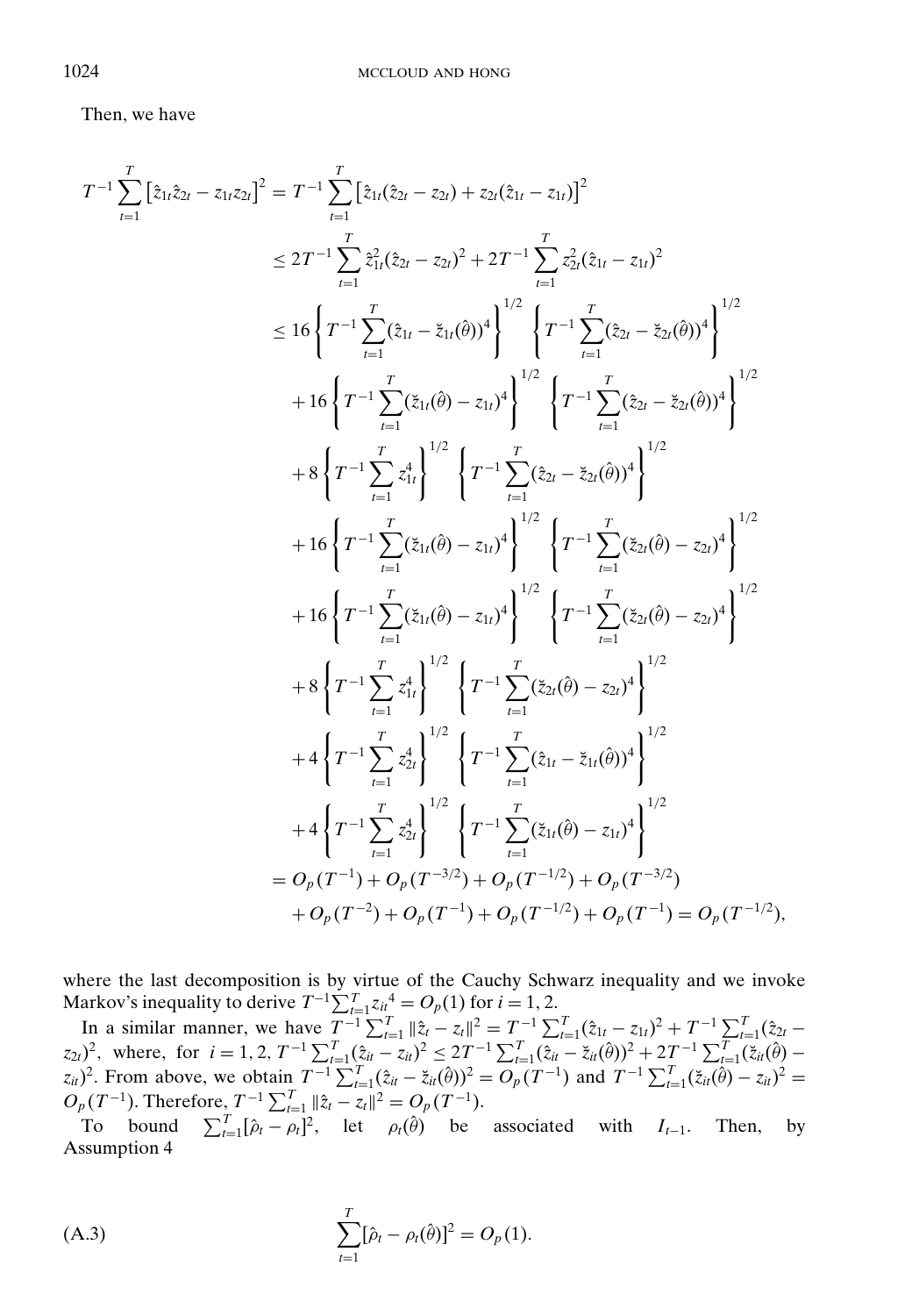Similarly, using a first-order Taylor series expansion,  $\rho_t(\hat{\theta}) = \rho_t + (\hat{\theta} - \theta^0)' \nabla_{\theta} \rho_t(\bar{\theta})$ , where  $\|\bar{\theta}-\theta^0\|^2 \leq \|\hat{\theta}-\theta^0\|^2$ . Utilizing the Cauchy Schwarz inequality and Assumptions 3 and 6 yields

(A.4) 
$$
\sum_{t=1}^{T} [\rho_t(\hat{\theta}) - \rho_t]^2 \le T \|\hat{\theta} - \theta^0\|^2 T^{-1} \sum_{t=1}^{T} \sup_{\theta \in \Theta^0} \|\nabla_{\theta} \rho_t(\theta)\|^2 = O_p(1),
$$

where  $\Theta^0$  is an  $\epsilon$  –neighborhood of  $\theta^0$ . Therefore,

(A.5) 
$$
\sum_{t=1}^{T} [\hat{\rho}_t - \rho_t]^2 = O_p(1).
$$

Now define  $\tilde{\sigma}_j^{(m,0)}(0, v)$  to be  $\hat{\sigma}_j^{(m,0)}(0, v)$  but with  $m_t(\theta^0)$  in lieu of  $m_t(\hat{\theta})$ . To prove the theorem we can show (i)  $\hat{D}_1^{-1/2} \int \sum_{j=1}^{T-1} k^2 (j/p) (T-j) [\hat{\sigma}_j^{(m,0)}(0, v)]^2 - |\tilde{\sigma}_j^{(m,0)}(0, v)|^2] dW(v) \stackrel{p}{\rightarrow}$ 0, (ii)  $\hat{C}_1 - \tilde{C}_1 = O_p(T^{-1/2})$ , and (iii)  $\hat{D}_1 - \tilde{D}_1 \stackrel{p}{\rightarrow} 0$ . We note that  $\hat{D}_1$  and  $\hat{C}_1$  grow to infinity at rate *p* as  $p \to \infty$ ,  $p/T \to 0$ . Since parts (ii) and (iii) above are straightforward, we will only show the proof for part (i). To begin, we express the integral in (i) as

$$
(A.6) \quad \int \sum_{j=1}^{T-1} k^2 (j/p) (T-j) \big[ |\hat{\sigma}_j^{(m,0)}(0,v)|^2 - |\tilde{\sigma}_j^{(m,0)}(0,v)|^2 \big] \, dW(v) = \hat{B}_1 + 2 \text{Re}(\hat{B}_2),
$$

where

$$
\hat{B}_1 = \int \sum_{j=1}^{T-1} k^2 (j/p) (T-j) |\hat{\sigma}_j^{(m,0)}(0, v) - \tilde{\sigma}_j^{(m,0)}(0, v)|^2 dW(v),
$$
  

$$
\hat{B}_2 = \int \sum_{j=1}^{T-1} k^2 (j/p) (T-j) [\hat{\sigma}_j^{(m,0)}(0, v) - \tilde{\sigma}_j^{(m,0)}(0, v)] \tilde{\sigma}_j^{(m,0)}(0, v)^{\star} dW(v).
$$

It remains to demonstrate that Propositions 1 and 2 are satisfied.

PROPOSITION 1. *Under the regularity conditions of Theorem 1,*  $p^{-1/2}\hat{B}_1 \rightarrow 0$ *.* 

PROPOSITION 2. *Under the regularity conditions of Theorem 1,*  $p^{-1/2}\hat{B}_2 \rightarrow 0$ *.* 

PROOF OF PROPOSITION 1. Let  $\hat{\delta}_t(v) \equiv e^{iv^{\prime}z_t} - e^{iv^{\prime}z_t}$ ,  $\psi_{t-j}(v) \equiv e^{iv^{\prime}z_{t-j}} - \varphi_j(v)$ , where  $\varphi_j(v) \equiv$  $E(e^{i v'z_{t-j}})$ ,  $T_j \equiv T - j$ , and suppose  $j > 0$ . It is easy to show that

$$
(A.7)
$$
\n
$$
\hat{\sigma}_{j}^{(m,0)}(0, v) - \tilde{\sigma}_{j}^{(m,0)}(0, v) = T_{j}^{-1} \sum_{t=j+1}^{T} \left[ \hat{z}_{1t} \hat{z}_{2t} - z_{1t} z_{2t} \right] \hat{\delta}_{t-j}(v) + T_{j}^{-1} \sum_{t=j+1}^{T} \left[ \hat{z}_{1t} \hat{z}_{2t} - z_{1t} z_{2t} \right] \psi_{t-j}(v) - \left( T_{j}^{-1} \sum_{t=j+1}^{T} \left[ \hat{z}_{1t} \hat{z}_{2t} - z_{1t} z_{2t} \right] \right) \left( T_{j}^{-1} \sum_{t=j+1}^{T} \hat{\delta}_{t-j}(v) \right) - \left( T_{j}^{-1} \sum_{t=j+1}^{T} \left[ \hat{z}_{1t} \hat{z}_{2t} - z_{1t} z_{2t} \right] \right) \left( T_{j}^{-1} \sum_{t=j+1}^{T} \psi_{t-j}(v) \right)
$$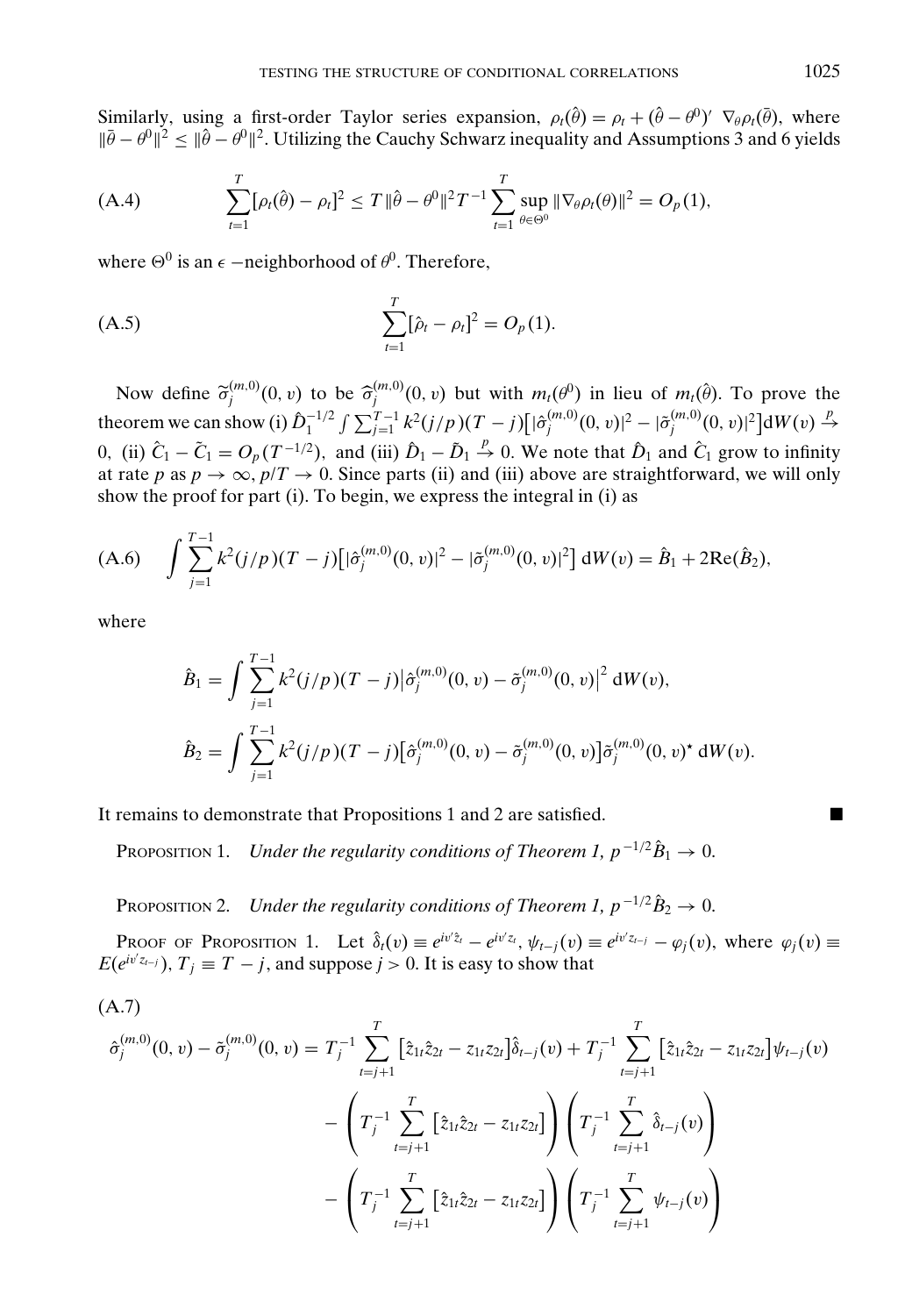$$
+ T_{j}^{-1} \sum_{t=j+1}^{T} z_{1t} z_{2t} \hat{\delta}_{t-j}(v) - \left( T_{j}^{-1} \sum_{t=j+1}^{T} z_{1t} z_{2t} \right) \left( T_{j}^{-1} \sum_{t=j+1}^{T} \hat{\delta}_{t-j}(v) \right)
$$
  

$$
- T_{j}^{-1} \sum_{t=j+1}^{T} [\hat{\rho}_{t} - \rho_{t}] \hat{\delta}_{t-j}(v) - T_{j}^{-1} \sum_{t=j+1}^{T} [\hat{\rho}_{t} - \rho_{t}] \psi_{t-j}(v)
$$
  

$$
+ \left( T_{j}^{-1} \sum_{t=j+1}^{T} [\hat{\rho}_{t} - \rho_{t}] \right) \left( T_{j}^{-1} \sum_{t=j+1}^{T} \hat{\delta}_{t-j}(v) \right)
$$
  

$$
+ \left( T_{j}^{-1} \sum_{t=j+1}^{T} [\hat{\rho}_{t} - \rho_{t}] \right) \left( T_{j}^{-1} \sum_{t=j+1}^{T} \psi_{t-j}(v) \right) - T_{j}^{-1} \sum_{t=j+1}^{T} \rho_{t} \hat{\delta}_{t-j}(v)
$$
  

$$
+ \left( T_{j}^{-1} \sum_{t=j+1}^{T} \rho_{t} \right) \left( T_{j}^{-1} \sum_{t=j+1}^{T} \hat{\delta}_{t-j}(v) \right) = \sum_{b=1}^{12} \hat{E}_{bj}(v).
$$

Therefore, to complete the proof of Proposition 1, it suffices to prove the following lemma.  $\blacksquare$ 

LEMMA 1. *For b* = 1,..., 12, let  $\hat{E}_{bj}(v)$  *be as defined above. Then* 

(1) 
$$
\sum_{j=1}^{T-1} k^2 (j/p) T_j \int |\hat{E}_{1j}(v)|^2 dW(v) = O_p(\frac{p}{T^{1/2}}).
$$
  
\n(2) 
$$
\sum_{j=1}^{T-1} k^2 (j/p) T_j \int |\hat{E}_{2j}(v)|^2 dW(v) = O_p(1).
$$
  
\n(3) 
$$
\sum_{j=1}^{T-1} k^2 (j/p) T_j \int |\hat{E}_{3j}(v)|^2 dW(v) = O_p(\frac{p}{T^{1/2}}).
$$
  
\n(4) 
$$
\sum_{j=1}^{T-1} k^2 (j/p) T_j \int |\hat{E}_{4j}(v)|^2 dW(v) = O_p(\frac{p}{T^{1/2}}).
$$
  
\n(5) 
$$
\sum_{j=1}^{T-1} k^2 (j/p) T_j \int |\hat{E}_{5j}(v)|^2 dW(v) = O_p(\frac{p}{T}).
$$
  
\n(6) 
$$
\sum_{j=1}^{T-1} k^2 (j/p) T_j \int |\hat{E}_{6j}(v)|^2 dW(v) = O_p(\frac{p}{T}).
$$
  
\n(7) 
$$
\sum_{j=1}^{T-1} k^2 (j/p) T_j \int |\hat{E}_{7j}(v)|^2 dW(v) = O_p(\frac{p}{T}).
$$
  
\n(8) 
$$
\sum_{j=1}^{T-1} k^2 (j/p) T_j \int |\hat{E}_{8j}(v)|^2 dW(v) = O_p(1).
$$
  
\n(9) 
$$
\sum_{j=1}^{T-1} k^2 (j/p) T_j \int |\hat{E}_{9j}(v)|^2 dW(v) = O_p(\frac{p}{T}).
$$
  
\n(10) 
$$
\sum_{j=1}^{T-1} k^2 (j/p) T_j \int |\hat{E}_{10j}(v)|^2 dW(v) = O_p(\frac{p}{T}).
$$
  
\n(11) 
$$
\sum_{j=1}^{T-1} k^2 (j/p) T_j \int |\hat{E}_{11j}(v)|^2 dW(v) = O_p(\frac{p}{T}).
$$
  
\n(12) 
$$
\sum_{j=1}^{T-1} k^2 (j/p) T_j \int |\hat{E}_{12j}(v)|^2 dW(v) = O_p(\frac{p}{T}).
$$

PROOF OF PROPOSITION 2. To begin, note that

$$
\left|\left[\hat{\sigma}_{j}^{(m,0)}(0,\,v)-\tilde{\sigma}_{j}^{(m,0)}(0,\,v)\right]\tilde{\sigma}_{j}^{(m,0)}(0,\,v)^{*}\right|\leq\sum_{b=1}^{12}\left|\hat{E}_{bj}(v)\right|\,\left|\tilde{\sigma}_{j}^{(m,0)}(0,\,v)\right|,
$$

where  $\hat{E}_{bj}(v)$  is as previously defined. For ease of exposition, let

$$
\tilde{E}_{bj}(v) \equiv \sum_{j=1}^{T-1} k^2 (j/p) T_j \int |\hat{E}_{bj}(v)| |\tilde{\sigma}_j^{(m,0)}(0,v)| dW(v).
$$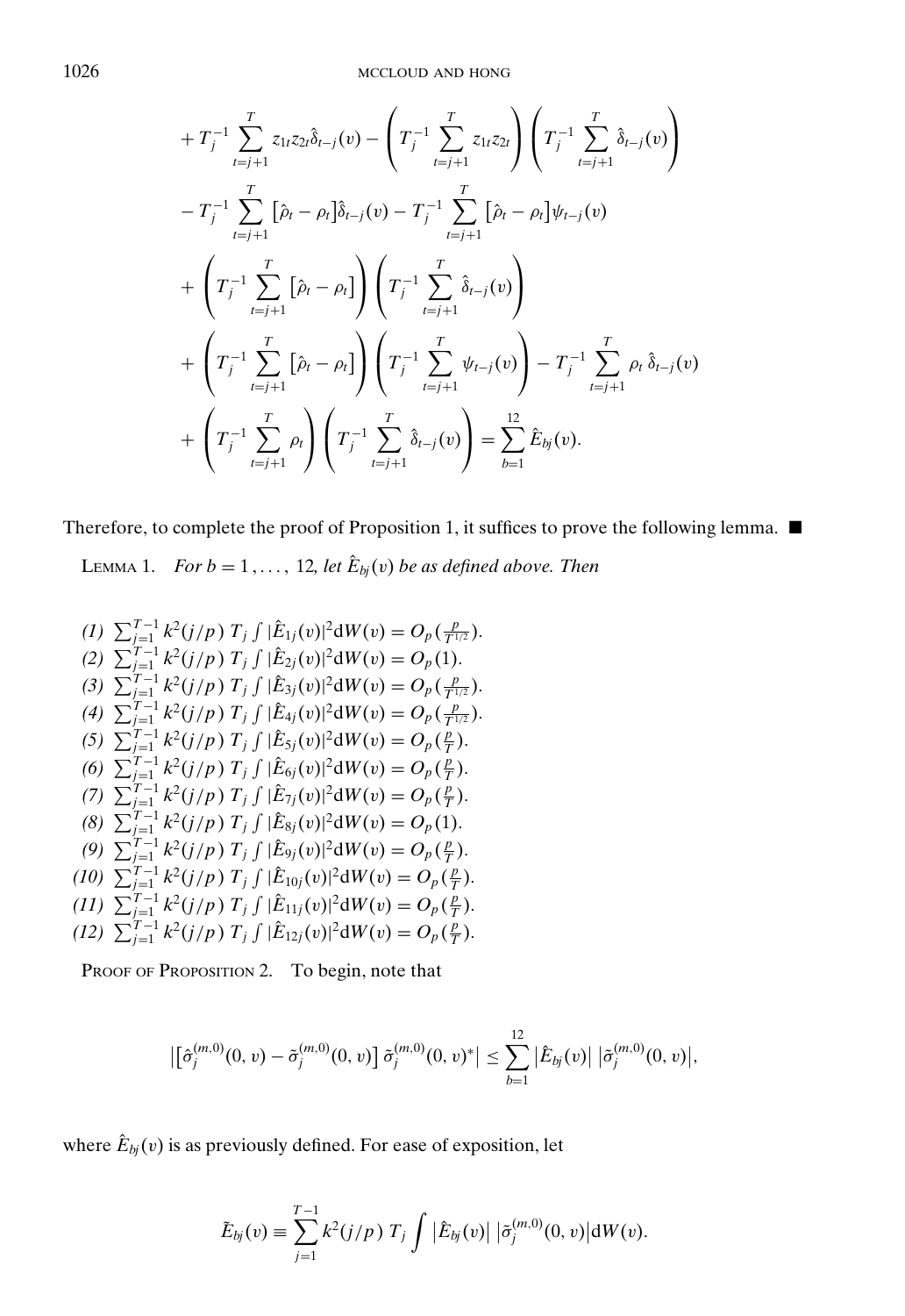By the Cauchy-Schwarz inequality and for each  $b \in \{1, \ldots, 12\}$  but with  $b \neq 2$  or 8, we write

$$
\tilde{E}_{bj} \leq \left\{ \sum_{j=1}^{T-1} k^2(j/p) T_j \int |\hat{E}_{bj}(v)|^2 dW(v) \right\}^{1/2} \left\{ \sum_{j=1}^{T-1} k^2(j/p) T_j \int |\tilde{\sigma}_j^{(m,0)}(0,v)|^2 dW(v) \right\}^{1/2}.
$$

Under the null hypothesis,  $\sup_{v \in \mathbf{R}^2} E|\tilde{\sigma}_{j}^{(m,0)}(0,v)|^2 \leq CT_j^{-1}$ . Moreover, by Markov's inequality and the m.d.s. property of  $\{z_{1t}z_{2t} - \rho_t\}$ ,

$$
\sum_{j=1}^{T-1} k^2 (j/p) T_j \int |\tilde{\sigma}_j^{(m,0)}(0,v)|^2 dW(v) = O_p(p).
$$

Then, using Lemma 1, we find that for  $b = 1, 3, 4$ ,  $\tilde{E}_{bj} = O_p(p^{1/2}/T^{1/4})O_p(p^{1/2}) =$  $o_p(p^{1/2})$ , for  $p = cT^{\lambda}, 0 < \lambda < (3 + \frac{1}{4b-2})^{-1}, p \to \infty, T \to \infty, p/T \to 0;$  when  $b =$ 5, 6, 7, 9, 10, 11, 12,  $\tilde{E}_{bj} = O_p(p^{1/2}/T^{1/2})O_p(p^{1/2}) = o_p(p^{1/2})$ . To complete this proof, we need to establish bounds for  $\tilde{E}_{2j}$  and  $\tilde{E}_{8j}$ . Since their derivations are quite similar, we only show that  $\tilde{E}_{8j} = o_p(p^{1/2})$ . Now,

(A.8)  
\n
$$
\tilde{E}_{8j}(v) \equiv \sum_{j=1}^{T-1} k^2 (j/p) T_j \int |\hat{E}_{8j}(v)| |\tilde{\sigma}_j^{(m,0)}(0, v)| dW(v)
$$
\n
$$
\leq \sum_{j=1}^{T-1} k^2 (j/p) T_j \int |\hat{E}_{8j1}(v)| |\tilde{\sigma}_j^{(m,0)}(0, v)| dW(v)
$$
\n
$$
+ \sum_{j=1}^{T-1} k^2 (j/p) T_j \int |\hat{E}_{8j2}(v)| |\tilde{\sigma}_j^{(m,0)}(0, v)| dW(v).
$$

Then, for the first term in (A.8), we have

$$
\sum_{j=1}^{T-1} k^2 (j/p) T_j \int |\hat{E}_{8j1}(v)| |\tilde{\sigma}_j^{(m,0)}(0,v)| dW(v) \le 2 \left[ \sum_{t=1}^T \sup_{\theta \in \Theta^0} |\tilde{\rho}_t(\theta) - \rho_t(\theta)| \right] \times \sum_{j=1}^{T-1} k^2 (j/p) \int |\tilde{\sigma}_j^{(m,0)}(0,v)| dW(v) = O_p(p/T^{1/2}),
$$

by virtue of the kernel bound, Assumption 4, and the m.d.s property of  $\{z_{1t}z_{2t} - \rho_t\}$ .

For the second term in (A.8), we have

(A.9) 
$$
\sum_{j=1}^{T-1} k^2 (j/p) T_j \int |\hat{E}_{8j2}(v)| |\tilde{\sigma}_j^{(m,0)}(0,v)| dW(v)
$$
  

$$
\leq ||\hat{\theta} - \theta^0|| \sum_{j=1}^{T-1} k^2 (j/p) T_j \int \left||T_j^{-1} \sum_{t=j+1}^{T} \nabla_{\theta} \rho_t(\theta^0) \psi_{t-j}(v) \right|| |\tilde{\sigma}_j^{(m,0)}(0,v)| dW(v)
$$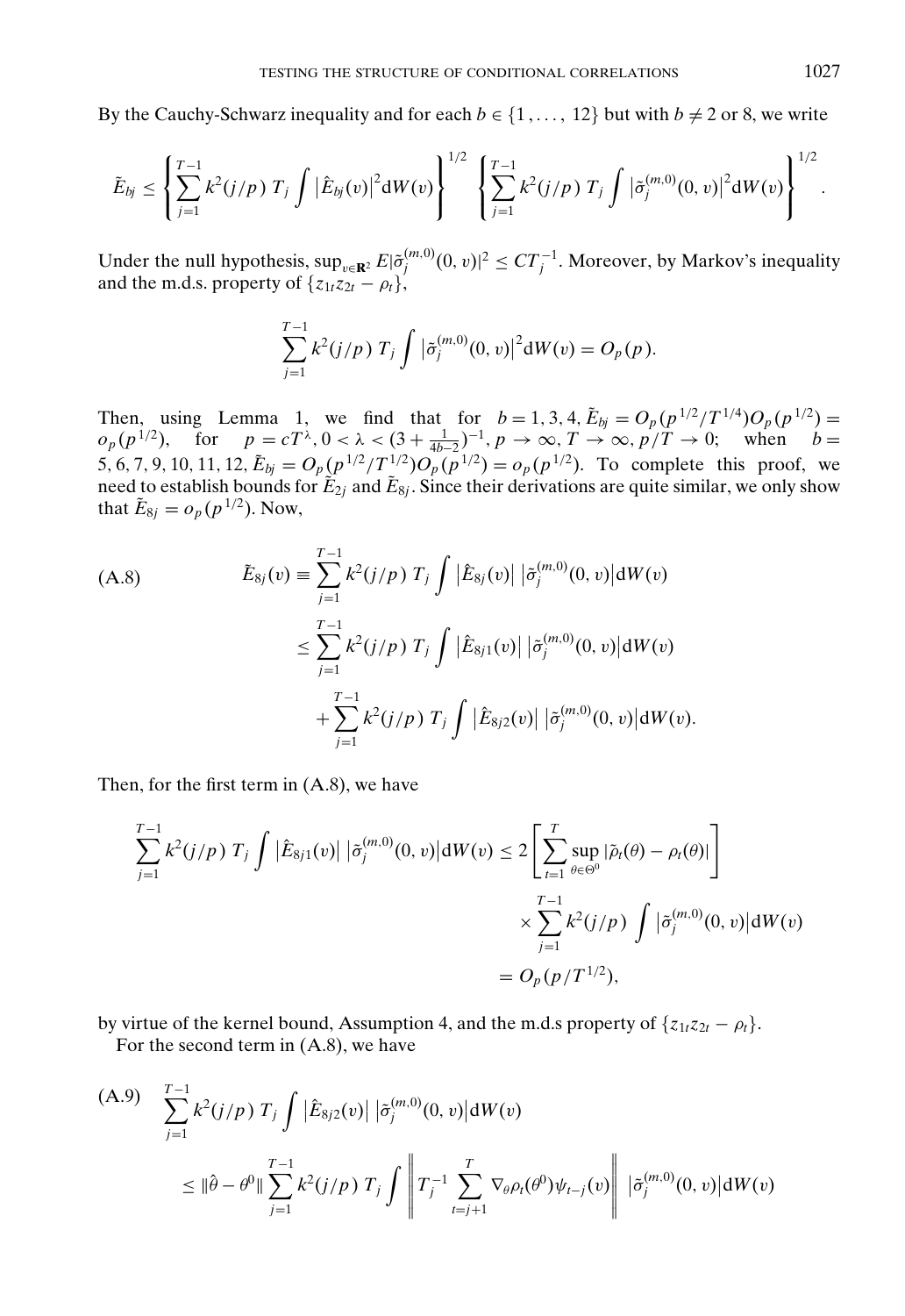$$
+ \|\sqrt{T}(\hat{\theta} - \theta^0)\|^2 \left[ T^{-1} \sum_{t=1}^T \sup_{\theta \in \Theta^0} \|\nabla_{\theta\theta} \rho_t(\theta)\| \right] \sum_{j=1}^{T-1} k^2 (j/p) \int |\tilde{\sigma}_j^{(m,0)}(0, v)| dW(v) = O_p \left( 1 + \frac{p}{T^{1/2}} \right) + O_p \left( \frac{p}{T^{1/2}} \right) = o_p(p^{1/2}).
$$

Note that for the first term in  $(A.9)$  we have made use of the Cauchy Schwarz,  $\alpha$ -mixing condition on  $\{\nabla_{\theta} \rho_t(\theta^0) \psi_{t-j}(v)\}\$ , Assumptions 3 and 6, and the m.d.s property of  $\{z_{1t}z_{2t} - \rho_t\}\$ . In a similar manner, we obtain  $\tilde{E}_{2j} = o_p(p^{1/2})$ . This concludes the proof.

PROOF OF THEOREM 4. This proof has a structure similar to that of Theorem 3. Let  $\hat{B}_{1q}$  and  $\hat{B}_{2q}$  be as in  $\hat{B}_1$  and  $\hat{B}_2$ , respectively, but with  $\{z_{1q,t}z_{2q,t}, \rho_{q,t}\}_{t=1}^T$  in lieu of  $\{z_{1t}z_{2t}, \rho_t\}_{t=1}^T$ . We will now show that  $p^{-1/2}\hat{B}_{1q} \stackrel{p}{\rightarrow} 0$  and  $p^{-1/2}\hat{B}_{2q} \stackrel{p}{\rightarrow} 0$ .

To advance, we set  $\delta_{q,t} \equiv e^{iv'z_t} - e^{iv'z_{q,t}}$  and  $\psi_{q,t} \equiv e^{iv'z_{q,t}} - \varphi_q(v)$  with  $\varphi_q(v) \equiv E(e^{iv'z_{q,t}})$ . Also, let  $\tilde{\sigma}_{q,j}^{(m,0)}(0, v)$  be as in  $\tilde{\sigma}_j^{(m,0)}(0, v)$  but with  $\{z_{1q,t}z_{2q,t}, \rho_{q,t}\}_{t=1}^T$  in lieu of  $\{z_{1t}z_{2t}, \rho_t\}_{t=1}^T$ . As in (A.7), we obtain the following decomposition:

$$
\tilde{\sigma}_j^{(m,0)}(0,v) - \tilde{\sigma}_{q,j}^{(m,0)}(0,v) = \sum_{b=1}^{12} \hat{E}_{bjq}(v).
$$

Repeating the steps in the proof of Theorem 3 we find that as  $q/p \rightarrow 0$  and for  $\eta \ge 1$ 

$$
p^{-\frac{1}{2}}\hat{B}_{1q} \leq \sum_{b=1}^{12} \sum_{j=1}^{T-1} k^2 (j/p) T_j \int |\hat{E}_{bjq}(v)|^2 dW(v) = O_p(p^{1/2}/q^{\frac{1}{2}}) = o_p(1)
$$
  

$$
p^{-\frac{1}{2}}\hat{B}_{2q} = 2p^{-\frac{1}{2}} \sum_{b=1}^{12} \sum_{j=1}^{T-1} k^2 (j/p) T_j \text{ Re } \int \hat{E}_{bjq}(v) \tilde{\sigma}_{q,j}^{(m,0)}(0,v)^* dW(v) = O_p(p^{1/2}/q^{\frac{1}{2}}) = o_p(1),
$$

where and we have made use of Assumption 2 and the m.d.s property of  $\{z_{1t}z_{2t} - \rho_t\}$  and  $\{z_{1q,t}z_{2q,t} - \rho_{q,t}\}.$ 

PROOF OF THEOREM 5. Let  $\tilde{\sigma}_{qj}^{(m,0)}(0, v)$  be as  $\tilde{\sigma}_{j}^{(m,0)}(0, v)$ ,  $\tilde{C}_{1q}$  be as  $\tilde{C}_{1}$ , and  $\tilde{D}_{1q}$  be as  $\tilde{D}_{1}$  but the fall of  $\tilde{D}_{1}$  and  $\tilde{C}_{1}$ ,  $\tilde{C}_{2}$  and  $\tilde{C}_{3}$ ,  $\tilde{C}_{4}$  i with  $\{z_{q,t}\}_{t=1}^T$  and  $\{\rho_{q,t}\}_{t=1}^T$  both in lieu of  $\{z_t\}_{t=1}^T$  and  $\{\rho_t\}_{t=1}^T$ . In what follows, we prove the following propositions:

PROPOSITION 3. *Under the conditions of Theorem 1,*

$$
p^{-1/2}\sum_{j=1}^{T-1}k^2(j/p)T_j\int|\widetilde{\sigma}_{q,j}^{(m,0)}(0,v)|^2dW(v)=p^{-1/2}\widetilde{C}_{1q}+p^{-1/2}\widetilde{V}_q+o_p(1),
$$

*where*

$$
\widetilde{V}_q = \sum_{t=2q+2}^T \left[ z_{1q,t} z_{2q,t} - \rho_{q,t} \right] \sum_{j=1}^q a_T(j) \int \psi_{q,t-j}(v) \left[ \sum_{s=1}^{t-2q-1} \left[ z_{1q,s} z_{2q,s} - \rho_{q,s} \right] \psi_{q,s-j}(v)^* \right] dW(v)
$$

*and*  $a_T(j) \equiv k^2(j/p)T_j^{-1}$ .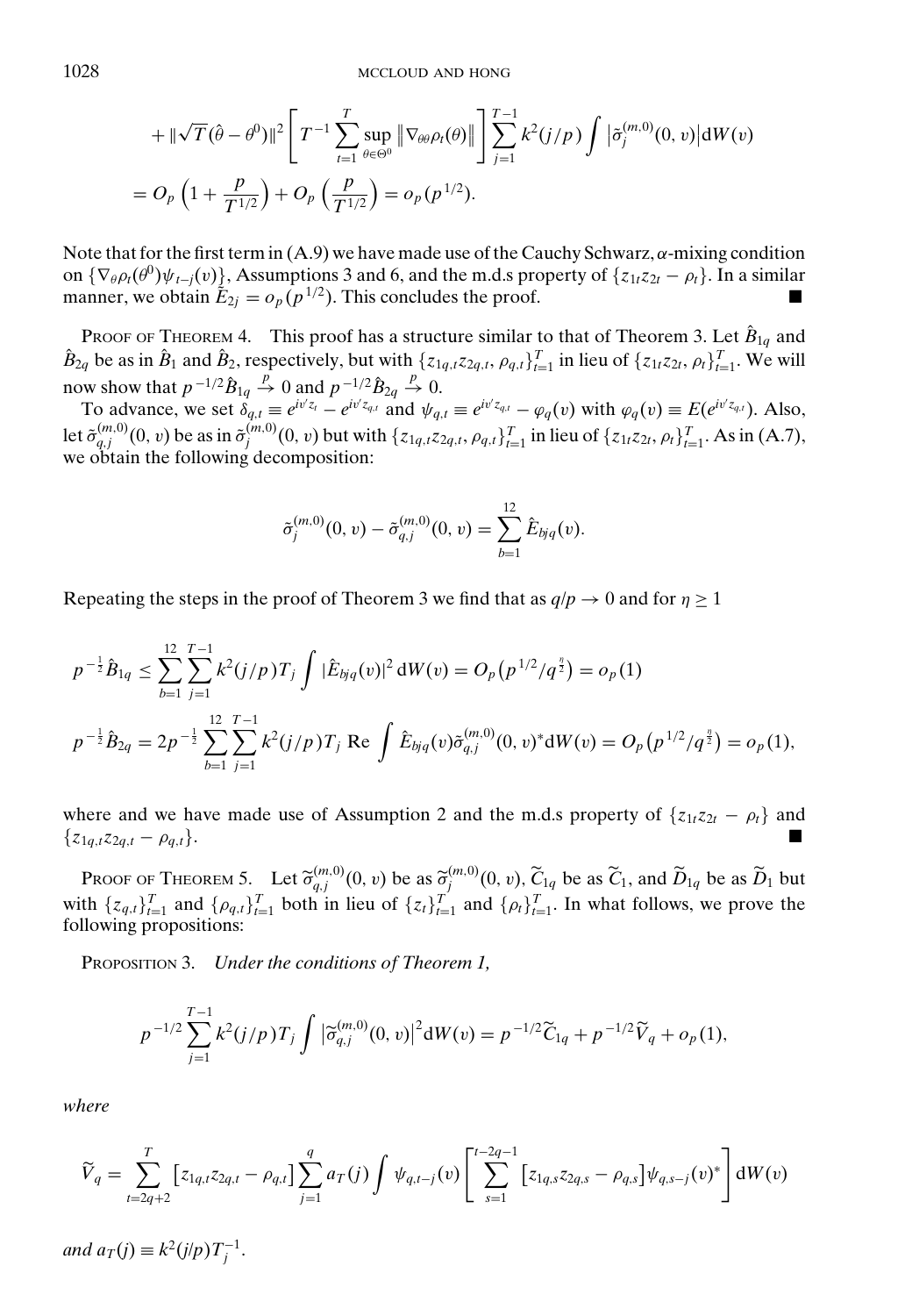Proposition 4.  $\widetilde{D}_{1q}^{-1/2}\widetilde{V}_q \stackrel{d}{\rightarrow} N(0, 1)$ .

**PROOF OF PROPOSITION 3.** Since  $\tilde{\sigma}_{q,j}^{(m,0)}(0, v) = T_j^{-1} \sum_{i=j+1}^T \left[ z_{1q,t} z_{2q,t} - \rho_{q,t} \right] \psi_{q,t-j}(v)$ , where  $\psi_{q,t-j}(v) = e^{iv'z_{q,t-j}} - \varphi_{q,j}(v)$  with  $\varphi_{q,j}(v) = E(e^{iv'z_{q,t-j}})$ , then

$$
(A.10)
$$
\n
$$
\sum_{j=1}^{T-1} k^{2}(j/p)T_{j} \int |\tilde{\sigma}_{q,j}^{(m,0)}(0,v)|^{2} dW(v) = \sum_{j=1}^{T-1} a_{T}(j) \int \left| \sum_{t=1}^{T} [z_{1q,t}z_{2q,t} - \rho_{q,t}] \psi_{q,t-j}(v) \right|^{2} dW(v)
$$
\n
$$
+ \sum_{j=1}^{T-1} a_{T}(j) \int \left| \sum_{t=1}^{j} [z_{1q,t}z_{2q,t} - \rho_{q,t}] \psi_{q,t-j}(v) \right|^{2} dW(v)
$$
\n
$$
- 2Re \sum_{j=1}^{T-1} a_{T}(j) \int \left[ \sum_{t=1}^{T} [z_{1q,t}z_{2q,t} - \rho_{q,t}] \psi_{q,t-j}(v) \right]
$$
\n
$$
\times \left[ \sum_{t=1}^{j} [z_{1q,t}z_{2q,t} - \rho_{q,t}] \psi_{q,t-j}(v) \right]^{*} dW(v)
$$
\n
$$
\equiv \tilde{R}_{0q} + \tilde{R}_{1q} - 2Re(\tilde{R}_{2q}).
$$

We continue the decomposition through the term  $\tilde{R}_{0q}$ :

(A.11) 
$$
\tilde{R}_{0q} = \sum_{j=1}^{T-1} a_T(j) \int \sum_{t=1}^{T} \left[ z_{1q,t} z_{2q,t} - \rho_{q,t} \right]^2 |\psi_{q,t-j}(v)|^2 dW(v) \n+ 2Re \sum_{j=1}^{T-1} a_T(j) \int \sum_{t=2}^{T} \sum_{s=1}^{t-1} \left[ z_{1q,t} z_{2q,t} - \rho_{q,t} \right] \left[ z_{1q,s} z_{2q,s} - \rho_{q,s} \right] \n\times \psi_{q,t-j}(v) \psi_{q,s-j}(v)^* dW(v) \n\equiv \tilde{C}_q + 2Re(\tilde{U}_q).
$$

Also, we have

$$
(A.12) \t\t\t $\tilde{U}_q = \sum_{t=2q+2}^T \left[ z_{1q,t} z_{2q,t} - \rho_{q,t} \right] \int \sum_{j=1}^{T-1} a_T(j) \psi_{q,t-j}(v)$   
\t\t\t $\times \sum_{s=1}^{t-2q-1} \left[ z_{1q,s} z_{2q,s} - \rho_{q,s} \right] \psi_{q,s-j}(v)^* dW(v)$   
\t\t\t $+ \sum_{t=2}^T \left[ z_{1q,t} z_{2q,t} - \rho_{q,t} \right] \int \sum_{j=1}^{T-1} a_T(j) \psi_{q,t-j}(v)$   
\t\t\t $\times \sum_{s=\max(1,t-2q)}^{t-1} \left[ z_{1q,s} z_{2q,s} - \rho_{q,s} \right] \psi_{q,s-j}(v)^* dW(v)$   
\t\t $\equiv \tilde{U}_{1q} + \tilde{R}_{3q}.$
$$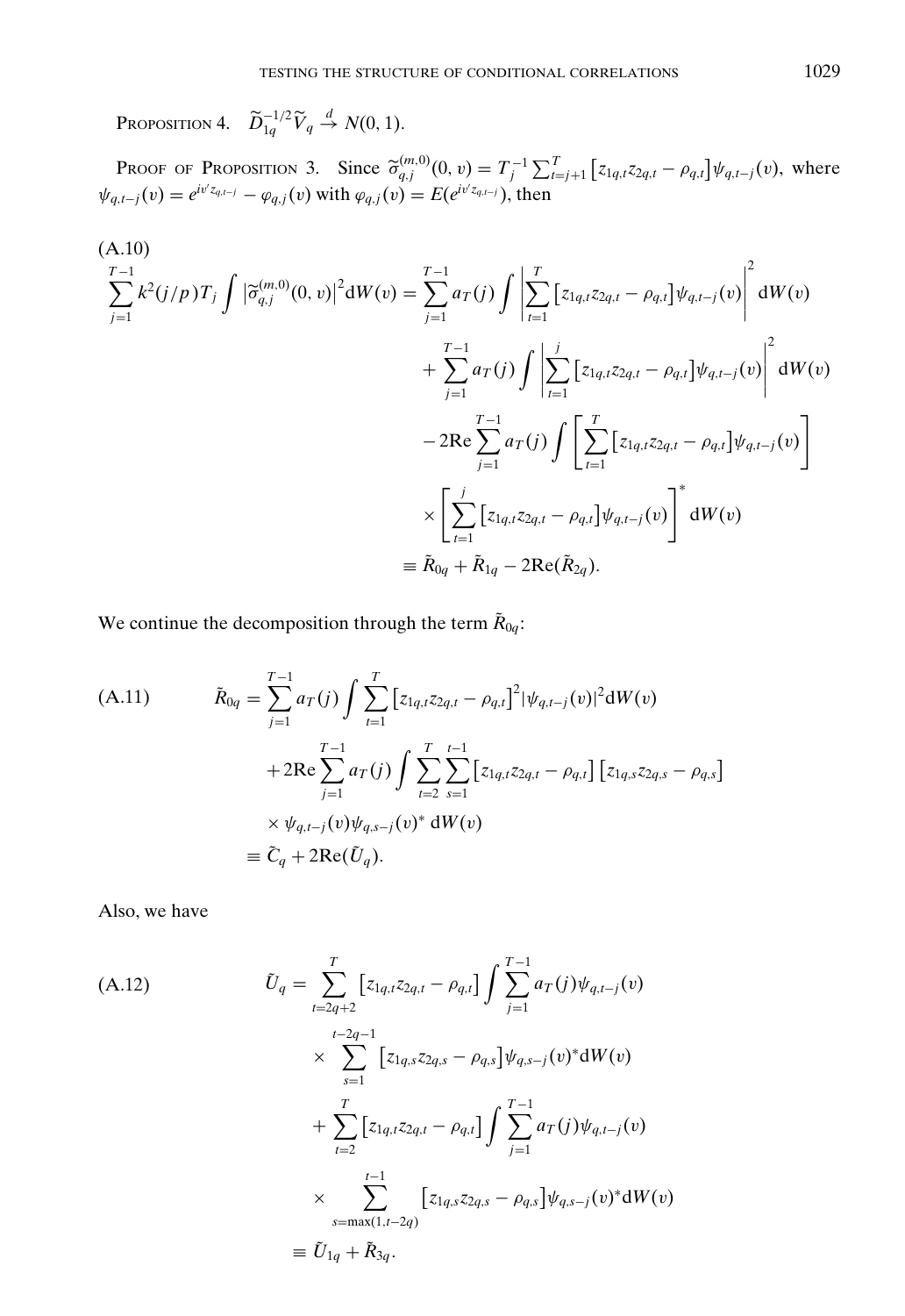This simplification allows for the processes  $\{z_{q,t}, \rho_{q,t}, \psi_{q,t-j}(v)\}_{j=1}^q$  and  $\{z_{q,s}, \rho_{q,s}, \psi_{q,s-j}(v)\}_{j=1}^q$ in  $\tilde{U}_{1q}$  to be independent since  $s < t - 2q$ . In  $\tilde{R}_{3q}$   $s \ge t - 2q$ . Furthermore, we have

(A.13)  
\n
$$
\tilde{U}_{1q} = \sum_{t=2q+2}^{T} [z_{1q,t}z_{2q,t} - \rho_{q,t}] \int \sum_{j=1}^{T-1} a_T(j)\psi_{q,t-j}(v)
$$
\n
$$
\times \sum_{s=1}^{t-2q-1} [z_{1q,s}z_{2q,s} - \rho_{q,s}] \psi_{q,s-j}(v)^* dW(v)
$$
\n
$$
+ \sum_{t=2q+2}^{T} [z_{1q,t}z_{2q,t} - \rho_{q,t}] \int \sum_{j=1}^{T-1} a_T(j)\psi_{q,t-j}(v)
$$
\n
$$
\times \sum_{s=1}^{t-2q-1} [z_{1q,s}z_{2q,s} - \rho_{q,s}] \psi_{q,s-j}(v)^* dW(v)
$$
\n
$$
\equiv \tilde{V}_q + \tilde{R}_{4q}.
$$

It follows that

$$
p^{-1/2}\sum_{j=1}^{T-1}k^2(j/p)T_j\int \left|\widetilde{\sigma}_{q,j}^{(m,0)}(0,v)\right|^2 dW(v) = \widetilde{C}_q + 2\text{Re}(\widetilde{V}_q) + \widetilde{R}_{1q} - 2\text{Re}(\widetilde{R}_{2q} - \widetilde{R}_{3q} - \widetilde{R}_{4q}).
$$

Assuming  $q = p^{1 + \frac{1}{4b-2}} (\ln^2 T)^{\frac{1}{2b-1}}$  and  $p = CT^{\lambda}$  for  $0 < \lambda < (3 + \frac{1}{4b-2})^{-1}$ , to complete the proof we show Lemmas 2 to 6 and conclude  $p^{-1/2}[\tilde{C}_q - \tilde{C}_{1q}] = o_p(1)$  and  $p^{-1/2}\tilde{R}_{nq} = o_p(1)$  for  $n =$  $1, 2, 3, 4.$ 

- LEMMA 2. *For*  $\tilde{C}_q$  *as in A.11,*  $\tilde{C}_q \tilde{C}_{1q} = O_p(p^2/T)$ . LEMMA 3. *For*  $\tilde{R}_{1q}$  *as in A.10,*  $\tilde{R}_{1q} = O_p(p^2/T)$ . LEMMA 4. *For*  $\tilde{R}_{2q}$  *as in A.10,*  $\tilde{R}_{2q} = O_p(p^{3/2}/T^{1/2})$ . LEMMA 5. *For*  $\tilde{R}_{3a}$  *as in A.12,*  $\tilde{R}_{3a} = O_p(q^{1/2}p/T^{1/2})$ . LEMMA 6. *For*  $\tilde{R}_{4q}$  *as in A.13*,  $\tilde{R}_{4q} = O_p(p^{2b} \ln(T)/q^{2b-1})$ .
- 

Proof of Proposition 4. Let  $\tilde{V}_q = \sum_{t=2q+2}^{T} V_q(t)$ , where

$$
V_q(t) \equiv [z_{1q,t}z_{2q,t} - \rho_{q,t}] \int \sum_{j=1}^{T-1} a_T(j) \psi_{q,t-j}(v) G_{j,t-2p-1}(v) dW(v),
$$

and  $G_{j,t-2p-1}(v) \equiv \sum_{s=1}^{t-2q-1} [z_{1q,s}z_{2q,s} - \rho_{q,s}] \psi_{q,s-j}(v)^*$ . To derive asymptotic normality, we employ Brown's (1971) central limit theorem for martingale processes, which guarantees that var(2Re $\tilde{V}_q$ )<sup>−1/2</sup>2Re $\tilde{V}_q \stackrel{d}{\rightarrow} N(0,1)$  under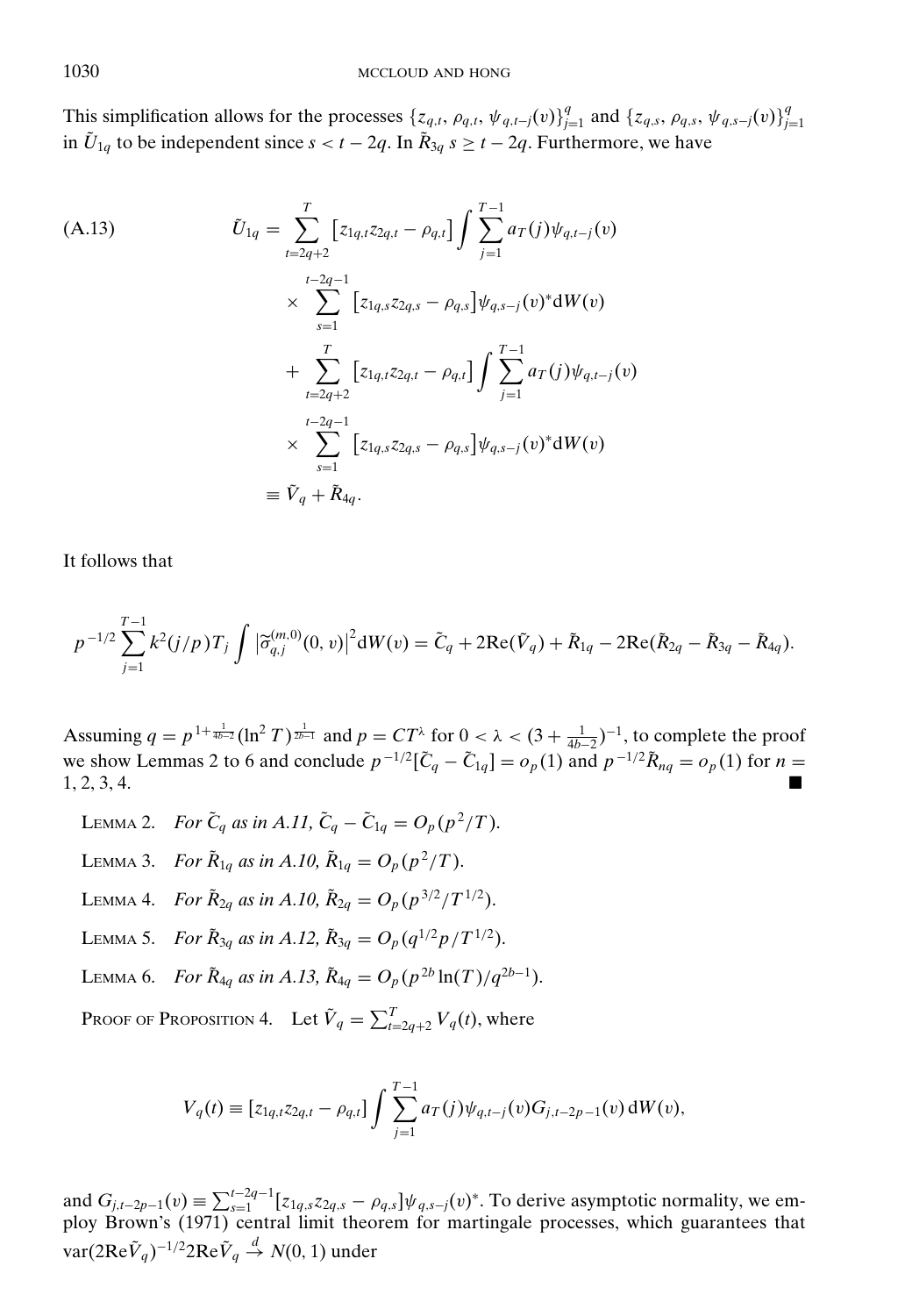Condition 1: 
$$
\text{var}(2\text{Re}\tilde{V}_q)^{-1} \sum_{t=1}^{T} [2\text{Re}\tilde{V}_q]^2 \mathbb{I}[|2\text{Re}\tilde{V}_q| > \nu \text{var}(2\text{Re}\tilde{V}_q)^{1/2}] \to 0 \ \forall \ \nu > 0,
$$
  
Condition 2:  $\text{var}(2\text{Re}\tilde{V}_q)^{-1} \sum_{t=1}^{T} E[2\text{Re}\tilde{V}_q^2|I_{t-1}] \xrightarrow{P} 1.$ 

We first establish the existence of var( $2\text{Re}\tilde{V}_q$ ). Using the m.d.s property of  $\{z_{1q,t}z_{2q,t} - \rho_{q,t}$ , *I*<sub>*t*−1</sub>} under the null hypothesis and the *q*-dependent assumption on {*z*<sub>1*q*</sub>,*tz*<sub>2*q*</sub>,*t* − *ρ*<sub>*q*</sub>,*t*}, we obtain

$$
E(\tilde{V}_q^2) = \sum_{t=2q+2}^T E \left[ \left[ z_{1q,t} z_{2q,t} - \rho_{q,t} \right]^2 \times \left( \int \sum_{j=1}^q a_T(j) \psi_{q,t-j}(v) \sum_{s=1}^{t-2q-1} \left[ z_{1q,s} z_{2q,s} - \rho_{q,s} \right] \psi_{q,s-j}(v)^* d W(v) \right)^2 \right]
$$
  
\n
$$
= \sum_{j=1}^q \sum_{l=1}^q a_T(j) a_T(l) \int \int \sum_{t=2q+2}^T \sum_{s=1}^{t-2q-1} E \left\{ \left[ z_{1q,t} z_{2q,t} - \rho_{q,t} \right]^2 \cdot \psi_{q,t-j}(v) \psi_{q,t-l}(v') \right\}
$$
  
\n
$$
\times E \left\{ \left[ z_{1q,s} z_{2q,s} - \rho_{q,s} \right]^2 \cdot \psi_{q,s-j}(v) \psi_{q,s-l}(v') \right\} dW(v) dW(v')
$$
  
\n
$$
= \frac{1}{2} \sum_{j=1}^q \sum_{l=1}^q k^2(j/p) k^2(l/p) \int \int |E \left\{ \left[ z_{1q,0} z_{2q,0} - \rho_{q,0} \right]^2 \psi_{q,-j}(v) \psi_{q,-l}(v') \right\} |^2 dW(v) dW(v') [1 + o(1)].
$$

In the same manner, we deduce

$$
E(\tilde{V}_q^*)^2 = \frac{1}{2} \sum_{j=1}^q \sum_{l=1}^q k^2 (j/p) k^2 (l/p)
$$
  
 
$$
\times \int \int |E\{ [z_{1q,0}z_{2q,0} - \rho_{q,0}]^2 \psi_{q,-j}(v) \psi_{q,-l}(v') \} |^2 dW(v) dW(v')[1+o(1)],
$$
  

$$
E|\tilde{V}_q|^2 = \frac{1}{2} \sum_{j=1}^q \sum_{l=1}^q k^2 (j/p) k^2 (l/p)
$$
  

$$
\times \int \int |E\{ [z_{1q,0}z_{2q,0} - \rho_{q,0}]^2 \psi_{q,-j}(v) \psi_{q,-l}(v') \} |^2 dW(v) dW(v')[1+o(1)].
$$

Under Assumption 2, we obtain  $E(\tilde{V}_q^2) = E(\tilde{V}_q^*)^2 = E|\tilde{V}_q|^2$ . Then

$$
\begin{split} \text{var}(2\text{Re}\tilde{V}_q) &= E(\tilde{V}_q^2) + E(\tilde{V}_q^*)^2 + 2E|\tilde{V}_q|^2 \\ &= 2\sum_{j=1}^q \sum_{l=1}^q k^2(j/p)k^2(l/p) \\ &\times \int \int |E\big\{ \big[z_{1,0}z_{2,0} - \rho_0\big]^2 \psi_{-j}(v)\psi_{-l}(v') \big\} \big|^2 \mathrm{d}W(v) \, \mathrm{d}W(v') [1 + o(1)]. \end{split}
$$

Note the convergence  $E\{[z_{1q,0}z_{2q,0} - \rho_{q,0}]^2 \psi_{q,-j}(v) \psi_{q,-l}(v')\} \longrightarrow E\{[z_{1,0}z_{2,0} - \rho_{0}]^2 \psi_{-j}(v)$  $\psi_{-l}(v')$ } as  $q \to \infty$  follows from Assumption 2. For further simplification, we apply the  $\alpha$ -mixing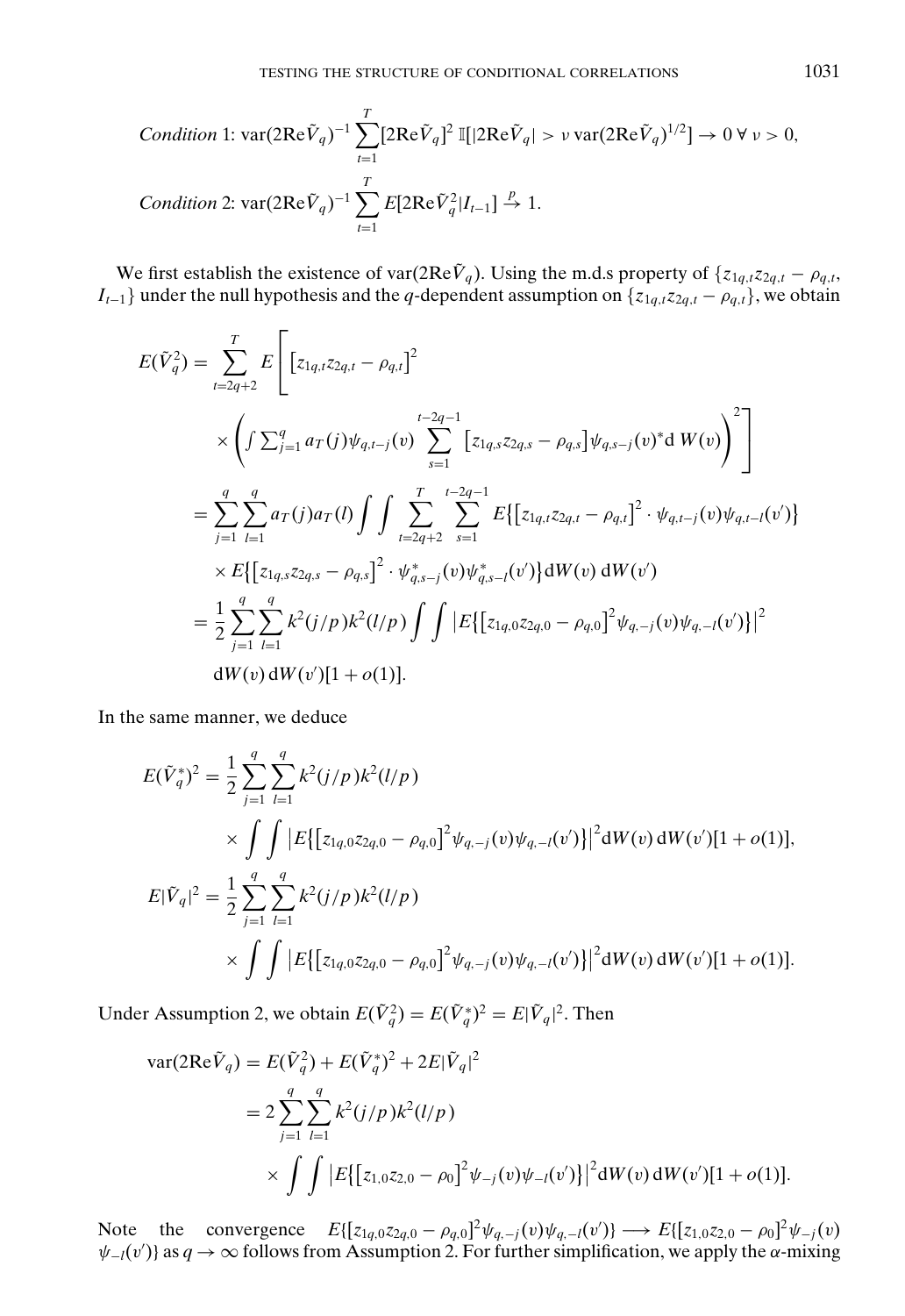condition in Assumption 5 to  $\{[z_{1,0}z_{2,0} - \rho_0]^2 \psi_{-j}(v) \psi_{-l}(v')\}$ . First, let  $\Omega_0 \equiv E[z_{1,0}z_{2,0} - \rho_0]^2$ and set  $\eta_{j,l}(v) \equiv E\{[(z_{1,0}z_{2,0} - \rho_0)^2 - \Omega_0]\psi_{-l}(v)\psi_{-l}(v')\}$ . Then by virtue of Assumption 5 we have  $|\eta_{j,l}(v)|^2 \leq C\alpha (l-j)^{v-1/v}$ ,  $\sum_{j,l=1}^{\infty} |\eta_{j,l}(v)|^2 \leq C$ . Under  $|k(.)| \leq 1$ , a change of variable, and the convergence criterion  $p^{-1} \sum_{j=m+1}^{q'} k^2 (j/p) k^2 ((j-m)/p) \to \int_0^\infty k^4(z) dz$  with  $p \to \infty$  and  $q/p$  $\rightarrow$  0, we deduce the following:

$$
\begin{split} \text{var}(2\mathrm{Re}\tilde{V}_{q}) &= 2\sum_{j=1}^{q} \sum_{l=1}^{q} k^{2}(j/p)k^{2}(l/p)\int\int\Omega_{0}^{2}|\sigma_{l-j}(v,v')|^{2}\mathrm{d}W(v)\,\mathrm{d}W(v')[1+o(1)] \\ &= 2p\sum_{m=1-q}^{q-1}\left[p^{-1}\sum_{j=m+1}^{q} k^{2}(j/p)k^{2}((j-m)/p)\right] \\ &\times \Omega_{0}^{2}\int\int|\sigma_{m}(v,v')|^{2}\mathrm{d}W(v)\,\mathrm{d}W(v')[1+o(1)] \\ &= 4\pi p\int_{0}^{\infty} k^{4}(z)\,\mathrm{d}z\,\Omega_{0}^{2}\int\int\int_{-\pi}^{\pi}|f(\omega,v,v')|^{2}\mathrm{d}\omega\,\mathrm{d}W(v)\,\mathrm{d}W(v')[1+o(1)]. \end{split}
$$

We now show that condition 1 holds. Using the m.d.s. property of  $\{z_{1q,t}, z_{2q,t} - \rho_{q,t}, I_{t-1}\}\$  and Rosenthal's inequality, we find  $E | G_{i,t-2p-1}(v) |^4 \leq Ct^2$  for  $1 \leq j \leq q$ . By virtue of Minkowski's inequality, we deduce

$$
E|V_q(t)|^4 \le \left[\sum_{j=1}^q a_T(j) \int \left(E\big|\big[z_{1q,t}z_{2q,t} - \rho_{q,t}\big]\psi_{q,t-j}(v)G_{j,t-2p-1}(v)\big|^4\right)^{1/4}dW(v)\right]^4
$$
  

$$
\le C t^2 \left[\sum_{j=1}^q a_T(j)\right]^4 = O(p^4 t^2/T^4).
$$

Then for  $p^2/T \to 0$ , we have  $\sum_{t=2q+2}^T E|\tilde{V}_q^2(t)|^4 = o(p^2)$ . This shows that condition 1 of Brown's (1971) theorem is satisfied.

It remains to show condition 2 is also satisfied. Define  $\rho_{z,q,t} \equiv E\left\{ [z_{1q,t}z_{2q,t} - \rho_{q,t}]^2 | I_{t-1} \right\}$  and  $\tilde{H}_{q,t}^{j,l}(v, v') \equiv \rho_{z,q,t} \psi_{q,t-j}(v) \psi_{q,t-l}(v') - E[\rho_{z,q,t} \psi_{q,t-j}(v) \psi_{q,t-l}(v')]$ . Then

(A.14)  
\n
$$
E[\tilde{V}_q^2(t)] = \rho_{z,q,t} \left[ \sum_{j=1}^q a_T(j) \int \psi_{q,t-j}(v) G_{j,t-2p-1}(v) \right]^2
$$
\n
$$
= \sum_{j=1}^q \sum_{l=1}^q a_T(j) a_T(l) \int \int \rho_{z,q,t} \psi_{q,t-j}(v) \psi_{q,t-l}(v') \times G_{j,t-2p-1}(v) G_{l,t-2p-1}(v') dW(v) dW(v')
$$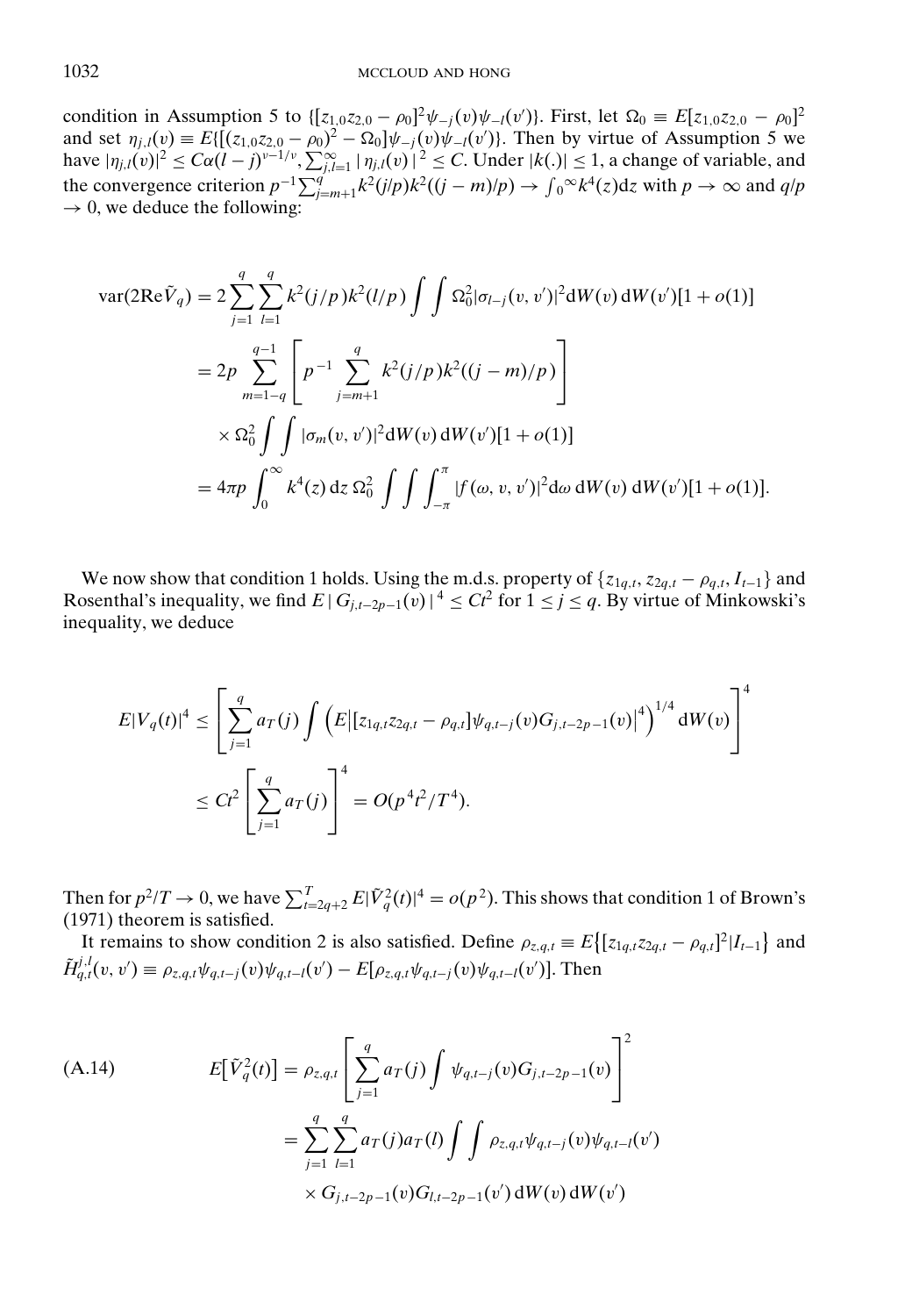$$
\begin{split}\n&= \sum_{j=1}^{q} \sum_{l=1}^{q} a_{T}(j) a_{T}(l) \int \int E[\rho_{z,q,l} \psi_{q,t-j}(v) \psi_{q,t-l}(v')] \\
&\times G_{j,t-2p-1}(v) G_{l,t-2p-1}(v') dW(v) dW(v') \\
&+ \sum_{j=1}^{q} \sum_{l=1}^{q} a_{T}(j) a_{T}(l) \int \int \tilde{H}_{q,t}^{j,l}(v,v') G_{j,t-2p-1}(v) G_{l,t-2p-1}(v') dW(v) dW(v') \\
&= S_{1q}(t) + V_{1q}(t).\n\end{split}
$$

In a similar manner, we obtain

$$
S_{1q}(t) = \sum_{j=1}^{q} \sum_{l=1}^{q} a_{T}(j) a_{T}(l) \int \int E[\rho_{z,q,t} \psi_{q,t-j}(v) \psi_{q,t-l}(v')] \times E[G_{j,t-2p-1}(v)G_{l,t-2p-1}(v')] dW(v) dW(v') + \sum_{j=1}^{q} \sum_{l=1}^{q} a_{T}(j) a_{T}(l) \int \int E[\rho_{z,q,t} \psi_{q,t-j}(v) \psi_{q,t-l}(v')] \times \{G_{j,t-2p-1}(v)G_{l,t-2p-1}(v') - E[G_{j,t-2p-1}(v)G_{l,t-2p-1}(v')] \} dW(v) dW(v') \equiv E[V_{q}^{2}(t)] + S_{2q}(t).
$$

We note that  $E[V_q^2(t)]$  can be simplified to give

$$
E[V_q^2(t)] = \sum_{j=1}^q \sum_{l=1}^q (t - q - 1) a_T(j) a_T(l) \int |E[\rho_{z,q,t} \psi_{q,t-j}(v) \psi_{q,t-l}(v')] dW(v) dW(v').
$$

Let  $H_{q,s}^{j,l}(v, v') \equiv (z_{1q,s}z_{2q,s} - \rho_{q,s})^2 \psi_{q,s-j}(v) \psi_{q,s-l}(v') - E[(z_{1q,s}z_{2q,s} - \rho_{q,s})^2 \psi_{q,s-j}(v) \psi_{q,s-l}(v')]$ . We decompose  $S_{2q}(t)$  as follows:

$$
(A.15) \nS_{2q}(t) = \sum_{j=1}^{q} \sum_{l=1}^{q} a_T(j) a_T(l) \int E[(z_{1q,t} z_{2q,t} - \rho_{q,t})^2 \psi_{q,t-j}(v) \psi_{q,t-l}(v')] \n\times \sum_{s=1}^{t-2q-1} H_{q,s}^{j,l}(v, v') dW(v) dW(v')
$$
\n
$$
+ \sum_{j=1}^{q} \sum_{l=1}^{q} a_T(j) a_T(l) \int E[(z_{1q,t} z_{2q,t} - \rho_{q,t})^2 \psi_{q,t-j}(v) \psi_{q,t-l}(v')] \n\times \sum_{s=2}^{t-2q-1} \sum_{\tau=1}^{s-1} (z_{1q,s} z_{2q,s} - \rho_{q,s}) \psi_{q,s-j}(v) (z_{1q,\tau} z_{2q,\tau} - \rho_{q,\tau}) \psi_{q,\tau-l}(v') dW(v) dW(v')
$$
\n
$$
\equiv V_{2q}(t) + S_{3q}(t).
$$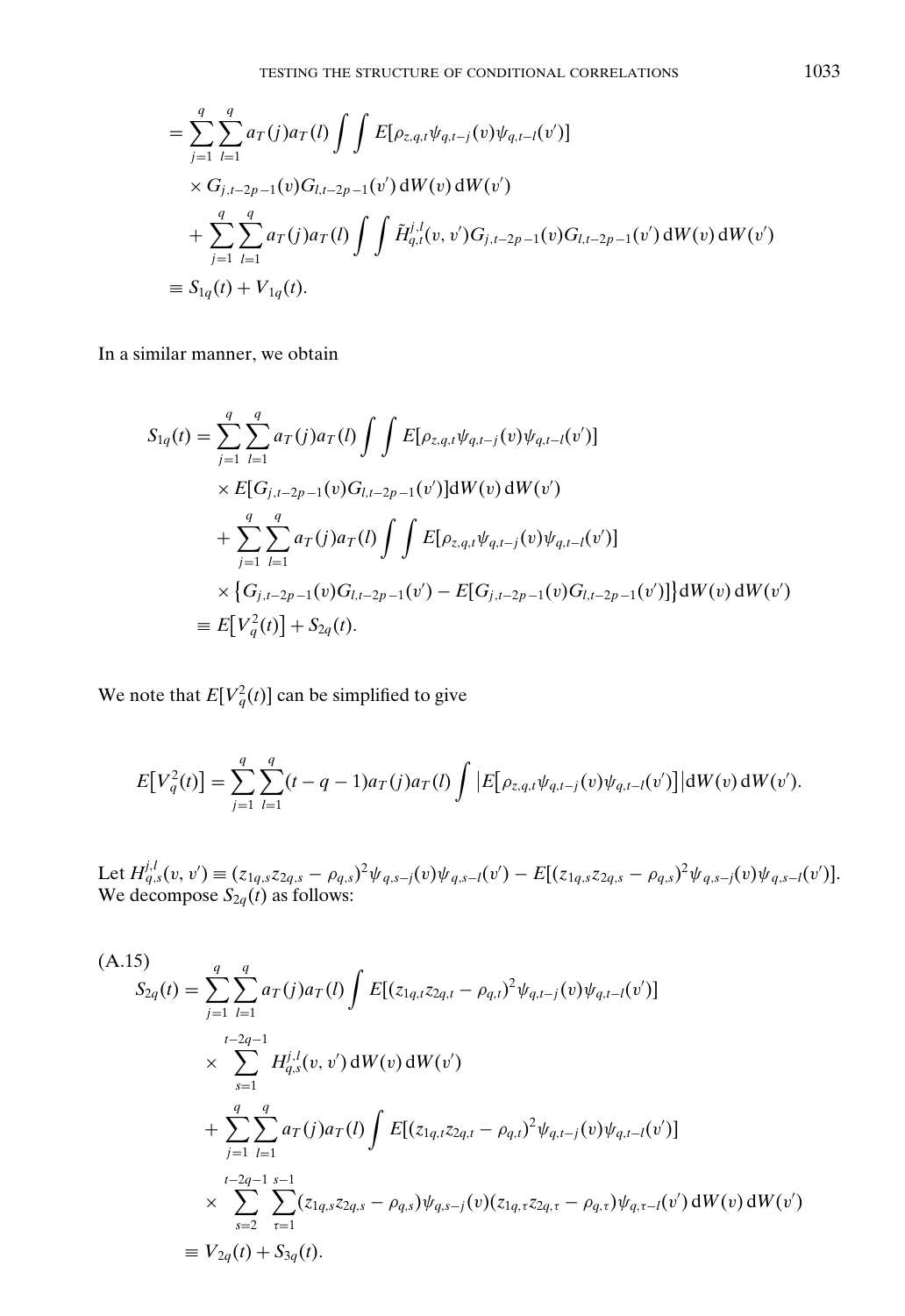Finally, we have

$$
(A.16)
$$
\n
$$
S_{3q}(t) = \sum_{j=1}^{q} \sum_{l=1}^{q} a_{T}(j) a_{T}(l) \int E[(z_{1q,t}z_{2q,t} - \rho_{q,t})^{2} \psi_{q,t-j}(v) \psi_{q,t-l}(v')] \times \sum_{0 < s-t \le 2q} \sum_{0 < s-t \le 2q} (z_{1q,s}z_{2q,s} - \rho_{q,s}) \psi_{q,s-j}(v) (z_{1q,\tau}z_{2q,\tau} - \rho_{q,\tau}) \psi_{q,\tau-l}(v') dW(v) dW(v')
$$
\n
$$
+ \sum_{j=1}^{q} \sum_{l=1}^{q} a_{T}(j) a_{T}(l) \int E[(z_{1q,t}z_{2q,t} - \rho_{q,t})^{2} \psi_{q,t-j}(v) \psi_{q,t-l}(v')] \times \sum_{s-t > 2q} \sum_{s-t > 2q} (z_{1q,s}z_{2q,s} - \rho_{q,s}) \psi_{q,s-j}(v) (z_{1q,\tau}z_{2q,\tau} - \rho_{q,\tau}) \psi_{q,\tau-l}(v') dW(v) dW(v')
$$
\n
$$
\equiv V_{3q}(t) + V_{4q}(t).
$$

Combining the above equations, we see that  $\sum_{t=2q+2}^{T} {E[V_q^2(t) | I_{t-1}]} - E[V_q^2(t)] =$  $\sum_{b=1}^{4} \sum_{s=1}^{t-2q-1} V_{bq}(t)$ . To complete the proof, we show that the conditions of the foregoing Lemmas 7 to 10 are satisfied. These naturally produce the result  $E\left[\sum_{t=2q+2}^{T} \{E[V_q^2(t) | I_{t-1}]\}\right]$  $- E[V^2_q(t)] \} |^2 = o(p^2)$  for  $q = p^{1 + \frac{1}{4b-2}} (\ln^2 T)^{\frac{1}{2b-1}}$  and  $p = CT^{\lambda}$  where  $0 < \lambda < (3 + \frac{1}{4b-2})^{-1}$ . Consequently, condition 2 of Brown's (1971) central limit theorem holds.

LEMMA 7. *Given*  $V_{1q}(t)$  *as in* (*A.14*), then  $E | \sum_{t=2q+2}^{T} V_{1q}(t) |^2 = O(q p^4 / T)$ .

LEMMA 8. *Given*  $V_{2q}(t)$  *as in* (*A.15*), then  $E | \sum_{t=2q+2}^{T} V_{2q}(t) |^2 = O(qp^4/T)$ .

LEMMA 9. *Given*  $V_{3q}(t)$  *as in* (*A.16*), then  $E | \sum_{t=2q+2}^{T} V_{3q}(t) |^2 = O(qp^4/T)$ .

LEMMA 10. *Given*  $V_{4q}(t)$  *as in* (*A.16*), then  $E | \sum_{t=2q+2}^{T} V_{4q}(t) |^2 = O(p)$ .

REMARK 1. We emphasize the following relations and bounds that will be used to prove the above lemmas. For  $j, l \in \{1, 2, ..., q\}$  and an arbitrary constant *C*,

- (1)  $\tilde{H}_{q,t}^{j,l}(v, v')$  is independent of  $\{G_{j,t-2p-1}(v) G_{l,t-2p-1}(v')\},$
- (2)  $\tilde{H}_{q,t}^{j,l}(v, v')$  is independent of  $\tilde{H}_{q,t}^{j,l}(v, v')$  for  $|t \tau| > 2q$ ,
- $(3)$   $E \mid G_{i,t-2p-1}(v) \mid^4 \leq Ct^2$ .
- (4)  $H_{q,s}^{j,l}(v, v')$  is independent of  $H_{q,t}^{j,l}(v, v')$  for  $|s \tau| > 2q$ ,
- (5)  $E|\sum_{s=1}^{t-q-1} H_{q,s}^{j,l}(v,v')|^2 = \sum_{|s-\tau|\leq 2q} \sum_{|s-\tau|\leq 2q} E[H_{q,s}^{j,l}(v,v')H_{q,\tau}^{j,l}(v,v')] \leq C t q,$
- (6)  $[\sum_{j=1}^{q} a_T(j)]^4 = O(p^4/T^4).$

PROOF OF THEOREM 2. This proof is separated into Theorems 6 and 7, which we state and prove later.

THEOREM 6. *Under the regularity conditions of Theorem 2,*  $p^{1/2}/T[\hat{Q}_1 - Q_1] \stackrel{p}{\rightarrow} 0$ *.* 

THEOREM 7. *Under the regularity conditions of Theorem 2,*

$$
p^{\frac{1}{2}}/T Q_1 \stackrel{p}{\rightarrow} 0 \frac{1}{D_1^{1/2}} \int \int_{-\pi}^{\pi} \left| f^{(0,m,0)}(\omega,0,v) - f_0^{(0,m,0)}(\omega,0,v) \right|^2 d\omega dW(v).
$$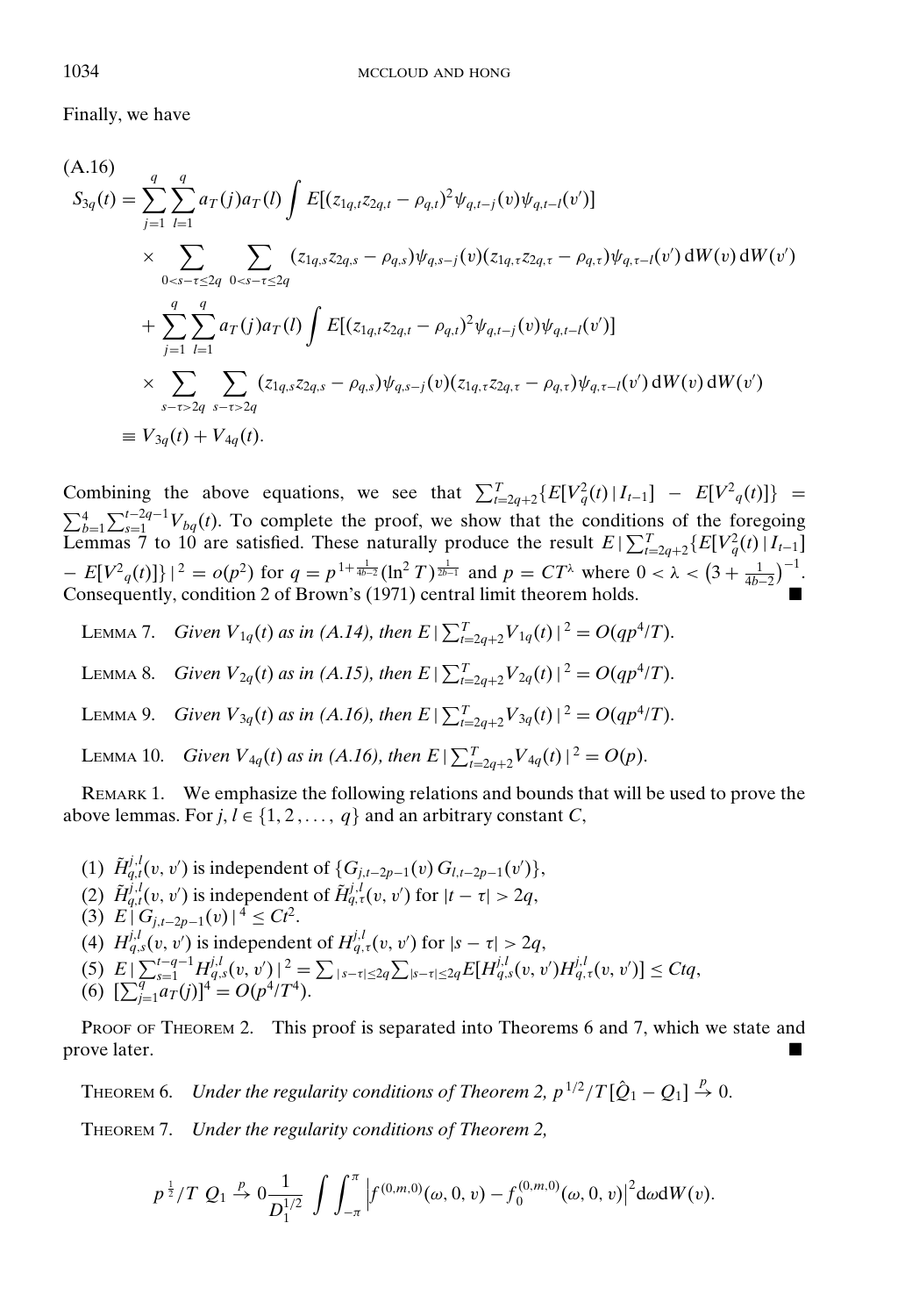PROOF OF THEOREM 6. The three main components of this proof are

(A.17) (i) 
$$
T^{-1} \int \sum_{j=1}^{T-1} k^2 (j/p) T_j [\left| \hat{\sigma}_j^{(m,0)}(0,v) \right|^2 - \left| \tilde{\sigma}_j^{(m,0)}(0,v) \right|^2] dW(v) \stackrel{p}{\to} 0,
$$

(ii)  $p^{-1}[\hat{C}_1 - \tilde{C}_1] = O_p(1)$  and (iii)  $p^{-1}[\hat{D}_1 - \tilde{D}_1] \stackrel{p}{\rightarrow} 0$ , where  $\tilde{C}_1$  and  $\tilde{D}_1$  are as in  $\hat{C}_1$  and  $\hat{D}_1$  but with  $\{z_t, \rho_t\}_{t=1}^T$  in lieu of  $\{\hat{z}_t, \hat{\rho}_t\}_{t=1}^T$ . Here, we will only prove (A.17), since parts (ii) and (iii) of this proof are straightforward. Following the proof of Theorem 1, we decompose the left-hand side of (A.17) so that

$$
T^{-1} \int \sum_{j=1}^{T-1} k^2 (j/p) T_j [\left| \hat{\sigma}_j^{(m,0)}(0,v) \right|^2 - \left| \tilde{\sigma}_j^{(m,0)}(0,v) \right|^2] dW(v) = \hat{B}_1 + 2Re \hat{B}_2,
$$

where  $\hat{B}_1$  and  $\hat{B}_2$  are as defined in (A.6). From Theorem 7, we see that under the alternative hypothesis,  $T^{-1} \int \sum_{j=1}^{T-1} k^2 (j/p) T_j |\tilde{\sigma}_j^{(m,0)}(0, v)|^2 dW(v) = O_p(1)$ . Then, applying the Cauchy-Schwarz inequality to  $\hat{B}_2$ , we see that showing  $p^{-1}\hat{B}_1 \stackrel{p}{\rightarrow} 0$  will be sufficient. To begin, we retain our previous decomposition of  $\hat{B}_1$  in (A.7). The steps for this proof are identical to those employed in Lemma 1, with the exception that although  $\{z_t\}$  is not m.d.s. under the alternative we still have  $E(\sum_{t=j+1}^{T} z_{1t}z_{2t}) \le CT_j$ . Thus, it is straightforward to show the condition *T*<sup>−1</sup>  $\int \sum_{j=1}^{T-1} k^2(j/p) T_j |\hat{E}_{bj}|^2 dW(v) \frac{p}{p}$  o for *b* ∈ {1, 2, ..., 12}.

PROOF OF THEOREM 7. With slight modifications, this proof is easily obtained from Hong  $(1999, \text{Proof of Theorem 5}).$ 

#### REFERENCES

ANDREWS, D., "Generic Uniform Convergence," *Econometric Theory* 8 (1992), 214–57.

- BAUWENS, L., AND S. LAURENT, "A New Class of Multivariate Skew Densities, with Application to Generalized Autoregressive Conditional Heteroscedasticity Models," *Journal of Business and Economic Statistics* 23 (2005), 346–54.
- ——, ——, AND J. V. K. ROMBOUTS, "Multivariate GARCH Models: A Survey," *Journal of Applied Econometrics* 21 (2006), 79–109.
- BERA, A. K., AND S. KIM, "Testing Constancy of Correlation and Other Specifications of the BGARCH Model with an Application to International Equity Returns," *Journal of Empirical Finance* 9 (2002), 171–95.

BIERENS, H. J., "Consistent Model Specification Tests," *Journal of Econometrics* 20 (1982), 105–34.

- BILLIO, M., AND M. CAPORIN, "A Generalized Dynamic Conditional Correlation Model for Portfolio Risk Evaluation," *Mathematics and Computers in Simulation* 79 (2009), 2566–78.
- ——, ——, AND M. GOBBO, "Flexible Dynamic Conditional Correlation Multivariate GARCH Models for Asset Allocation," *Applied Financial Economics Letters* 2 (2006), 123–30.
- BOLLERSLEV, T., "Modelling the Coherence in Short-Run Nominal Exchange Rates: A Multivariate Generalized Arch Model," *The Review of Economics and Statistics* 72 (1990), 498–505.
- , R. F. ENGLE, AND J. M. WOOLDRIDGE, "A Capital Asset Pricing Model with Time-Varying Covariances," *The Journal of Political Economy* 96 (1988), 116–31.
- BROWN, B., "Martingale Central Limit Theorems," *The Annals of Mathematical Statistics* 42 (1971), 59–66.
- CAPPIELLO, L., R. F. ENGLE, AND K. SHEPPARD, "Asymmetric Dynamics in the Correlations of Global Equity and Bond Returns," *Journal of Financial Econometrics* 4 (2006), 537–72.
- DAHLHAUS, R., "Fitting Time Series Models to Nonstationary Processes,"*The Annals of Statistics* 25 (1997), 1–37.
- DE SANTIS, G., AND B. GERARD, "International Asset Pricing and Portfolio Diversification with Time-Varying Risk," *Journal of Finance* 52 (1997), 1881–912.
- ENGLE, R. F., "Dynamic Conditional Correlation: A Simple Class of Multivariate Generalized Autoregressive Conditional Heteroskedasticity Models," *Journal of Business and Economic Statistics* 20 (2002), 339–50.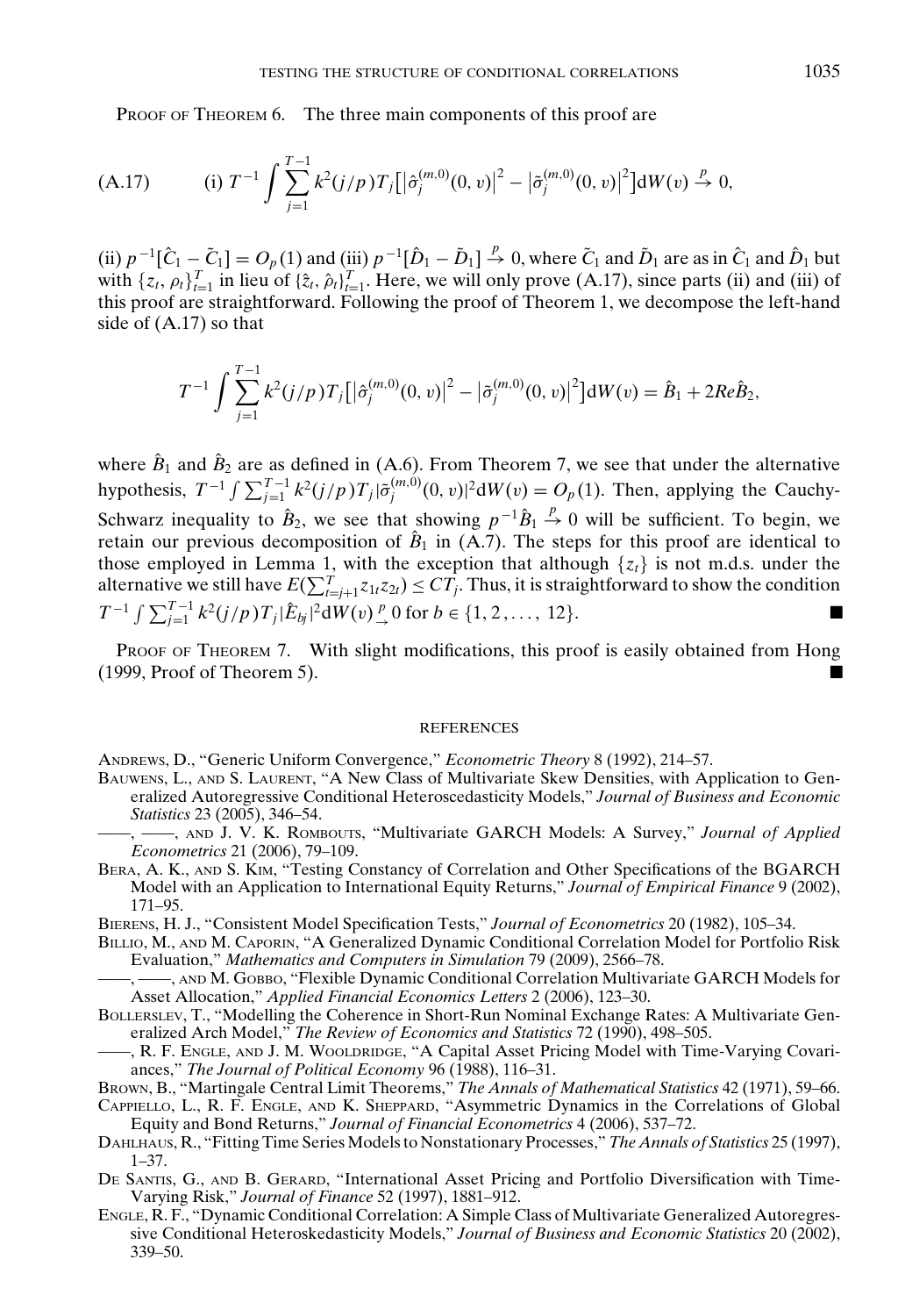- ——, AND R. COLACITO, "Testing and Valuing Dynamic Correlations for Asset Allocation," *Journal of Business and Economic Statistics* 24 (2006), 238–53.
- ——, AND K. F. KRONER, "Multivariate Simultaneous Generalized ARCH," *Econometric Theory* 11 (1995), 122–50.
- ——, AND K. SHEPPARD, "Theoretical and Empirical Properties of Dynamic Conditional Correlation Multivariate GARCH," Working Paper, University of California, San Diego, 2001.
- FENG, Y., "A Local Dynamic Conditional Correlation Model," Munich Personal RePEc Archive, Working Paper No. 1592, Maxwell Institute for Mathematical Sciences, Heriot-Watt University, 2006.
- HAFNER, C. M., AND P. H. FRANSES, "A Generalised Dynamic Conditional Correlation Model: Simulation and Application to Many Assets," *Econometric Reviews* 28 (2009), 612–31.
- HARVEY, C., AND A. SIDDIQUE, "Autoregressive Conditional Skewness," *The Journal of Financial and Quantitative Analysis* 34 (1999), 465–87.
- —— AND ——, "Conditional Skewness in Asset Pricing Tests," *The Journal of Finance* 55 (2000), 1263– 95.
- HE, C., AND T. TERÄSVIRTA, "An Extended Constant Conditional Correlation GARCH model and its Fourth-Moment Structure," *Econometric Theory* 20 (2004), 904–26.
- HONG, Y., "Hypothesis Testing in Time Series via the Empirical Characteristic Spectral Density Approach," *Journal of the American Statistical Association* 94 (1999), 1201–20.
- ——, "A Test for Volatility Spillover with Application to Exchange Rates," *Journal of Econometrics* 103 (2001), 183–224.
- JEANTHEAU, T., "Strong Consistency of Estimations of Multivariate ARCH Model," *Econometric Theory* 14 (1998), 70–86.
- KING, M. A., AND S. WADHWANI, "Transmission of Volatility between Stock Markets," *The Review of Financial Studies* 3 (1990), 5–33.
- KOENKER R., "A Note on Studentizing a Test for Heteroscedasticity," *Journal of Econometrics* 17 (1981), 107–12.
- LEE, S-W., AND B. HANSEN, "Asymptotic Theory for the GARCH(1,1) Quasi-Maximum Likelihood Estimator," *Econometric Theory* 10 (1994), 29–52.
- LEE, T-H., AND X. LONG, "Copula Based Multivariate GARCH Model with Uncorrelated Dependent Errors," *Journal of Econometrics* 150 (2009), 207–18.
- LI, W. K., AND T. K. MAK, "On the Squared Residual Autocorrelations in Non-linear Time Series with Conditional Heteroscedasticity," *Journal of Time Series Analysis* 15 (1994), 627–36.
- LIN, W.-L., R. F. ENGLE, AND T. ITO, "Do Bulls and Bears Move across Borders? International Transmission of Stock Returns and Volatility," *The Review of Financial Studies* 7 (1994), 507–38.
- LING, T., AND M. MCALEER, "Asymptotic Theory for a Vector ARMA-GARCH Model," *Econometric Theory* 19 (2003), 280–310.
- LONGIN, F., AND B. SOLNIK, "Is the Correlation in International Equity Returns Constant: 1960-1990?" *Journal of International Money and Finance* 14 (1995), 3–26.
- ——, AND ——, "Extreme Correlation of International Equity Markets," *Journal of Finance* 56 (2001), 649–76.
- LUMSDAINE, R., "Consistency and Asymptotic Normality of the Quasi-Maximum Likelihood Estimator in IGARCH(1,1) and Covariance Stationary GARCH(1,1) Models," *Econometrica* 64 (1996), 575–96.
- MCALEER, M., F. CHAN, S. HOTI, AND O. LIEBERMAN, "Structure and Asymptotic Theory for Multivariate Asymmetric Conditional Volatility," *Econometric Reviews* 28 (2009), 422–40.
- ——, ——, AND ——, "Generalized Autoregressive Conditional Correlation," *Econometric Theory* 24 (2008), 1554–83.
- NAKATANI, T., AND T. TERÄSVIRTA, "Testing for Volatility Interactions in the Constant Conditional Correlation GARCH Model," *Econometrics Journal* 12 (2009), 147–63.
- NELSON, D., "Stationary and Persistence in the GARCH(1,1) Model," *Econometric Theory* 6 (1990), 318–34.
- PATTON, A., "Modelling Asymmetric Exchange Rate Dependence," *International Economic Review* 47 (2006), 527–56.
- PELAGATTI, M., AND S. RONDENA, "Dynamic Conditional Correlation with Elliptical Distributions," Working Papers 20060508, Universita degli Studi di Milano-Bicocca, Dipartimento di Statistica, 2006. ´
- PELLETIER, D., "Regime Switching for Dynamic Correlations," *Journal of Econometrics* 131 (2006), 445–73.
- SILVENNOINEN, A., AND T. TERÄSVIRTA, "Multivariate Autoregressive Conditional Heteroskedasticity with Smooth Transitions in Conditional Correlations," SSE/EFI Working Paper Series in Economics and Finance No. 577, Stockholm School of Economics, 2005.
- ——, AND ——, "Modelling Multivariate Autoregressive Conditional Heteroskedasticity with the Double Smooth Transition Conditional Correlation GARCH Model," *Journal of Financial Econometrics* 7 (2009a), 373–411.
	- ——, AND ——, "Multivariate GARCH Models," in T.G. Andersen, R.A. Davis, J.-P. Kreiss, and T. Mikosch, eds., *Handbook of Financial Time Series* (New York: Springer, 2009b).